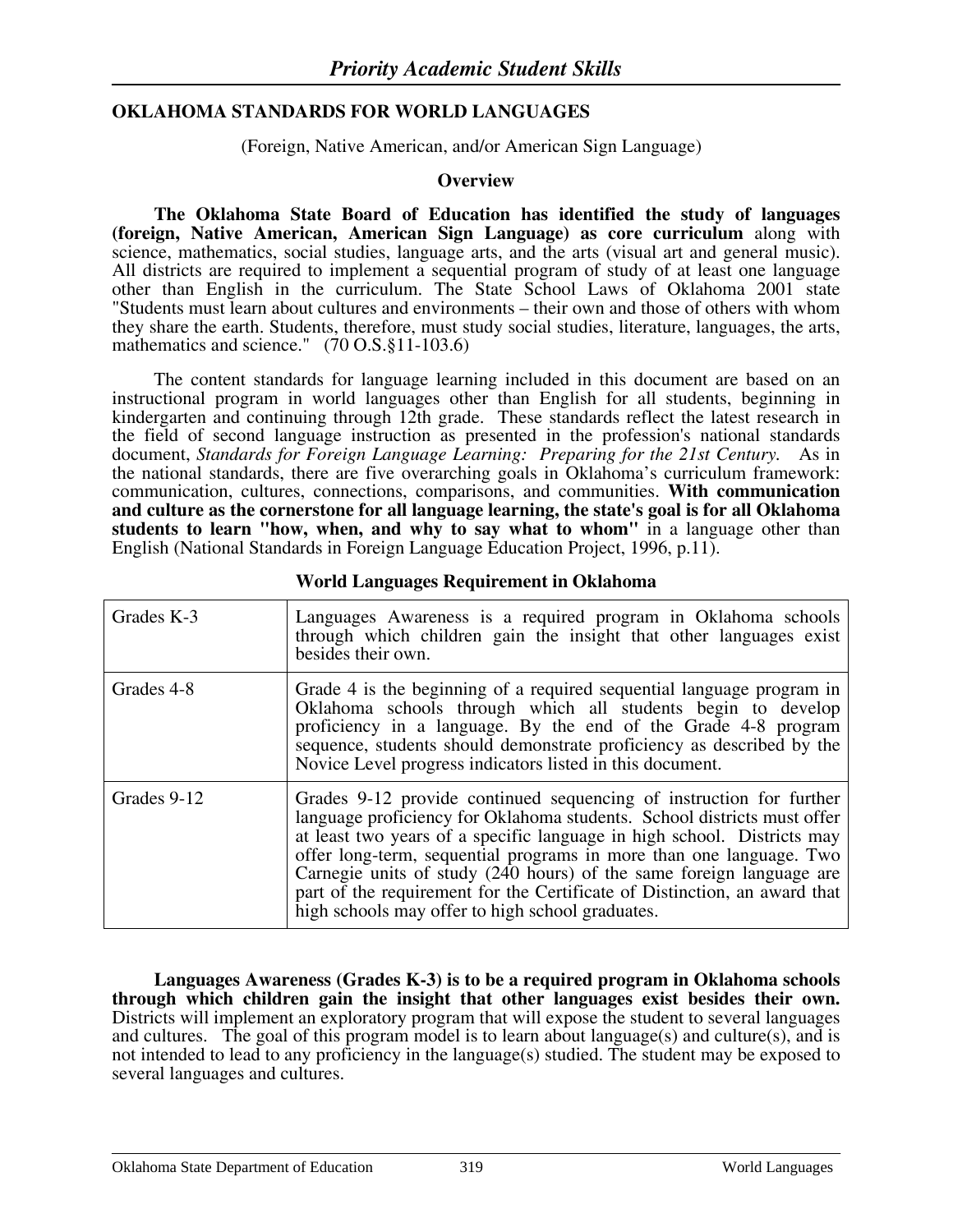In addition to the required language(s) awareness program, districts may choose to start a sequential, articulated language program beginning in kindergarten that focuses on communication. The goal of this K-12 program model is communication that will lead to proficiency as students progress through the sequential, articulated program in their elementary and secondary schools. Heining-Boynton maintains that for those schools and/or districts that desire their students to begin the early study of foreign languages in a meaningful context with a highly structured curriculum articulated in a long sequence, then this is the model of choice (Heining-Boynton, 1998, p. 2).

 For those districts who have not chosen to implement a sequential, articulated language program in K-3, **Grade 4 is the beginning of a required sequential language program in Oklahoma schools through which all students begin to develop proficiency in a language. Language(s) selection is determined by each district. The students will continue the sequential and articulated program in the same language every year through Grade 8. By the end of the Grade 4-8 program sequence, students should demonstrate proficiency as described by the Novice Level progress indicators listed in this document.** To reach the Novice Level proficiency requirement for the Grade 4-8 program, it is recommended that students will need to meet a minimum total of 365 hours of instruction in a standards-based curriculum classroom.

 Districts should be aware of federal legislation which offers monetary awards to districts who have implemented elementary foreign language programs that lead to student proficiency in the language. The Foreign Language Incentive Program of the No Child Left Behind Act of 2002 awarded "incentive payments to public elementary schools that provide students with a foreign language program designed to lead to communicative competency. A program leading to communicative competency is comparable to a program that provides at least 45 minutes of instruction per day for not less that 4 days per week throughout an academic year." (Federal Register, 2002, Vol. 67).

 **Grades 9-12 provide continued sequencing of instruction for further language proficiency for Oklahoma students. School districts must offer at least two years of a specific language in high school. Districts may offer long-term, sequential programs in more than one language.** Two Carnegie units of study (240 hours) of the same world language is part of the requirement for the Certificate of Distinction, an award that high schools may offer to high school graduates. (70 O.S. §11-103.6c)

### **Time Framework**

 **In Oklahoma's 4th grade through 8th grade sequential language program**  requirement, students should reach the Novice Level benchmark by the end of their **language learning experience**. If students choose to continue the study of the same language through high school, students should reach the Intermediate benchmark. Students should reach the Pre-advanced benchmark if they begin a sequential, articulated program in kindergarten and continue through 12th grade. This instructional sequence represents a vision for how well Oklahoma world language learners will perform in languages if they start early and continue language learning throughout their school experience.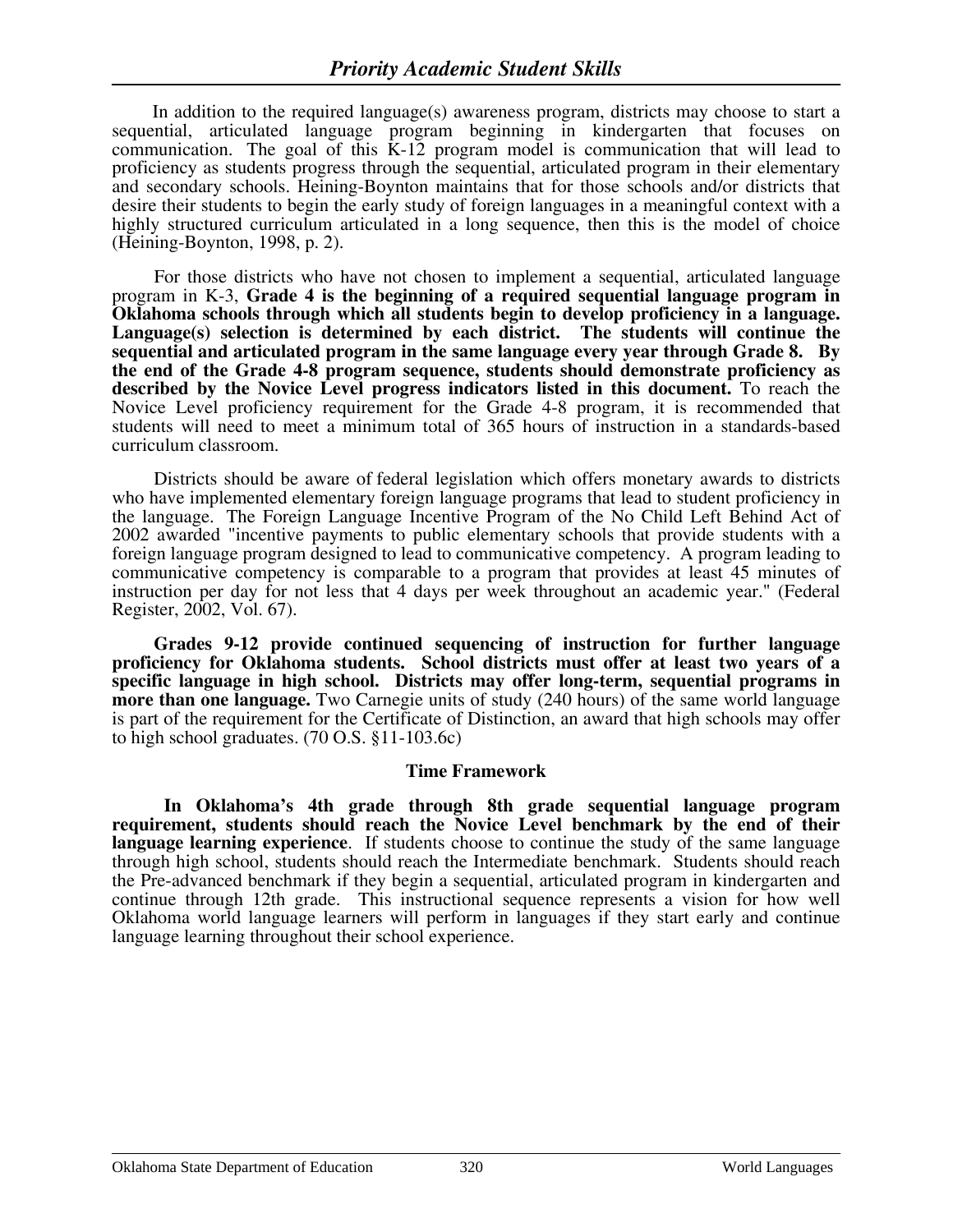

Information adapted from *ACTFL Performance Guidelines For K-12 Learners*, 1999, p. 7.

 Realistic performance levels for students enrolled in a sequential language learning experience at various points are outlined in the *American Council on the Teaching of Foreign Languages (ACTFL) Performance Guidelines for K-12 Learners.* The graphic above and the table below describe realistic performance levels depending upon entry and exit into a sequential and articulated language program. It reflects the influence of time on language performance ability and shows what ability is reasonable to expect of students who begin foreign language study at various points in the K-12 spectrum. This information is based on the assumption that "elementary programs (K-5) meet from 3-5 days per week for no less than 30-40 minutes per class; middle school programs meet daily for no less than 40-50 minutes; and high school programs meet the required time that equals four Carnegie units of credit (480 hours of seattime)" *(ACTFL Performance Guidelines for K-12 Learners, 1999, p. 6)*. A K-12 language program sequence following these minimum guidelines would meet for no less than 1400 hours in order to reach Pre-advanced Learner Range performance.

| <b>Students enter:</b> | <b>Students exit:</b> | <b>Performance Level:</b>         |
|------------------------|-----------------------|-----------------------------------|
| Kindergarten           | 12th grade            | Pre-advanced Learner Range        |
| 4th grade              | 8th grade             | Novice Learner Range              |
| 4th grade              | 12th grade            | Intermediate Learner Range        |
| 7th grade              | 12th grade            | <b>Intermediate Learner Range</b> |
| 9th grade              | 10th grade            | Novice Learner Range              |
| 9th grade              | 12th grade            | Intermediate Learner Range        |

Varying learning rates, different learning styles, and the general language learning ability of students all affect how well second language acquisition will happen. The amount of time spent in language instruction greatly influences performance ability. It is important to note that language proficiency is best developed when students start early and stay late in a sequential, articulated program. Haas (1998) states that learning a foreign language is not much different from learning other core curriculum subjects. In any area, students benefit from starting early and continuing through a long sequence of learning that grows and deepens as they mature (p. 43).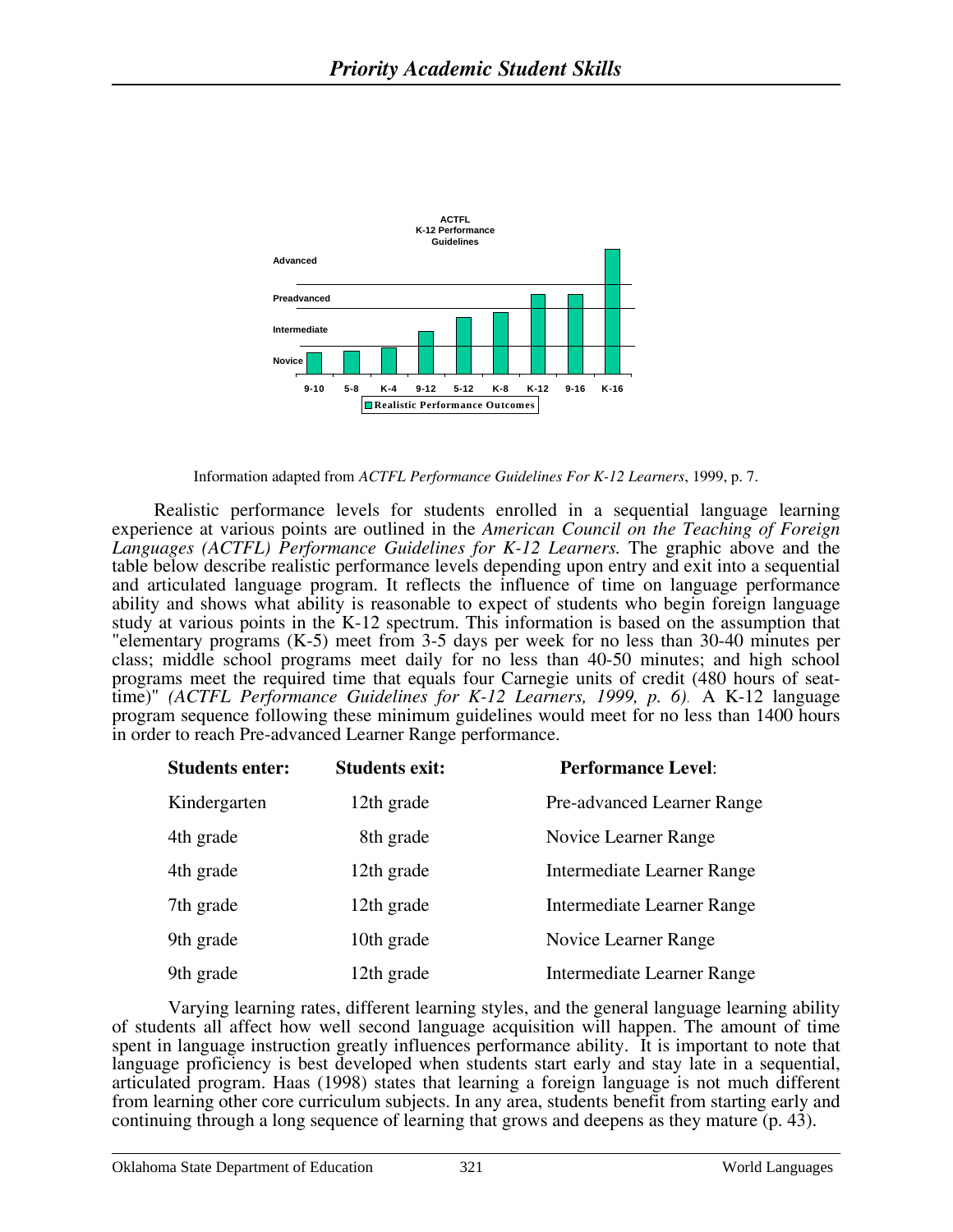### **Teacher Certification Recommendations and Requirements**

For elementary sites, language certification for teachers is not required. However, teachers with language certification or teachers with language proficiency are preferred. In K-8 elementary sites, language certification for teachers of Grade 7 and/or 8 is required if students will receive high school credit for foreign language on their high school transcript.

 For middle school and junior high sites, language certification for teachers is required. For middle school and junior high sites giving high school credit for world languages, teachers must have secondary certification, and curriculum standards at the middle school or junior high level must equal requirements at the high school level.

#### **Oklahoma World Languages Curriculum Goals and Standards**

Oklahoma's world languages educators envision a future in which "ALL students will develop and maintain proficiency in English and at least one other language, modern or classical." (National Standards in Foreign Language Education Project, 1996, p. 7). As stated in the profession's national goals, **communication** is at the heart of second language study, whether the communication takes place face-to-face, in writing, or through reading. Through the study of other languages, students gain a knowledge and understanding of the **cultures** that use that language. Learning languages provides **connections** to additional bodies of knowledge that are unavailable to monolingual English speakers. Through **comparisons** and contrasts with the language studied, students develop greater insight into their own language and culture and realize that multiple ways of viewing the world exist. Together, these elements enable the student of languages to participate in multilingual **communities** at home and around the world in a variety of contexts and in culturally appropriate ways (National Standards in Foreign Language Education Project, 1996, p. 27). Students learn a language best when they are provided opportunities to use the target language to communicate in a wide range of activities. The more learners use the target language in meaningful situations, the more rapidly they achieve competency. Active use of language is central to the learning process; therefore, learners must be involved in generating utterances for themselves. They learn by doing, by trying out language, and by modifying it to serve communicative needs (National Standards in Foreign Language Education Project, 1996, p 37). The following graphic is a visual summary of Oklahoma Standards for World Languages. The communication goal is central to the attainment of all other goals. The other four goals (cultures, connections, comparisons, and communities) serve as a context for the development of interpretive, interpersonal, and presentational communication.



Foreign Language National Assessment of Educational Progress Consensus Building Project,1999.

In the Oklahoma World Languages Standards document there are five goals for each level of proficiency: communication, cultures, comparisons, connections and communities. For each of the five **goals** there are two or more student **standards** that describe what students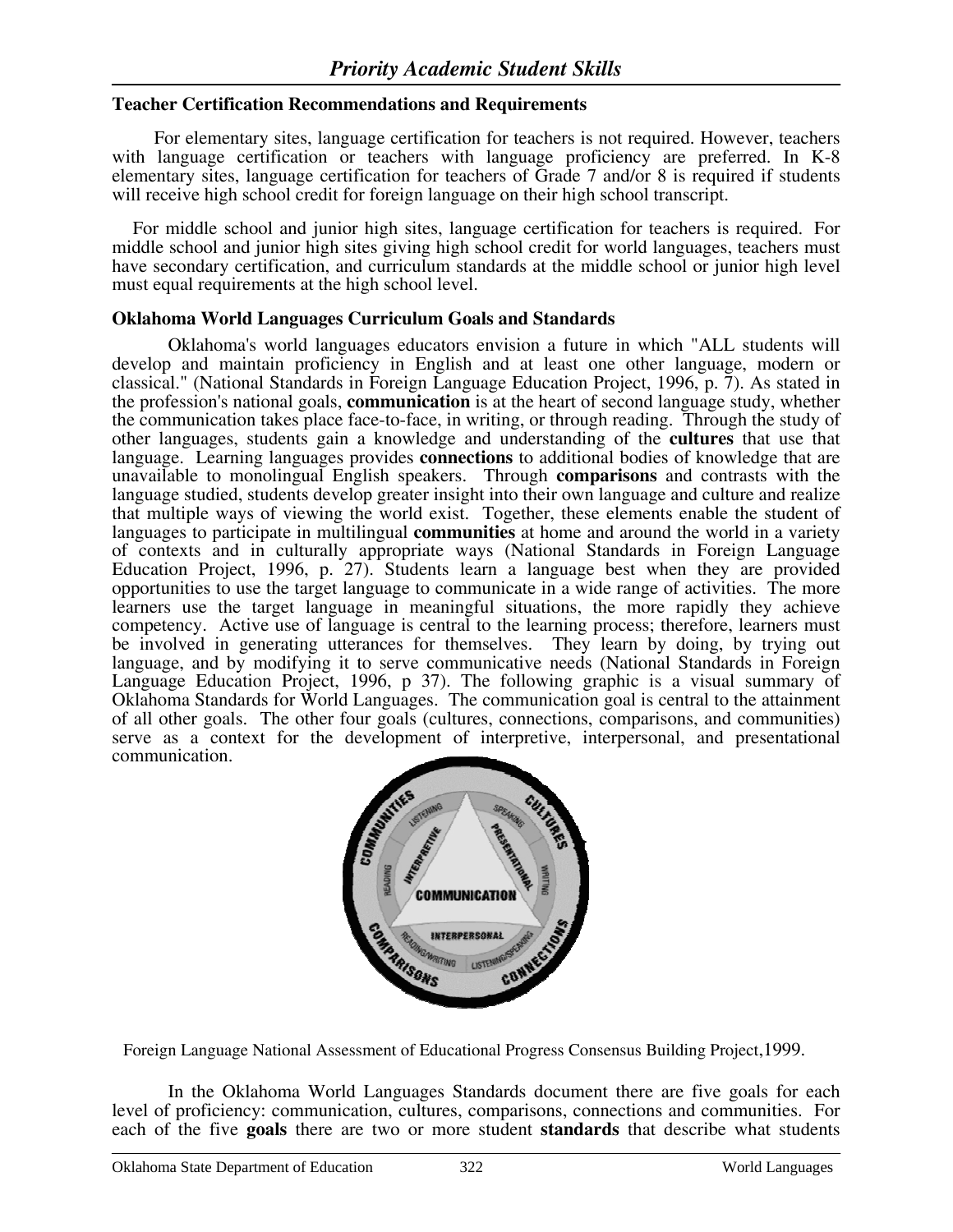should know and be able to do in the target language. For each standard, there are a list of **progress indicators** that specifically describe what students need to know and do within a specified proficiency range. After the progress indicators for each standard, there is a list of **performance guidelines** based on the *ACTFL Performance Guidelines for K-12 Learners* (1998). The performance guidelines describe how well a student will be able to perform the standard within the specified proficiency range. Following the performance guidelines there is a set of **classroom examples** that describe what types of sample activities appropriately reflect the standard addressed.

**The Oklahoma standards document defines skills within certain ranges: Novice Level Range, Intermediate Level Range, and Pre-advanced Level Range. These proficiency ranges represent a continuum of student development, reflecting the diversity of individual student learning, as opposed to levels of instruction which are typically defined by years or semesters of classroom instruction.** 

Typically, the levels of language instruction are based on the time involved in the instruction. Because the implementation of world language programs in Oklahoma varies greatly from one context to another and entry into a foreign language program can occur at various grades, the levels of instruction are described as follows:

Level I instruction may be achieved in three ways: (1) in the elementary grades, kindergarten through Grade 5 (depending on the type of program offered); or (2) varying programs of instruction in middle school (comparable in content and contact hours to the course equivalent offered in high school); or (3) one Carnegie Unit (120 hours) of instruction in Grades 9-12.

Level II is described as (1) instruction in middle school (depending on the type of program offered) after the successful completion of Level I in elementary school; or  $(2)$  one Carnegie Unit (120 hours) of instruction in high school after the successful completion of Level 1 in middle school or high school.

Subsequent levels (Level III-VI) are described each as one Carnegie unit (120 hours) of instruction in high school after the successful completion of the previous level.

Each proficiency range (Novice, Intermediate, Pre-advanced) may require more than one level of instruction, depending on various factors such as student ability, classroom instruction, scheduling logistics, and other variables affecting student learning. The Novice Level Range starts in Level I and generally carries over into Level II. The Intermediate Level Range may be initiated in Level II with some students, and generally includes Level III, extending into Level IV. The Pre-advanced Level Range will usually incorporate instruction initiated in Level IV and possibly continuing through Level VI.

 The standards written in this Oklahoma world languages curriculum framework are for all languages taught in Oklahoma schools. Some languages, such as American Sign Language, Native American languages, and classical languages have unique characteristics that may require some modifications in the standards to reflect their special traits. For example, Latin places a stronger emphasis on reading, while oral skills receive less emphasis. Native American languages emphasize oral skills, while written skills receive less emphasis. American Sign Language emphasize visual-gestural and interpretive communication.

NOTE: Book icons ( $\Box$ ) identify Information Literacy skills. Students are best served when these are taught in collaboration and cooperation between the classroom teacher and the library media specialist.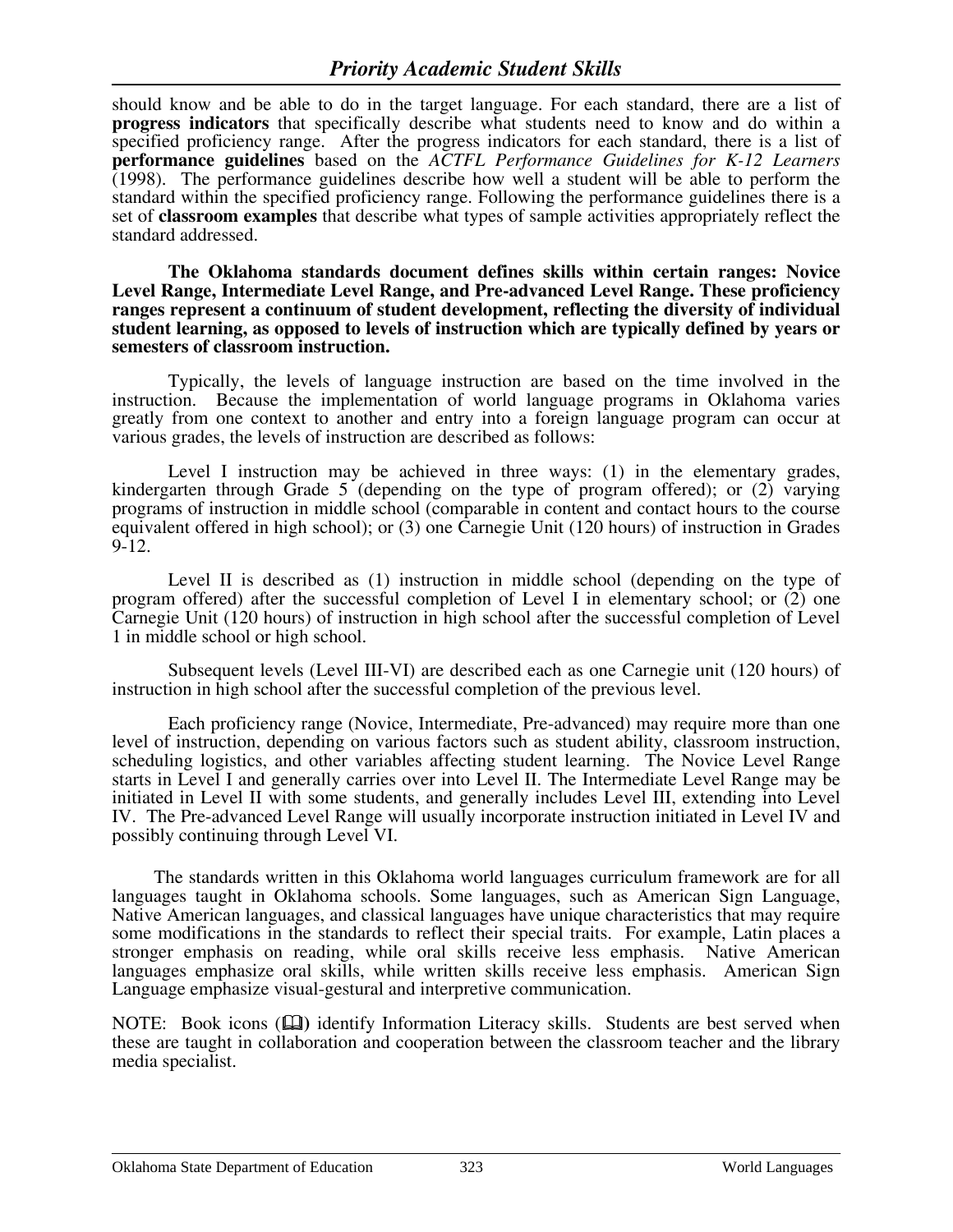### **REFERENCES**

American Council on the Teaching of Foreign Languages. (1998). *ACTFL Performance Guidelines for K-12 Learners*. Yonkers, NY: Author.

Board of Education, Commonwealth of Virginia. (June 2000). *Foreign Language Standards of Learning for Virginia Public Schools* [On-line]. Available: <http://www.pen.k12.va.us/VDOE/Instruction/Language/>.

Foreign Language National Assessment of Educational Progress Consensus Building Project. *Framework for the 2003 Foreign Language National Assessment of Educational Progress [Online].* Available: http://www.nagb.org/pubs/FinalFrameworkPrePubEdition1.pdf

Haas, M. (1998). Early vs. Late: The Practitioner's Perspective. In *Critical Issues in Early Second Language Learning* (Met. M., Ed.). Glenview, IL: Addison-Wesley Educational Publishers Inc.

Heining-Boynton, A.L. (1998). What are the Advantages and Disadvantages of FLES, FLEX, and Immersion. In *Critical Issues in Early Second Language Learning* (Met. M., Ed.). Glenview, IL: Addison-Wesley Educational Publishers Inc.

Indiana Department of Education. (2000). *Foreign Languages: A Guide for Implementing Indiana Academic Standards* [On-line]. Available: http://www.doe.state.in.us/standards/standards2000\_lang.html.

Jackson, C.W., ed. (1999). *A Challenge To Change: The Language Learning Continuum*. New York, NY: The College Board.

National Standards in Foreign Language Project. (1996). *Standards for Foreign Language Learning: Preparing for the 21st Century.* Yonkers, NY: American Council on the Teaching of Foreign Languages.

New Jersey Department of Education. (2002). *New Jersey Core Curriculum Content Standards for World Languages* [On-line]. Available: http://www.state.nj.us/jnded/news/standards.

Putnam City Schools. (2001). *Putnam City Schools Foreign Language Curriculum Guide*. Oklahoma City, OK: Author.

Robinson, D.W. (1995). *The Collaborative Articulation and Assessment Project.* Columbus, OH: The Ohio State University Foreign Language Center.

Wisconsin Department of Public Instruction. (1994). *A Guide for Curriculum Planning in Foreign Language*. Madison, WI: Author.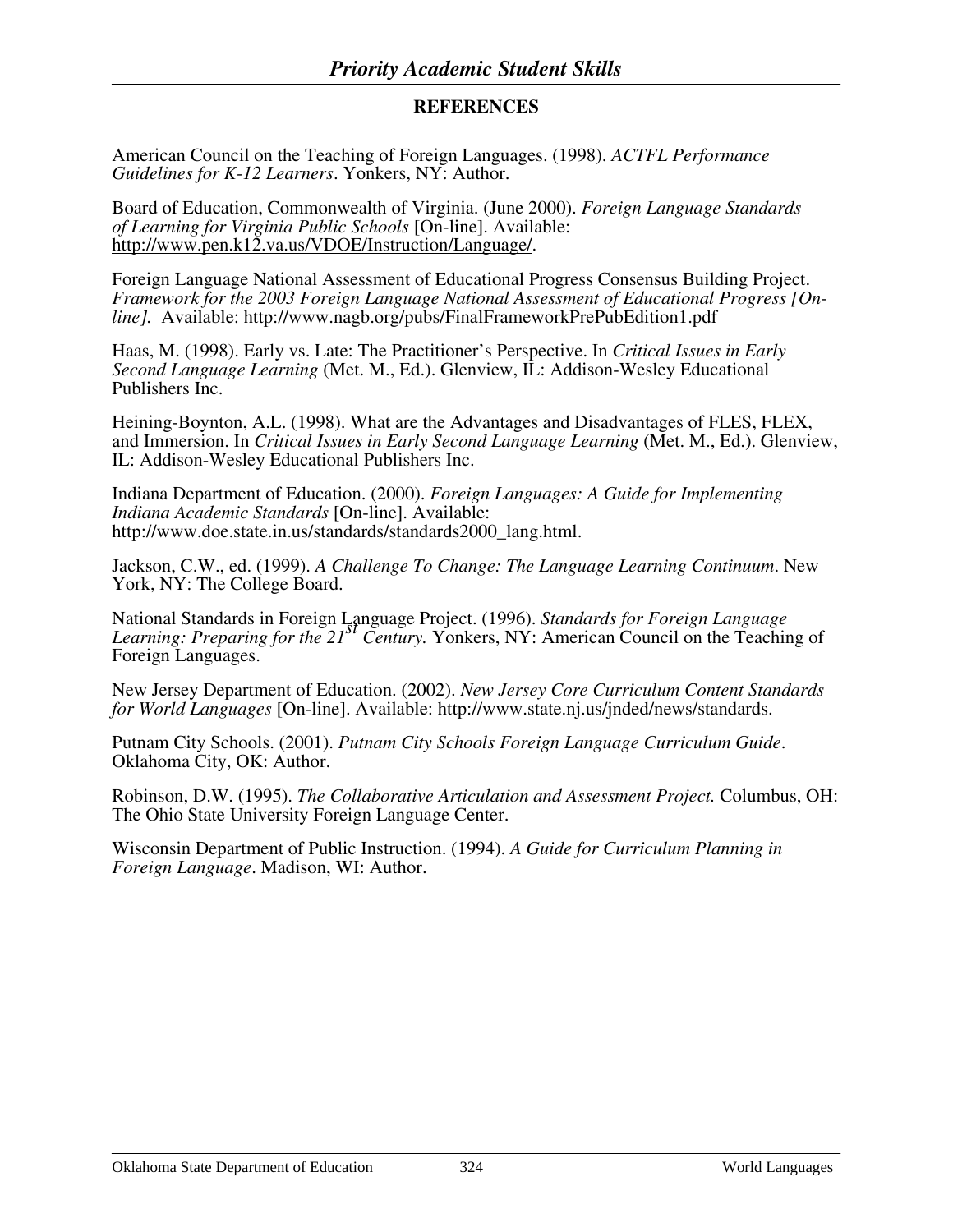# **LANGUAGE(S) AWARENESS K - Grade 3**

# **Goal 1: Communication Communicate in Languages Other Than English**

### **Standard 1: Students will communicate in languages other than English.**

Using developmentally appropriate activities, learners at the language(s) awareness stage will:

- 1. Understand limited one- and two-word phrases, cognates, and social greetings.
- 2. Speak with one- or two-word phrases such as reciting numbers, colors, classroom objects.
- 3. Develop careful listening skills.
- 4. Read isolated words when strongly supported by visuals.
- 5. Copy familiar words for labeling, identifying, and organizing purposes.

# **Goal 2: Cultures Gain Knowledge and Understanding of Other Cultures**

### **Standard 2: Students will gain knowledge and understanding of other cultures.**

Using developmentally appropriate activities, learners at the language(s) awareness stage will:

- 1. Develop an awareness of other cultures.  $\mathbf{\Omega}$
- 2. Be able to identify areas of the world where the languages studied are spoken.
- 3. Participate in developmentally appropriate cultural activities such as games and songs.
- 4. Identify and reproduce distinctive cultural products of the culture of the languages studied.
- 5. Imitate culturally appropriate etiquette in verbal and nonverbal communication during greetings, leave takings and daily classroom interactions.

### **Goal 3 : Connections Connect with Other Disciplines and Acquire Information**

#### **Standard 3: Students will connect with other disciplines and acquire information.**

Using developmentally appropriate activities, learners at the language(s) awareness stage will:

**NOTE:** Book icons ( $\Box$ ) identify Information Literacy skills. Students are best served when these are taught in collaboration and cooperation between the classroom teacher and the library media specialist.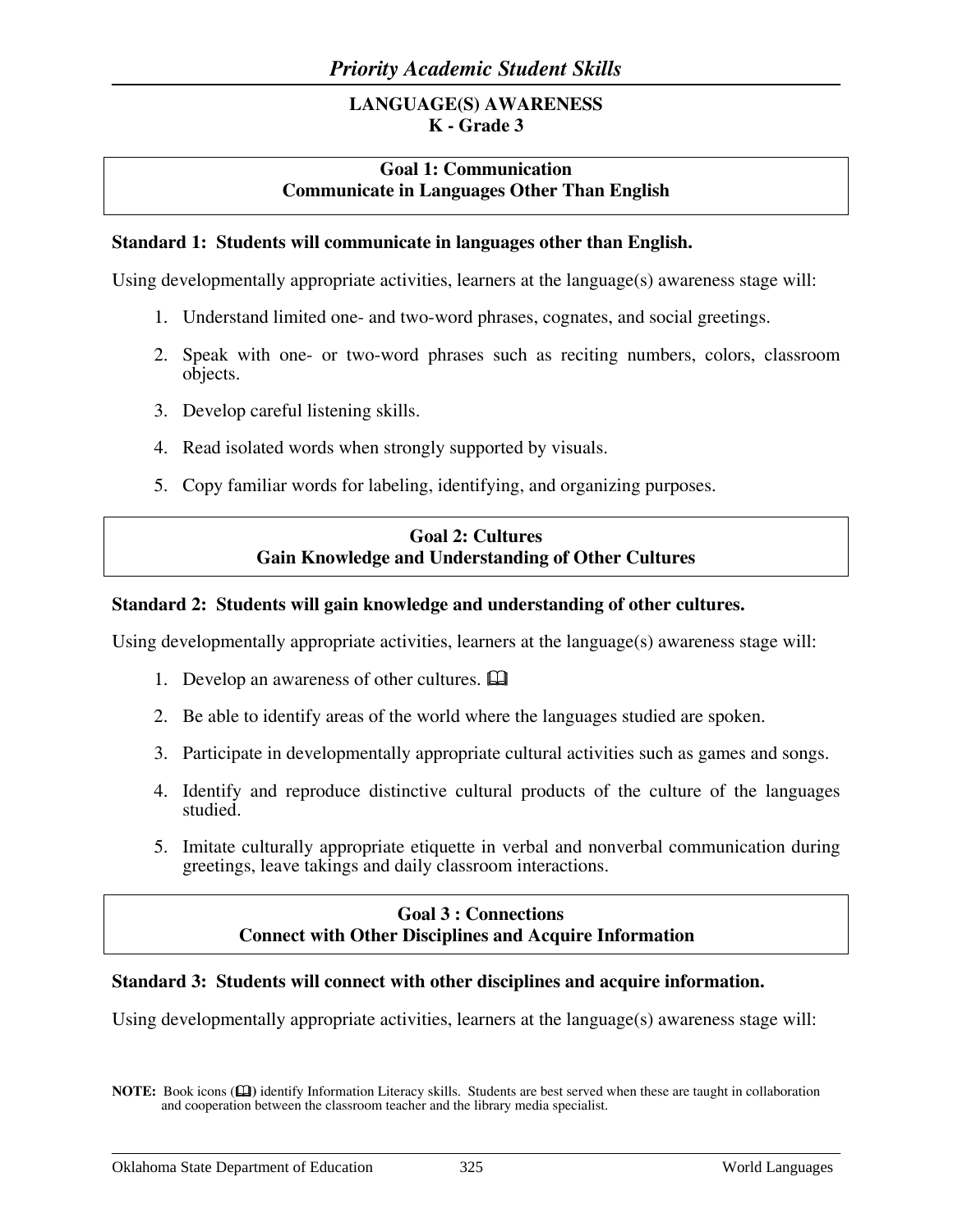- 1. Use isolated words from other content areas (math, science, geography) in foreign language class activities.
- 2. View and listen to developmentally appropriate programs in the target language on topics from other content areas (math, science, geography)

### **Goal 4: Comparisons Develop Insight into the Nature of Language and Culture**

### **Standard 4: Students will develop insight into the nature of language and culture.**

Using developmentally appropriate activities, learners at the language(s) awareness stage will:

- 1. Be aware of the differences among cultures and respect those differences.  $\Box$
- 2. Develop awareness that the world has many languages.  $\Box$
- 3. Compare holidays and celebrations.
- 4. Compare daily practices of people in the target cultures with their own.  $\Box$

# **Goal 5: Communities Participate in Multilingual Communities at Home and Around the World**

### **Standard 5: Students will use the language both within and beyond the school setting.**

Using developmentally appropriate activities, learners at the language(s) awareness stage will:

- 1. Develop an interest in future language(s) study.
- 2. Explore the value of communicating in another language.
- 3. Identify the target language in school and community environments.
- 4. Participate in activities related to special events celebrated in the target culture(s).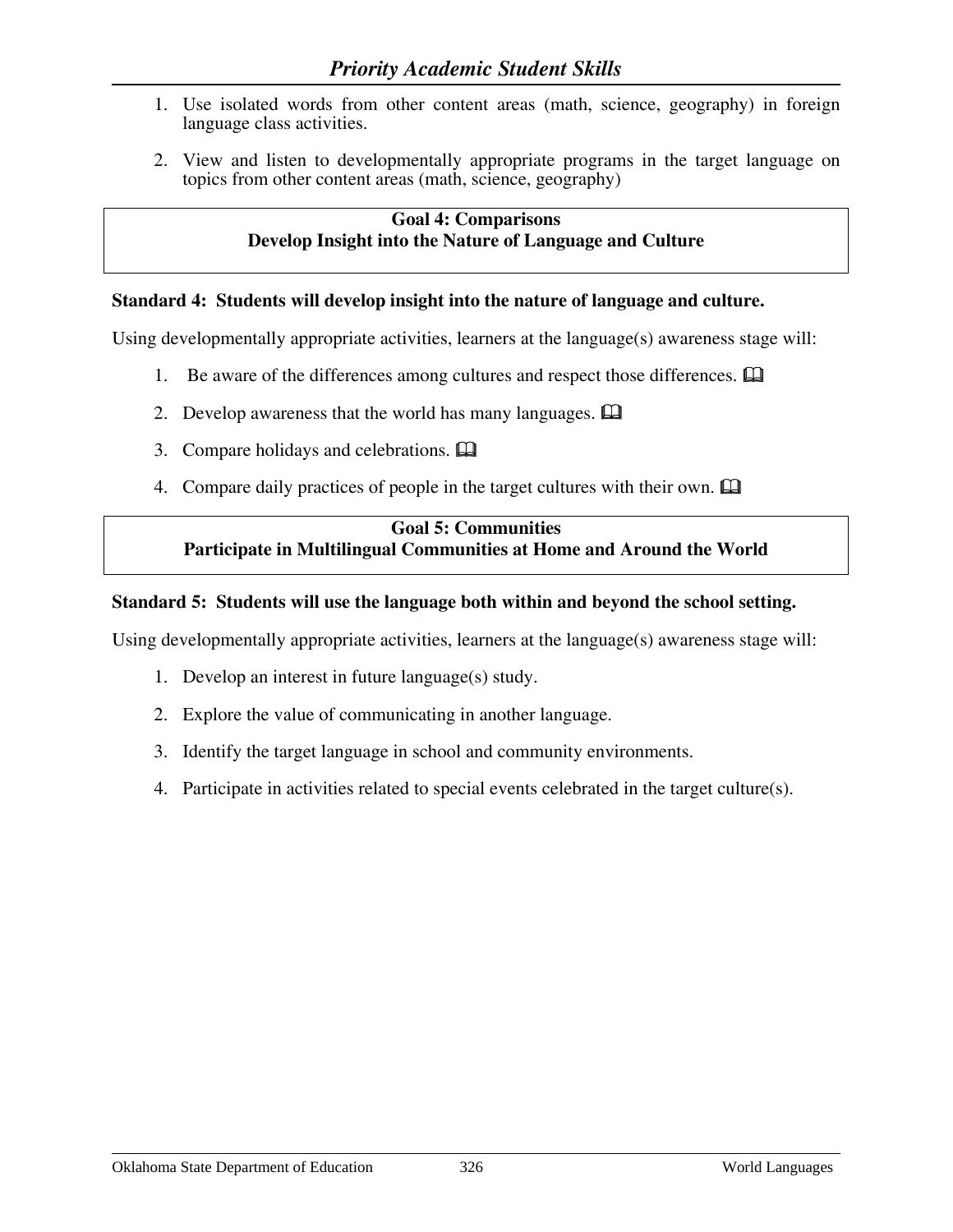### **Novice Level Range**

### **Goal 1: Communication Communicate in Languages Other Than English**

*Communication occurring in the Novice Level Range often includes some combination of the following topics:* 

- *the self: family, friends, home, rooms, health, school, schedules, leisure activities, likes and dislikes, shopping, clothes, prices, size and quantity, and pets and animals*
- *beyond self: geography, directions, buildings and monuments, weather and seasons, cultural and historical figures, places and events, calendar, time, food and customs, transportation, travel, professions, and work*

*Novice Level learners are typically in Levels I-II (see descriptions in the Overview).* 

### **Standard 1.1: Interpretive Communication - Listening/Reading/Viewing**

#### **Students will understand and interpret written and spoken language on a variety of topics.**

#### **Progress Indicators:** *What will Novice Level learners be able to do in the target language?*

*By the end of the Novice Level, students will be able to handle the following language tasks in a consistent, comfortable, and spontaneous manner.*

When listening, reading, and viewing, learners in the Novice Level Range will:

- 1. Comprehend simple daily communications on familiar topics, including simple instructions such as classroom procedures.
- 2. Understand key words in written material such as advertisements, schedules, and menus.
- 3. Comprehend the main idea of selected, age-appropriate authentic recordings and broadcasts and videos.
- 4. Comprehend the main idea of selected, short, authentic written materials that use familiar vocabulary and language structures.
- 5. Respond to simple commands, familiar vocabulary, and language structures.

### **Performance Guidelines:** *What characterizes Novice Level learners' performance in listening, reading and viewing?*

Learners in the Novice Level Range:

- A. Understand short, simple conversations and narratives (live or recorded), within highly predictable and familiar contexts.
- **NOTE:** Book icons ( $\Box$ ) identify Information Literacy skills. Students are best served when these are taught in collaboration and cooperation between the classroom teacher and the library media specialist.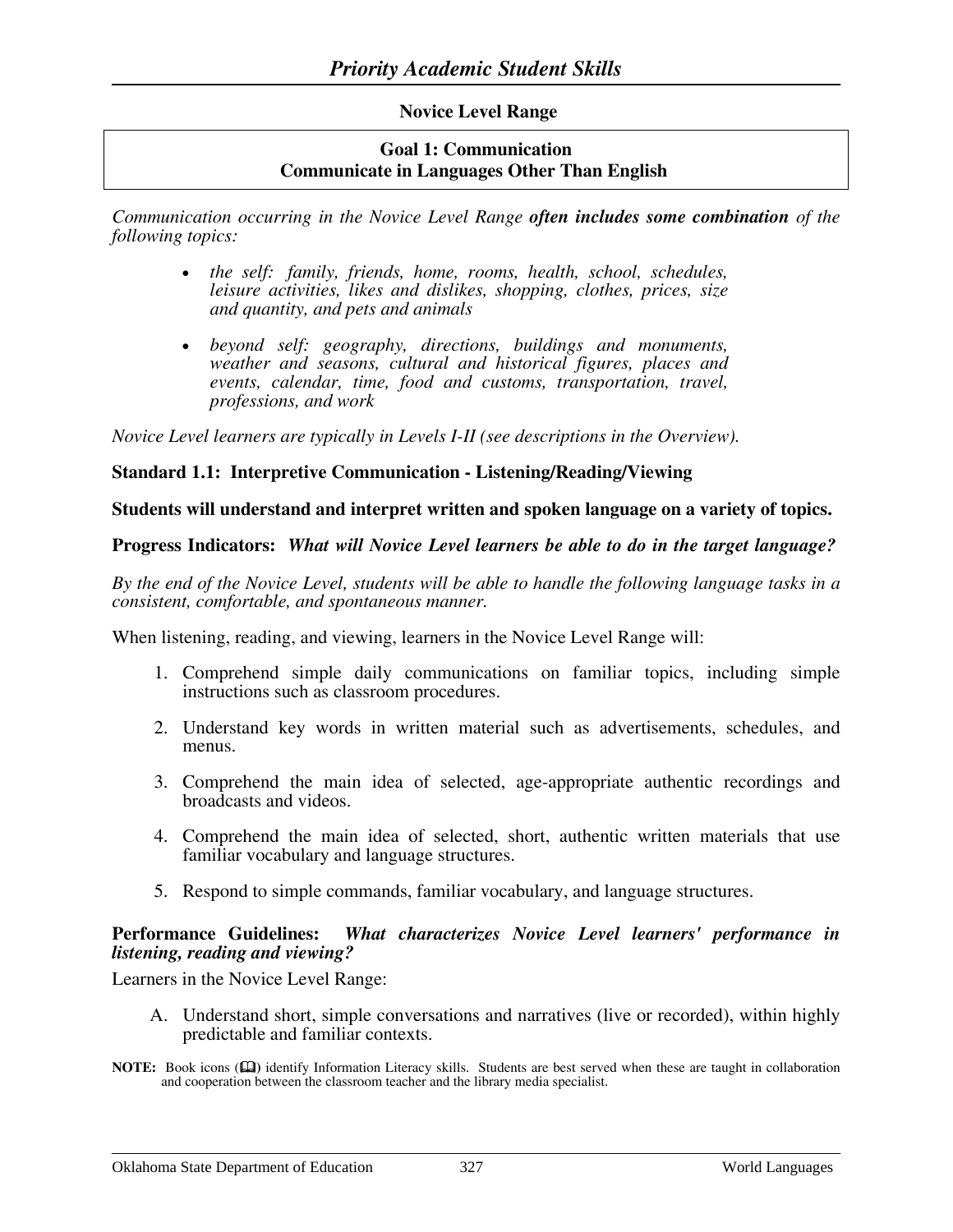- B. Recognize highly predictable key words and phrases and familiar structures by using contextual clues with strong visual support.
- C. Rely on personal background experience to assist in comprehension.
- D. Rely on repetition for understanding.
- E. Determine meaning by recognition of cognates, prefixes, suffixes, and thematic vocabulary.

Interpretive Tasks

- Recognize key words on store fronts and identify the type of store or services provided (e.g., book store, bakery, video store).
- Read and understand simple official forms (e.g., hotel registration, passport and visa applications).
- Listen to your teacher tell you to place certain items in different parts of the classroom, and respond accordingly.
- Listen to a patient explaining his/her symptoms of illness, including mention of various body parts, to a doctor and take simple notes listing what problems the patient is having.
- Read advertisements from authentic magazines and list all of the cognates found in the ads.
- Listen to authentic songs and write the main ideas expressed.
- Listen to a conversation of two native speakers. Answer simple comprehension questions in English.
- Listen to a simple story several times. Then draw what happened in the story.

### **Standard 1.2: Interpersonal Communication - Speaking/Writing**

#### **Students will engage in conversations and/or written correspondence in which they provide and obtain information, express feelings and emotions, and exchange opinions.**

*By the end of the Novice Level, students will be able to handle the following language tasks in a consistent, comfortable, and spontaneous manner.* 

#### **Progress Indicators:** *What will Novice Level learners be able to do in the target language?*

When speaking and/or writing in person-to-person communication, learners in the Novice Level Range will:

1. Initiate greetings, introductions, and leave-taking.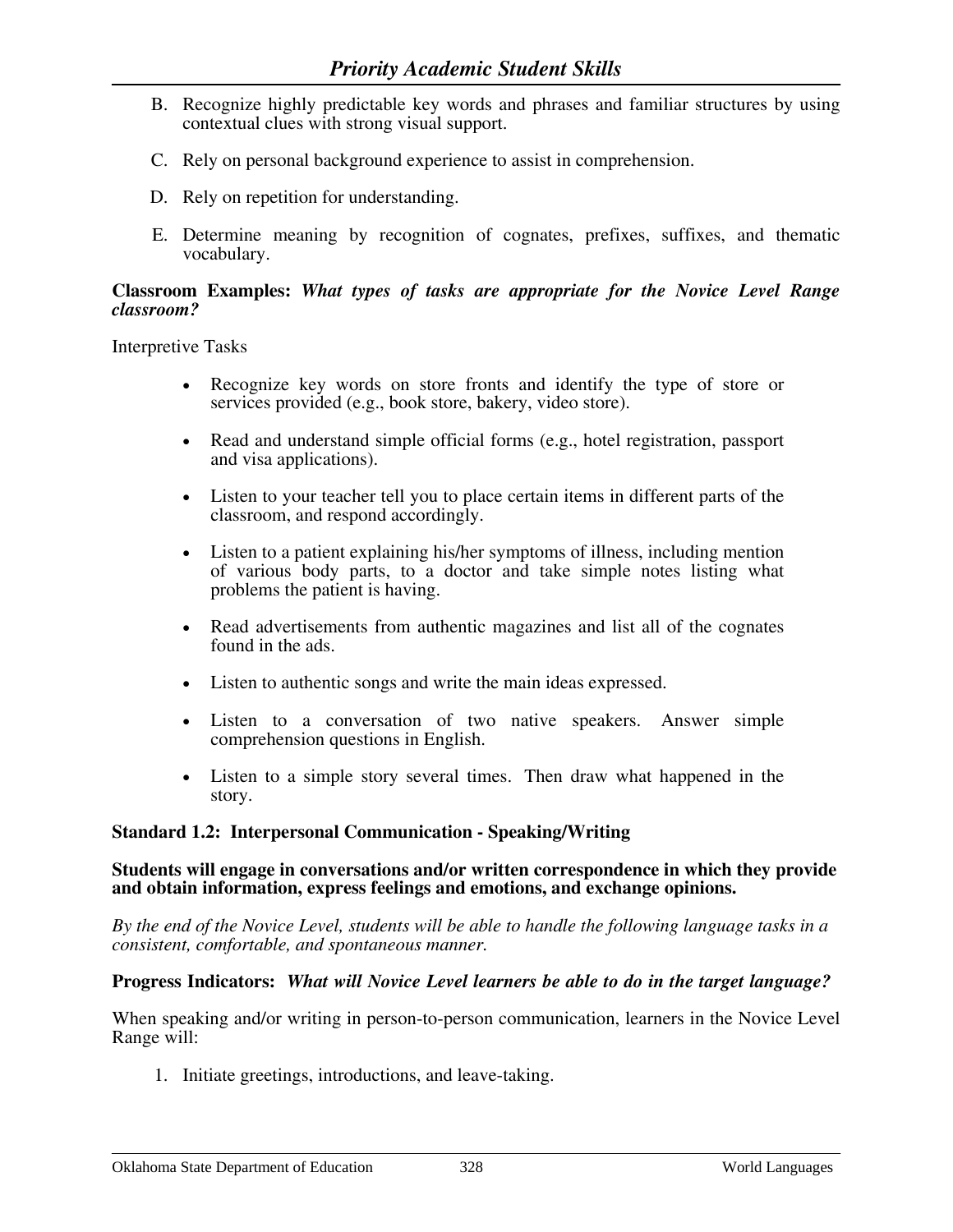- 2. Ask and answer basic questions based on self and familiar material such as family members, personal belongings, school and leisure activities, location of people and objects, time, and weather.
- 3. Express personal needs, preferences, and feelings.
- 4. Initiate simple commands.

### **Performance Guidelines:** *What characterizes Novice Level learners' performance in personto-person speaking and writing?*

Learners in the Novice Level Range:

- A. Use memorized phrases and short sentences when communicating.
- B. Use words and phrases primarily as lexical items without awareness of grammatical structure.
- C. Comprehend and produce vocabulary that is related to everyday objects and actions on a limited number of familiar topics.
- D. Rely on visual aids, gestures and repetitions to enhance communication.
- E. Imitate modeled words and phrases using intonation and pronunciation similar to that of the model.
- F. Communicate with pauses, false starts, some recourse to their native language and make frequent errors when taking risks with the language.
- G. Are understood primarily by those very accustomed to interacting with language learners.

#### **Classroom Examples:** *What types of tasks are appropriate for the Novice Level Range classroom?*

Interpersonal Tasks

- Make five statements about yourself to a partner who must then agree or disagree with your self-perception.
- Rank sports by preference and using highly practiced language, tell a friend why you like or dislike certain sports, and ask him/her what sports he/she likes.
- Ask/Answer questions with a partner about the age and names of family members.
- Write an e-mail to a friend listing the items in your school backpack, and then ask what is in his/her backpack.
- Ask/answer questions with a friend about what you want to do this weekend, and at what time you want to do this.
- Introduce friends and family members to others.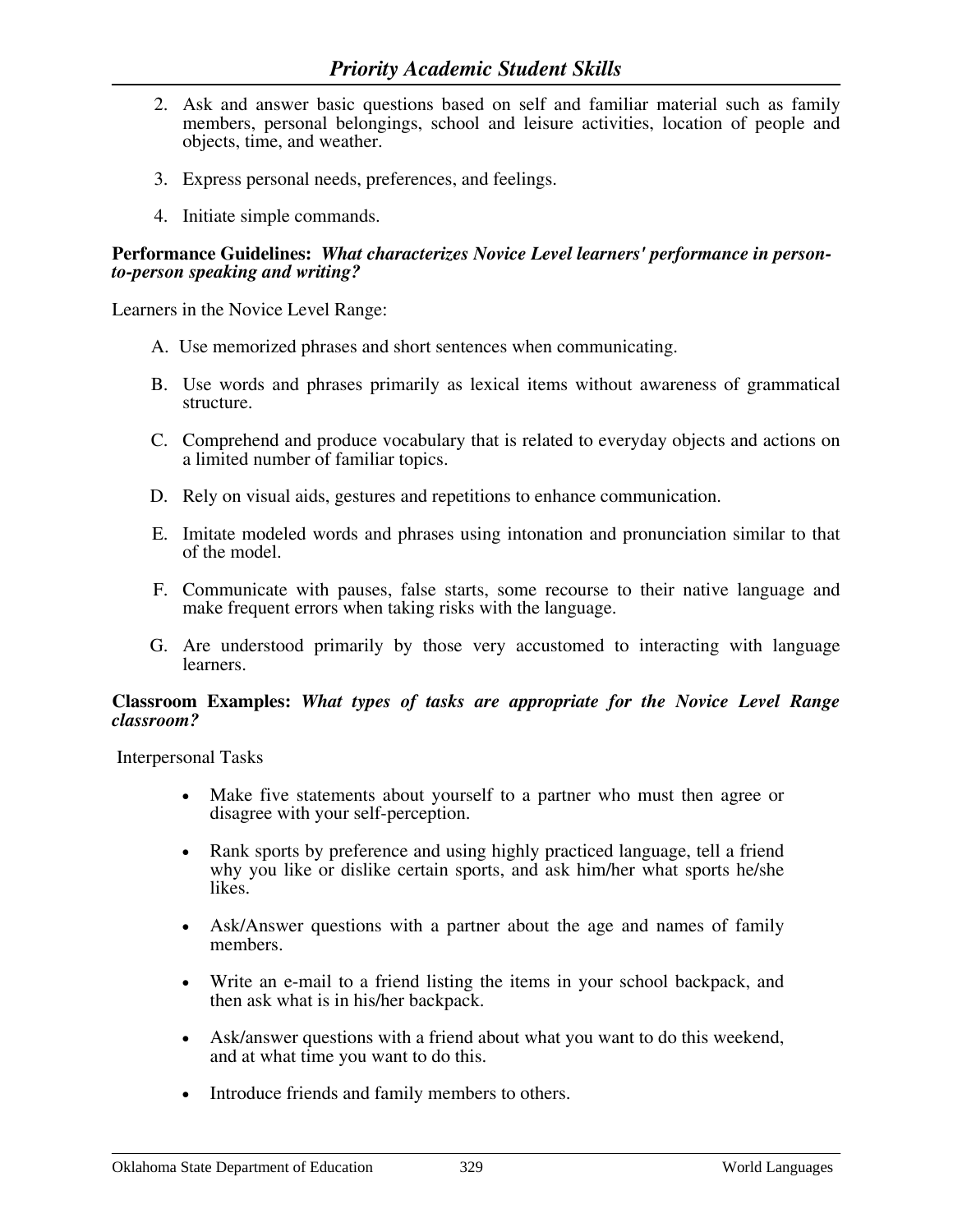**Standard 1.3: Presentational Communication - Speaking/Writing** 

**Students will present information, concepts, and ideas to an audience of listeners or readers on a variety of topics**.

**Progress Indicators:** *What will Novice Level learners be able to do in the target language?* 

*By the end of the Novice Level, students will be able to handle the following language tasks in a consistent, comfortable, and spontaneous manner.* 

When presenting information by speaking or writing, learners in the Novice Level Range will:

- 1. Describe in written or spoken format basic information, such as self, family members and friends, events, interests, school activities, and personal belongings.
- 2. Give simple commands and make requests of another person or group.
- 3. Retell a simple story using familiar vocabulary and language structures.
- 4. Write personal journals and send brief messages to friends.
- 5. Dramatize student-created and/or authentic songs, short poems, skits or dialogues.

#### **Performance Guidelines:** *What characterizes Novice Level learners' performance in spoken and written presentations?*

Novice Level learners will:

- A. Use memorized, short phrases and sentences in oral and written presentations based on familiar material.
- B. Demonstrate some accuracy in pronunciation and intonation when presenting wellrehearsed material on familiar topics.
- C. Rely heavily on repetition, gestures, facial expressions and visual aids to communicate their message orally.
- D. Reproduce familiar material in written presentations.
- E. Communicate with pauses, false starts, some recourse to their native language, and make frequent errors when taking risks with the language and attempting to produce language beyond the memorized.
- F. Are understood primarily by those very accustomed to interacting with language learners.

#### **Classroom Examples:** *What types of tasks are appropriate for the Novice Level Range classroom?*

Presentational Tasks

• Give short, simple directions to a person about how to get to the grocery store from your school parking lot.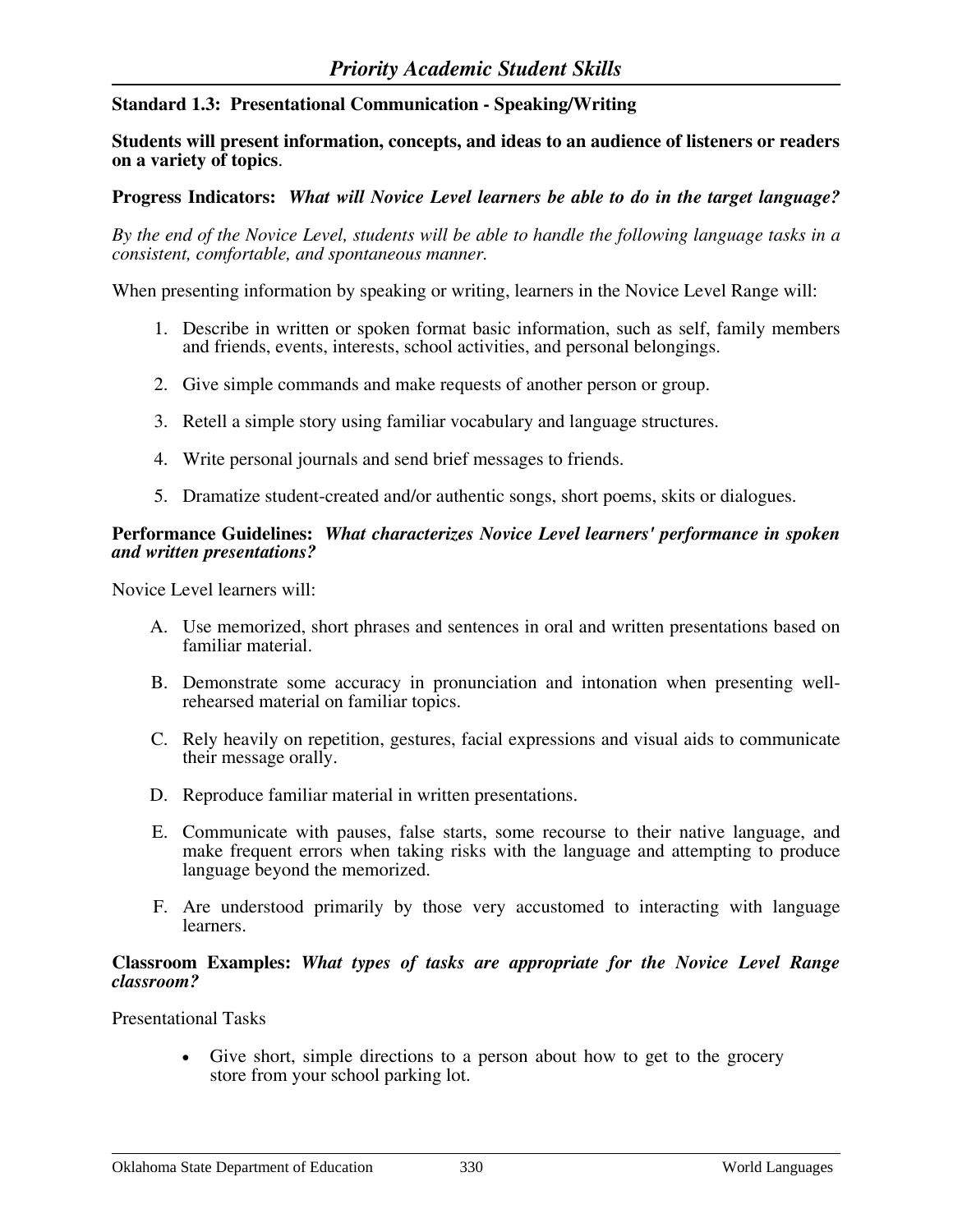- Write a thank-you postcard to your grandmother/aunt/brother for a birthday gift that you received.
- Prepare short messages in video or audio formats to be sent to your peers in the target culture on the things that you like to do.
- Design a poster for a nutrition class showing foods that should and should not be eaten. Present it to the class in the target language.
- Use a highly practiced vocabulary and visuals, retell a children's story to the class or group.

# **Goal 2: Cultures Gain Knowledge and Understanding of Other Cultures**

### **Standard 2.1: Practices of Culture**

#### **Students will demonstrate an understanding of the relationship between the practices and perspectives of the culture(s) studied.**

### **Progress Indicators:** *What are Novice Level learners able to do in the target language?*

Learners in the Novice Level Range will:

- 1. Imitate patterns of behavior such as greetings or gestures used in formal and informal settings in the target culture.
- 2. Identify some customs and traditions such as celebrations and holiday practices of the target culture.  $\square$
- 3. Participate in cultural activities such as games, songs, and dances of the target culture.
- 4. Identify some viewpoints of the target culture, such as those relating to time, school, transportation, pastimes, and the roles of family members.
- 5. Recognize and explore the process of stereotyping other cultures.  $\Box$

#### **Performance Guidelines:** *What characterizes the Novice Level learners' performance in communicating about cultural practices in the target language?*

Learners at the Novice Level:

- A. Imitate the use of culturally appropriate vocabulary, idiomatic expressions, and nonverbal behaviors modeled by the teacher.
- B. Use memorized phrases and short sentences when communicating in spoken or written formats.
- C. Rely on visual aids, gestures, and repetition to enhance comprehensibility.
- D. Comprehend written and spoken language better when content has been previously presented in an oral and/or visual context.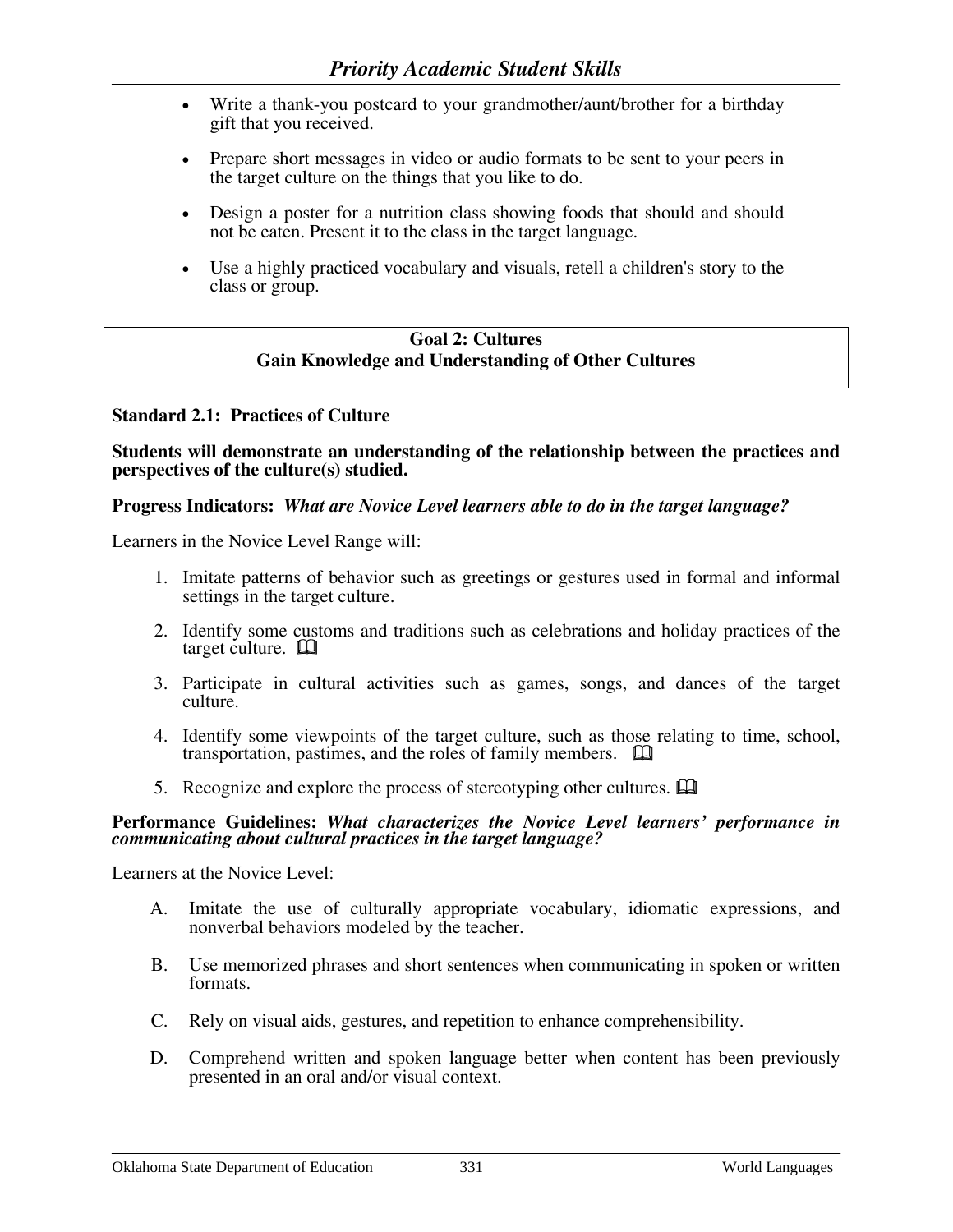- E. Understand a story line or event in written or oral contexts that reflect a cultural background similar to their own.
- F. Use the student's native language only when the investigation of cultural perspectives extends beyond the novice proficiency range.

- Collaborate in creating a class book with illustrations and written descriptions of various aspects of daily life in the target cultures.
- Write your key-pal with lists of personal interests (the contents of your backpack, the programs you watch on TV, or a list of your school holidays) and ask your key-pal to respond with lists of personal interests.
- Identify and illustrate or perform a traditional custom or celebration.
- Initiate and respond to formal and informal telephone calls.

#### **Standard 2.2: Products of Culture**

#### **Students will demonstrate an understanding of the relationship between the products and perspectives of the culture(s) studied.**

### **Progress Indicators:** *What are Novice Level learners able to do in the target language?*

- 1. Identify objects, images and symbols, such as flags, currency, food, dress, and toys, that are commonly used in the target culture.
- 2. Identify some major contributions and historical figures from the target culture, including contributions in science, mathematics, government, and fine arts.  $\Box$
- 3. Identify some historical and contemporary influences from the target culture that are significant in the U.S. culture, such as explorers and settlers, music and sports.  $\Box$
- 4. Identify countries, regions, and geographic features where the target language is spoken.  $\Box$
- 5. Extract samples of the culture's perspectives from popular media in the target culture.  $\mathbf{\Omega}$

### **Performance Guidelines***: What characterizes the Novice Level learners' performance in communicating about cultural products in the target language?*

Learners at the Novice Level Range will:

- A. Use memorized phrases and short sentences when communicating in spoken or written formats about cultural products.
- B. Rely on visual aids, gestures, and repetition to enhance comprehensibility about cultural products.
- C. Comprehend written and spoken language about cultural products better when content has been previously presented in an oral and/or visual context.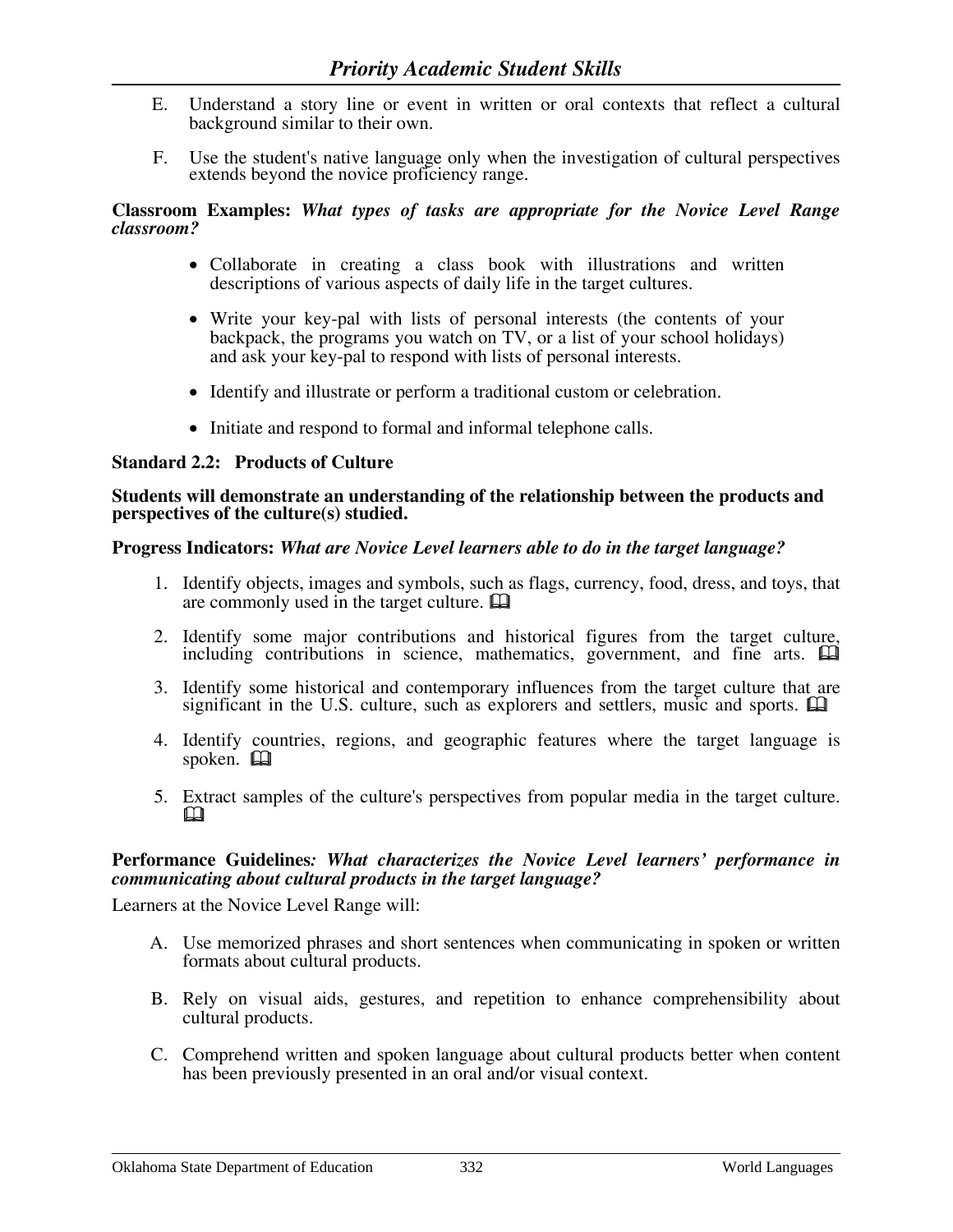- D. Understand a story line or event in written or oral contexts that reflects a cultural background similar to their own.
- E. Use the student's native language only when the investigation of cultural perspectives extends beyond the novice proficiency range.

- Recite a poem/sing a song of the target language.
- Demonstrate understanding of a story, folk tale, or legend by answering questions or retelling the story with or without visuals.
- Listen to the teacher's description of the physical attributes and/or contributions of a famous person of the target culture and identify who it is.

### **Goal 3: Connections Connect with Other Disciplines and Acquire Information**

### **Standard 3.1: Interdisciplinary Studies**

#### **Students will reinforce and further their knowledge of other content areas through the foreign language.**

### **Progress Indicators**: *What will Novice Level learners be able to do in the target language?*

- 1. Identify and/or use selected information and skills from other content areas (such as the arts, health, social studies, sciences, mathematics, and English) in the target language classroom.
- 2. Using authentic target language resources, (such as the Internet, books, magazines), identify and/or use selected information to reinforce or expand learning in other content-area classrooms (such as the arts, health, social studies, sciences, mathematics, English).

### **Performance Guidelines:** *What characterizes the performance of Novice Level learners?*

Learners in the Novice Level Range will:

- A. Use memorized phrases and short sentences when communicating about selected content areas.
- B. Rely on visual aids, gestures and repetitions to enhance communication about other content areas.
- C. Understand short, simple conversations and narratives about other content areas (live or recorded), within highly predictable and familiar contexts.
- D. Recognize highly predictable key words and phrases and familiar structures by using contextual clues with strong visual support.
- E. Rely on personal background experience to assist in comprehension.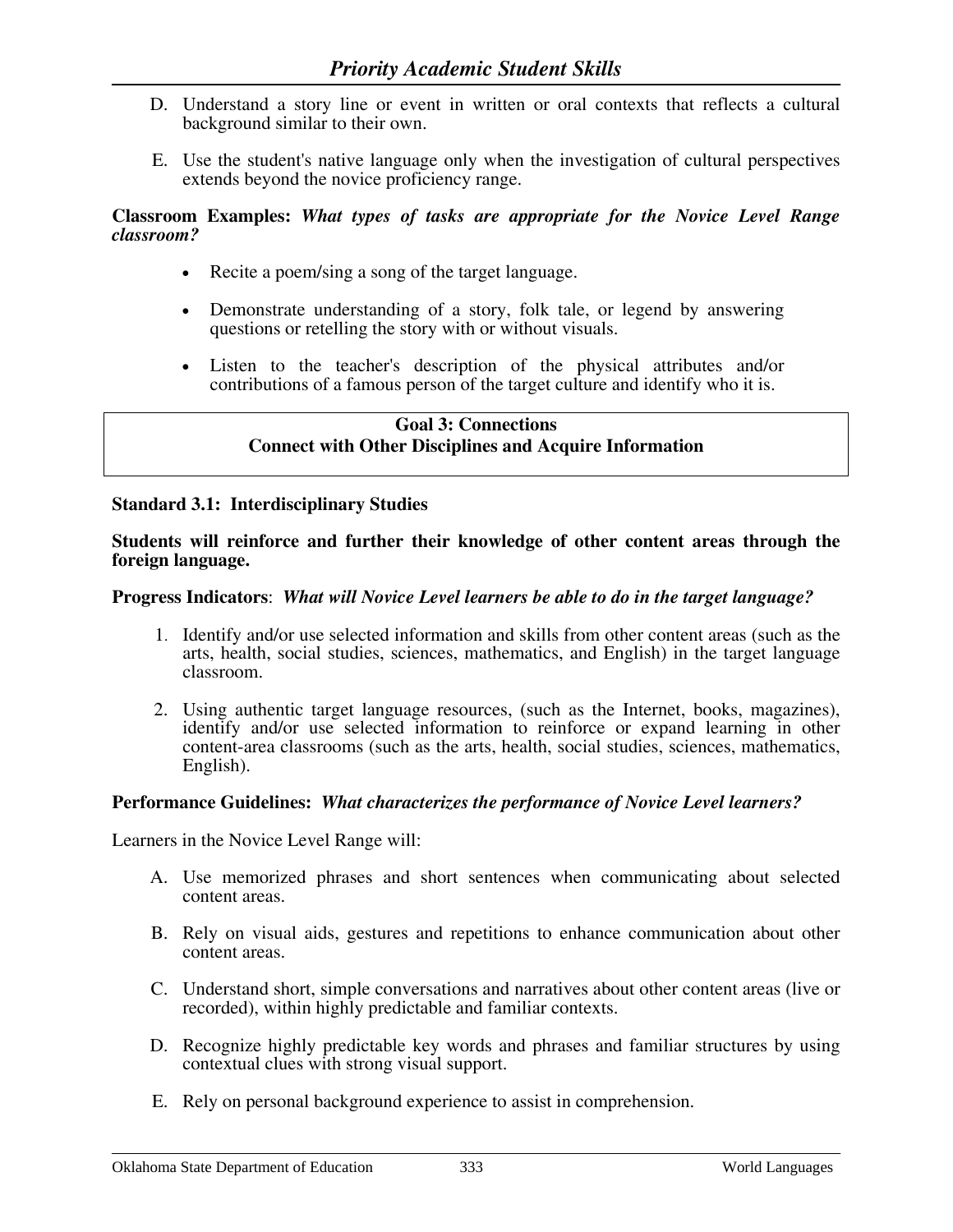- F. Rely on repetition for understanding.
- G. Determine meaning by recognition of cognates, prefixes, suffixes and thematic vocabulary.

- Use currency of the target culture to make change using bills and coins.
- Prepare a healthy menu using typical foods of the target culture.
- Use authentic instruments of the target culture to explore music and rhythms.
- Learn the solar system, parts of a plant, life cycle of a butterfly.

# **Standard 3.2: Distinctive Viewpoints**

**Students will acquire information and recognize the distinctive viewpoints that are only available through the foreign language and its cultures.** 

# **Progress Indicators:** *What will Novice Level learners be able to do in the target language?*

Learners in the Novice Level Range will:

- 1. Extract information about the target culture from selected authentic sources (such as the Internet, books, magazines).  $\Box$
- 2. Use authentic target language sources to gain insight about the distinctive perspectives of the target culture.  $\Box$

# *Performance Guidelines: What characterizes the performance of Novice Level learners?*

Learners in the Novice Level Range will:

- A. Understand general oral and written information when enhanced by illustrations within highly predictable contexts.
- B. Increase their comprehension by looking for and recognizing key words or phrases.
- C. Rely on personal background information to help in understanding something they read or hear.
- D. Rely on memorized phrases and short sentences to describe distinctive viewpoints of the target culture.
- E. Use the student's native language only when the discussion of distinctive viewpoints extends beyond the novice proficiency range.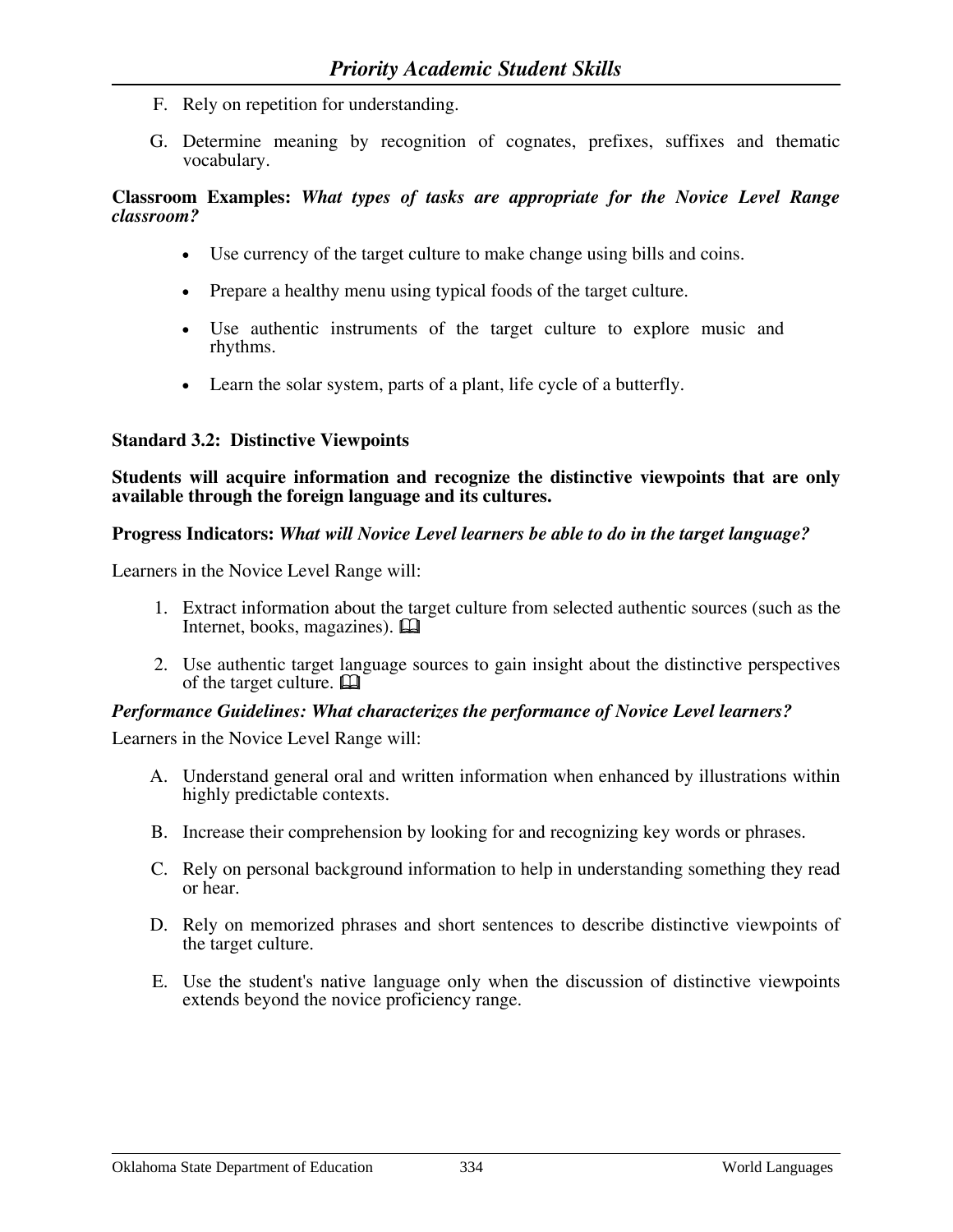- With several other students, act out familiar folktales, fables, or legends known to children of the target culture while another student reads the story aloud.
- Use the target language to describe an animal or plant that is indigenous to a particular region or country of the target culture.
- Use authentic sources to identify the current popular products of the target culture.

### **Goal 4: Comparisons Develop Insight into the Nature of Language and Culture**

### **Standard 4.1: Language Comparisons**

**Students demonstrate understanding of the nature of language through comparisons of the language studied with their own.** 

#### **Progress Indicators:** *What will Novice Level learners be able to do in the target language?*

Learners in the Novice Level Range will:

- 1. Recognize cognates and borrowed words and be aware of their usefulness in comprehending language.
- 2. Identify and compare the sound and writing systems of the target language with their own, including stress, intonation, punctuation.
- 3. Identify basic grammatical structures of the language studied and compare these structures to their own language, including word order, gender, agreement.
- 4. Recognize identified idiomatic expressions that cannot be directly translated into their own language.

### **Performance Guidelines:** *What characterizes Novice Level learners' performance?*

Learners in the Novice Level Range will:

- A. Rely primarily on memorized phrases or short sentences when describing language structure comparisons between cultures.
- B. Rely heavily on visuals to get ideas across to the audience.
- C. Rely on personal background information to help in understanding similarities and differences of grammatical structures between the cultures.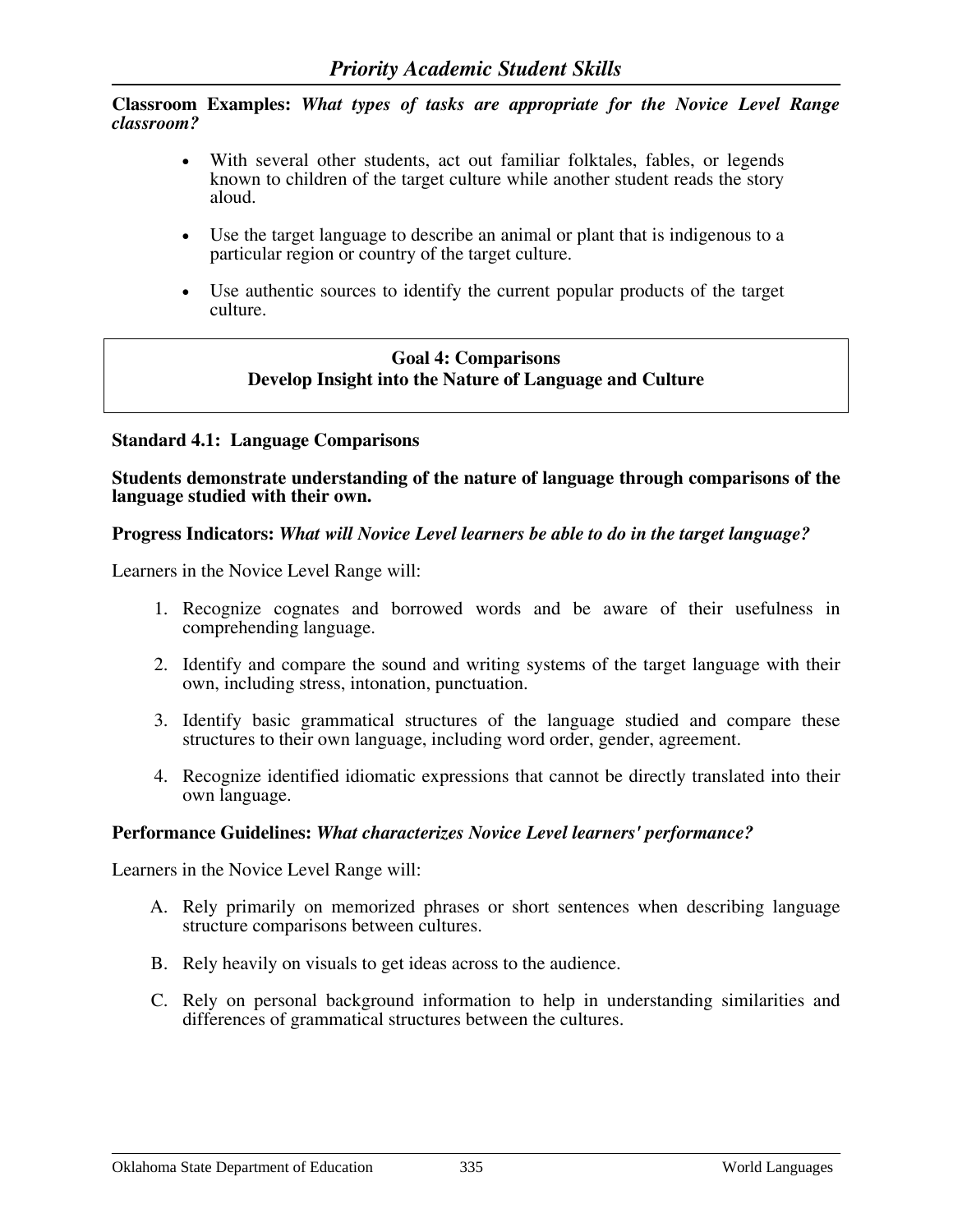- Create a graphic organizer to compare language structures in English and the target language.
- Discuss the variations in vocabulary in English (apartment/flat, elevator/lift) as well as the variations in vocabulary among target language countries.
- Listen as the teacher models how to express language structures (e.g., word order, number and gender agreement, question formation) in the target language and identify how it is different from English.

### **Standard 4.2: Culture Comparisons**

**Students demonstrate understanding of the concept of culture through comparisons of the cultures studied and their own.** 

#### **Progress Indicators:** *What will Novice Level learners be able to do in the target language?*

Learners in the Novice Level Range will:

- 1. Identify similarities and differences in verbal and nonverbal behavior between cultures.
- 2. Recognize cross-cultural similarities and differences in the practices of the culture studied. **Q**
- 3. Identify cross-cultural similarities and differences in the products of the culture studied.  $\mathbf \Omega$
- 4. Recognize cross-cultural similarities and differences in the perspectives within the target culture.  $\Box$

### **Performance Guidelines:** *What characterizes Novice Level learners' performance?*

Learners in the Novice Level Range:

- A. Rely primarily on memorized phrases or short sentences when describing comparisons between cultures.
- B. Rely heavily on visuals to get ideas across to the audience.
- C. Rely on personal background information to help in understanding cultural similarities and differences between the culture studied and their own.

#### **Classroom Examples:** *What types of tasks are appropriate for the Novice Level Range classroom?*

- Follow the teacher's model to practice the table manners of the target culture and compare them with the student's own culture.
- Identify the significance of signs and symbols in the target culture.
- Make a Venn diagram comparing a celebration in the U.S. with the same or equivalent celebration in the target culture.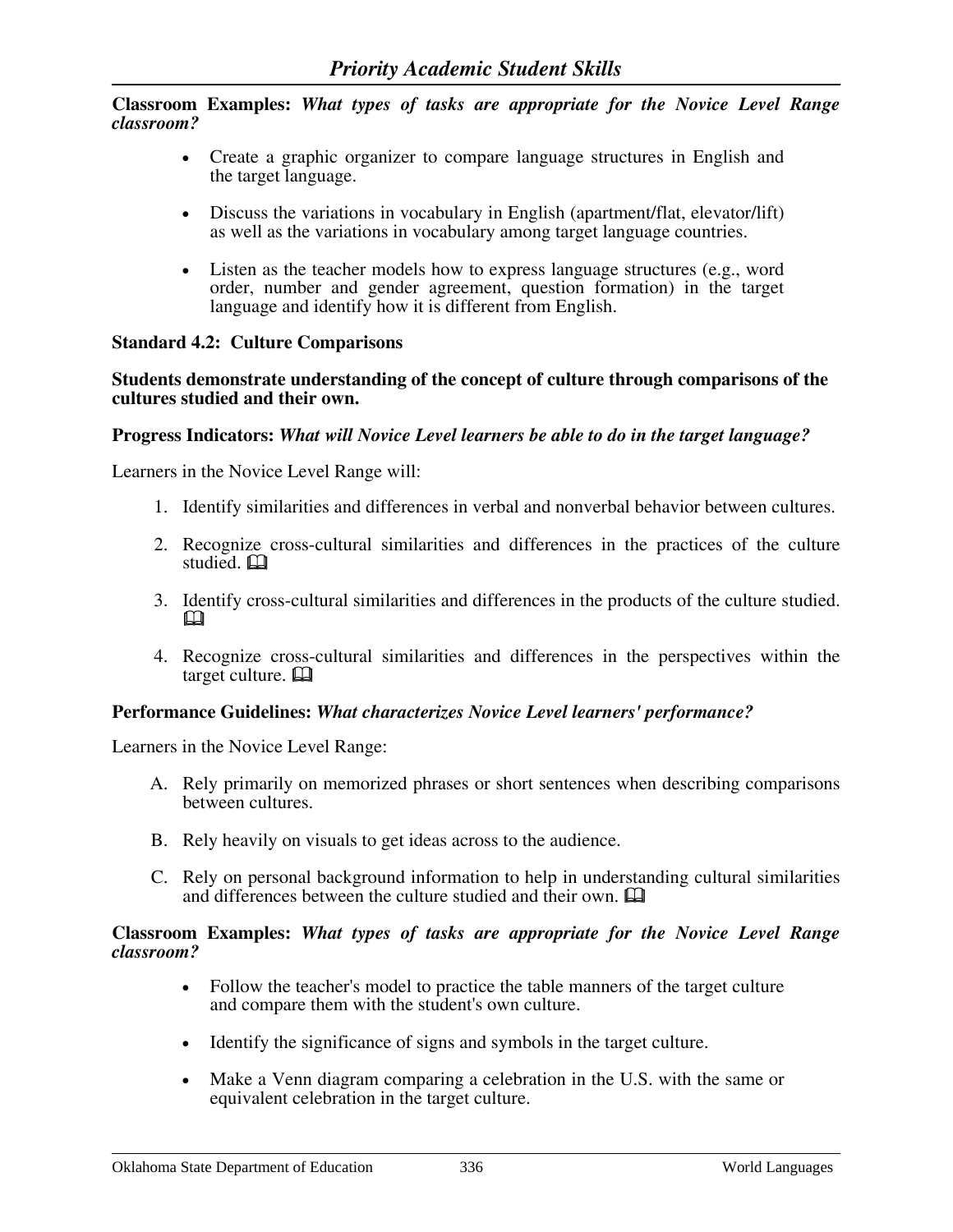- Compare the greetings, leave takings, and the use of personal space in the target culture and in the U.S.
- Looking at pictures of restaurant scenes in the U.S. and the target country, compare similarities and differences of the scenes.

# **Goal 5: Communities Participate in Multilingual Communities at Home and Around the World**

### **Standard 5.1: School and Community**

### **Students will use the language both within and beyond the school setting.**

### **Progress Indicators:** *What will Novice Level learners be able to do in the target language?*

Learners in the Novice Level Range will:

- 1. Identify professions/occupations which are enhanced by proficiency in another language. **Q**
- 2. Practice oral or written use of the foreign language with people outside the classrooms.
- 3. Communicate on a personal level with speakers of the language via short letters, email, audio, and videotapes.
- 4. Produce short skits, stories, poems, multimedia shows, and present their works at school and/or in the community.  $\Box$

### **Performance Guidelines:** *What characterizes Novice Level learners' performance?*

Learners in the Novice Level Range will:

- A. Use memorized phrases or short sentences with very familiar topics.
- B. Write simple tasks, such as short messages or notes.
- C. Be accurate in pronunciation when presenting well-rehearsed materials.
- D. Understand general information when enhanced by visuals or gestures.

#### **Classroom Examples:** *What types of tasks are appropriate for the Novice Level Range classroom?*

- Keep an in-class log or chart of personal encounters with the target language outside of the school.
- Establish a pen-pal/key-pal correspondence with someone from the target culture.
- Locate/visit stores within the community that cater to the target culture.
- Listen to radio broadcasts and list recognizable words from the target culture.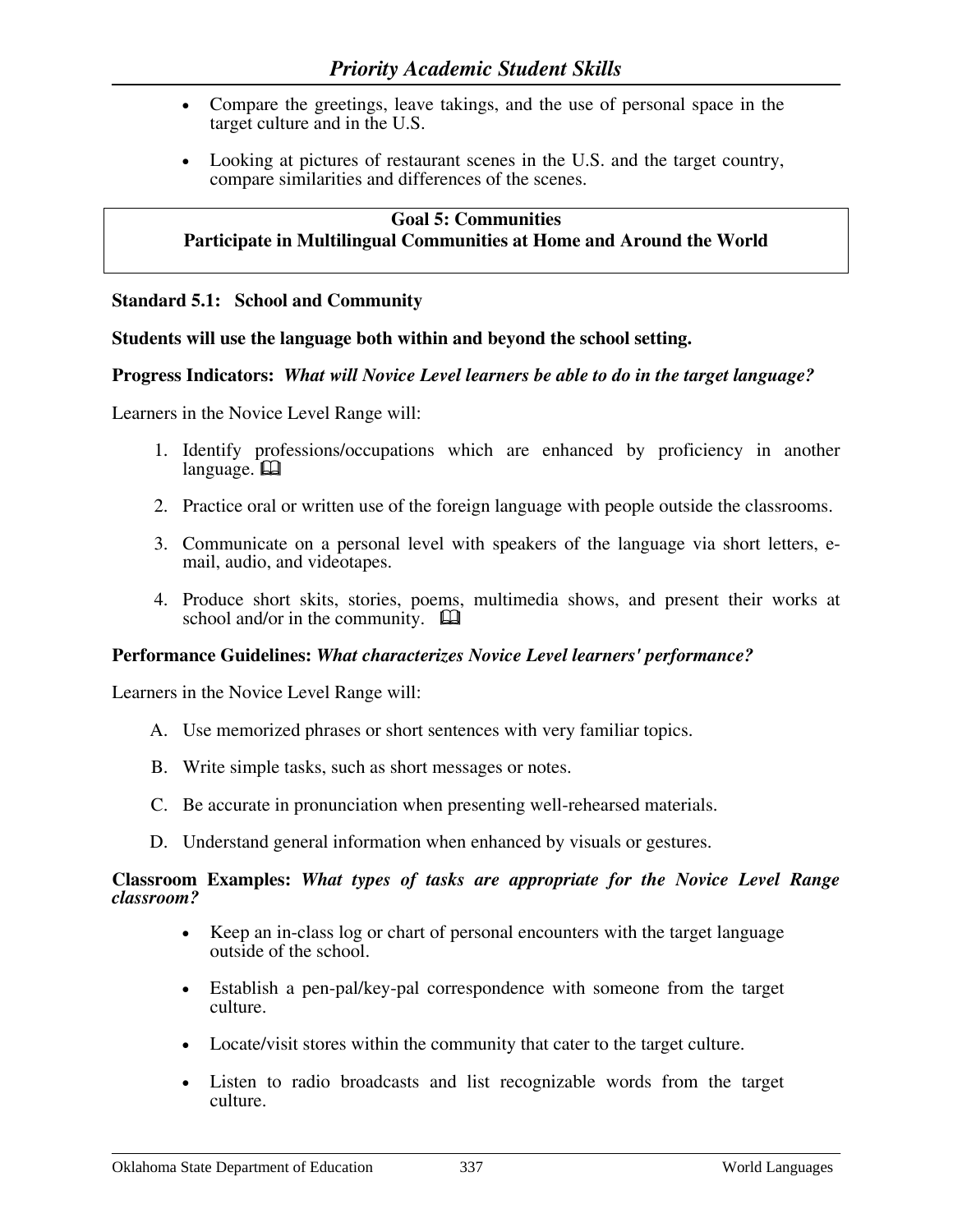• Teach basic expressions and level-appropriate songs and games from the target culture to children in a neighboring elementary or preschool or at home to members of the family.

### **Standard 5.2: Personal Enrichment**

# Į **Students will show evidence of becoming lifelong learners by using the language for personal enjoyment and enrichment.**

### **Progress Indicators:** *What will Novice Level learners be able to do in the target language?*

Learners in the Novice Level Range will:

- 1. Demonstrate a willingness to interact with native speakers.
- 2. Discover and explore a variety of entertainment sources representative of the target culture.
- 3. Identify current issues of interest within the target culture.  $\Box$
- 4. Discover and explore samples of art, literature, music, representative of the target culture.  $\Box$

### **Performance Guidelines:** *What characterizes Novice Level learners' performance?*

Learners in the Novice Level Range will:

- A. Be understood primarily by those very accustomed to interacting with language learners.
- B. Exhibit increased comprehension when constructing meaning through recognition of key words or phrases embedded in familiar contexts.
- C. Rely heavily on visuals to enhance comprehensibility in both oral and written presentations.
- D. Use primarily memorized phrases and short sentences during highly predictable interactions on very familiar topics.

#### **Classroom Examples:** *What types of tasks are appropriate for the Novice Level Range classroom?*

- Use Web sites in the target language to make plans for a vacation in the target culture.
- Select an audio clip of favorite music in the target language and share it with other members of the class.
- Attend cultural events of the target culture within the community.
- Visit art exhibits of artists from the target culture.
- Learn a dance of the target culture and host a dance with music only from the target culture.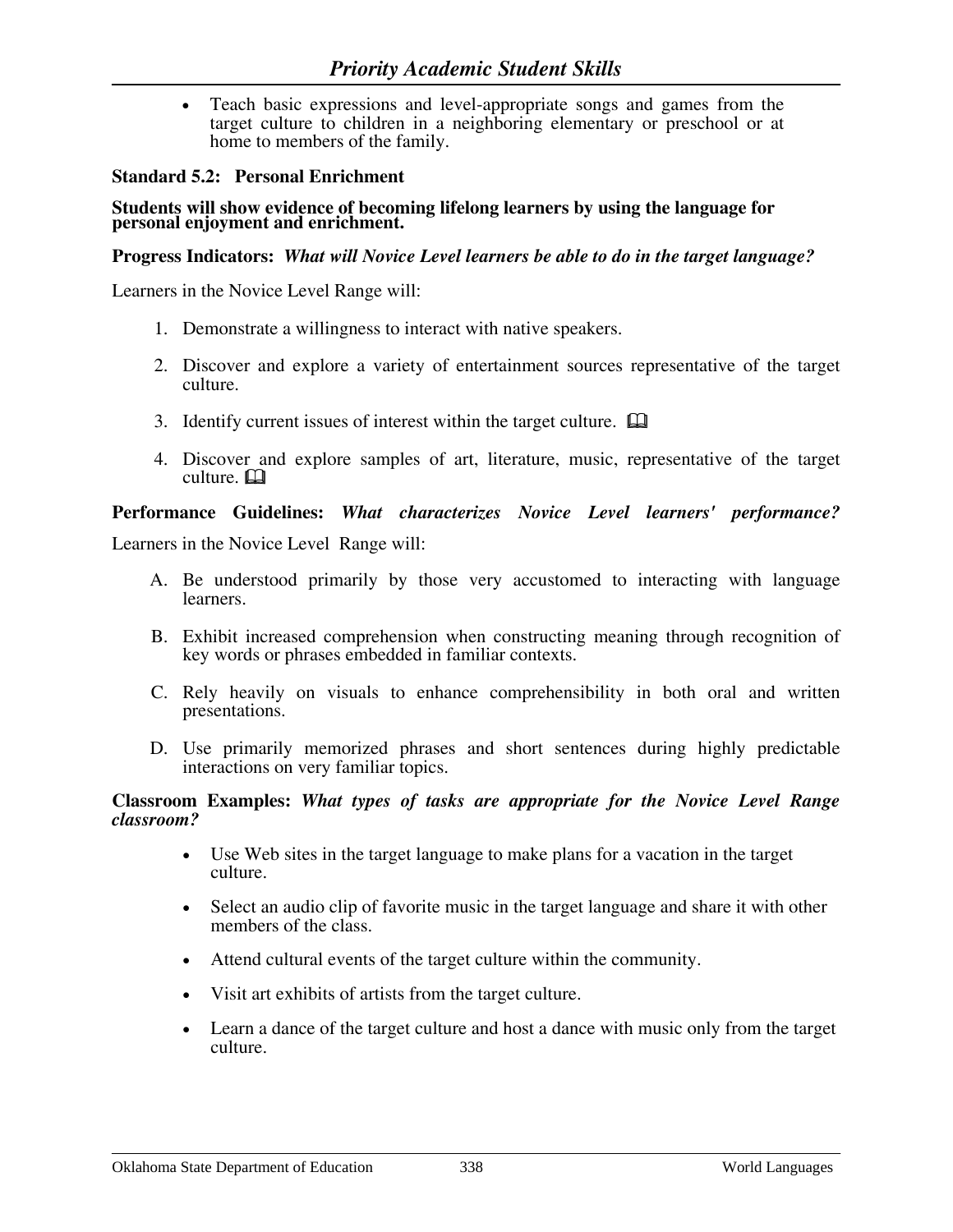# **INTERMEDIATE LEVEL RANGE**

# **Goal 1 : Communication Communicate in Languages Other Than English**

*Communication occurring in the Intermediate Level Range expands on the combination of the following topics:* 

- *the self: family, friends, home, rooms, health, school, schedules, leisure activities, likes and dislikes, shopping, clothes, prices, size and quantity, and pets and animals*
- *beyond self: geography, directions, buildings and monuments, weather and seasons, cultural and historical figures, places and events, time and calendar, food and customs, transportation, travel, professions, and work*
- *community: environment, business, government, service, religion, and social issues*

*Intermediate Level learners are typically in Levels II-IV (see descriptions of levels in the Overview).* 

### **Standard 1.1: Interpretive Communication - Listening/Reading/Viewing**

### **Students will understand and interpret written and spoken language on a variety of topics.**

#### **Progress Indicators:** *What will Intermediate Level learners be able to do in the target language?*

*By the end of the Intermediate Level, students will be able to handle the following language tasks in a consistent, comfortable, and spontaneous manner.*

When listening, reading, and viewing, learners in the Intermediate Level Range will:

- 1. Understand spoken language that incorporates familiar vocabulary and structures including high frequency idioms.
- 2. Understand more detailed information in written advertisements, schedules, and menus.
- 3. Comprehend the main idea and some supporting ideas of selected authentic materials including recordings, broadcasts, videos, and Internet resources.
- 4. Comprehend the main idea and some supporting ideas of selected authentic written materials such as short stories, narratives, advertisements, and brochures on topics of personal interest.
- 5. Respond to a series of commands.

#### **Performance Guidelines***: What characterizes Intermediate Level learners' performance in listening, viewing and reading?*

**NOTE:** Book icons ( $\Box$ ) identify Information Literacy skills. Students are best served when these are taught in collaboration and cooperation between the classroom teacher and the library media specialist.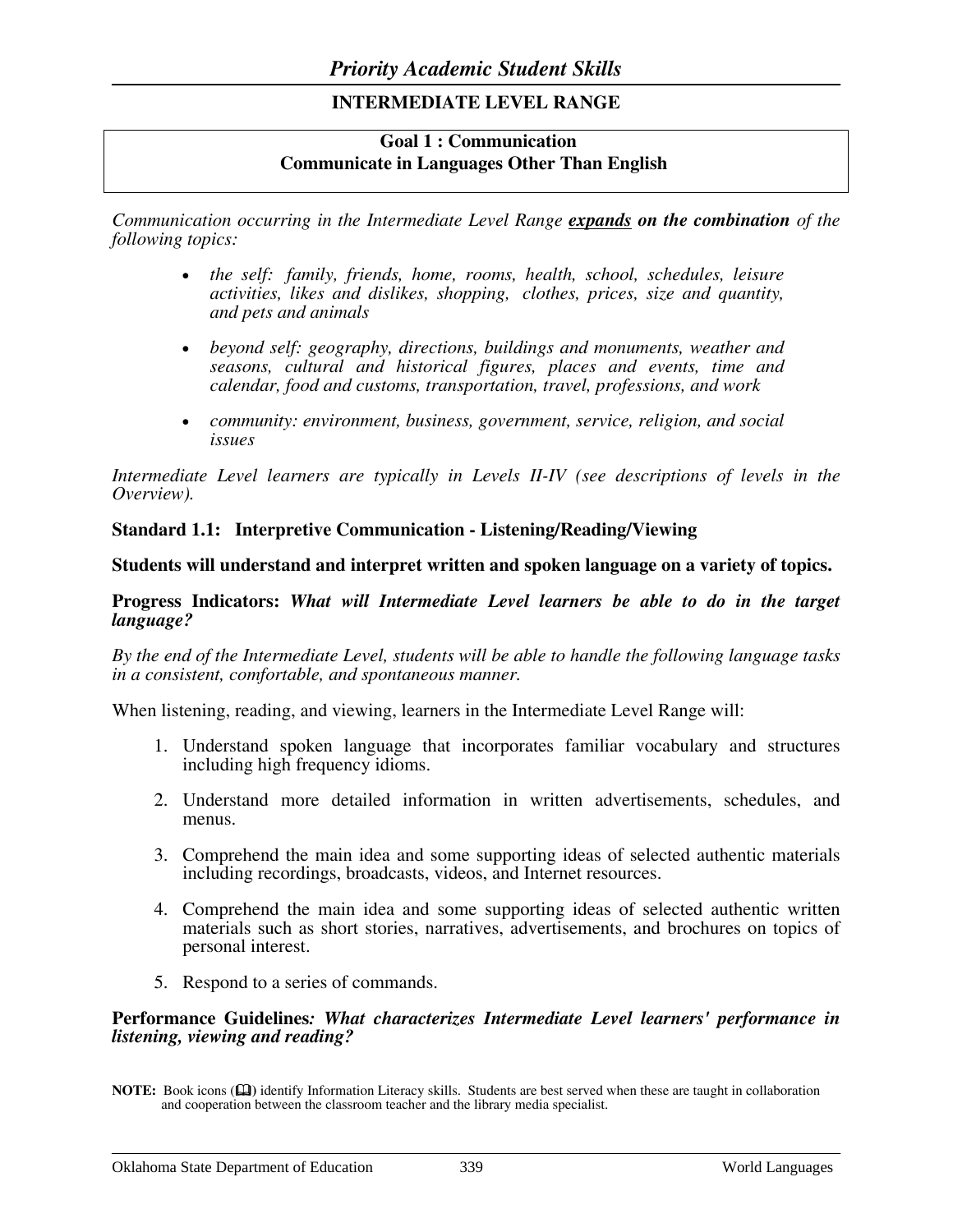Learners in the Intermediate Level Range will:

- A. Understand longer, more complex conversations and narratives as well as recorded material in familiar contexts.
- B. Identify main ideas and some specific information on a limited number of predictable topics.
- C. Use background knowledge to comprehend simple stories and personal correspondence.
- D. Depend on the use of paraphrase and restatement in order to understand the message.
- E. Infer meaning of some unfamiliar words in order to understand the gist of an oral or written text.

### **Classroom Examples:** *What types of tasks are appropriate for the Intermediate Level Range classroom?*

Interpretive Tasks

- Read and understand the directions for assembling a child's toy.
- Read and understand the general meaning of a movie review.
- Listen and understand a native speaker describing a significant life event (e.g., obtaining his/her driving license, attending an important sporting event, passing an exam, getting a job).

Listen to and understand a sequence of directions about what to do during a tornado.

### **Standard 1.2: Interpersonal Communication - Speaking/Writing**

#### **Students will engage in conversations and/or written correspondence in which they provide and obtain information, express feelings and emotions, and exchange opinions.**

#### **Progress Indicators:** *What will Intermediate Level learners be able to do in the target language?*

*By the end of the Intermediate Level, students will be able to handle the following language tasks in a consistent, comfortable, and spontaneous manner.* 

When speaking and writing in person-to-person communication, learners in the Intermediate Level Range will:

- 1. Sustain a conversation on selected topics about themselves and others, using details and descriptions.
- 2. Ask and answer a variety of questions, giving reasons for their answers.
- 3. Express personal preferences and feelings with some explanation.
- 4. Initiate a series of commands.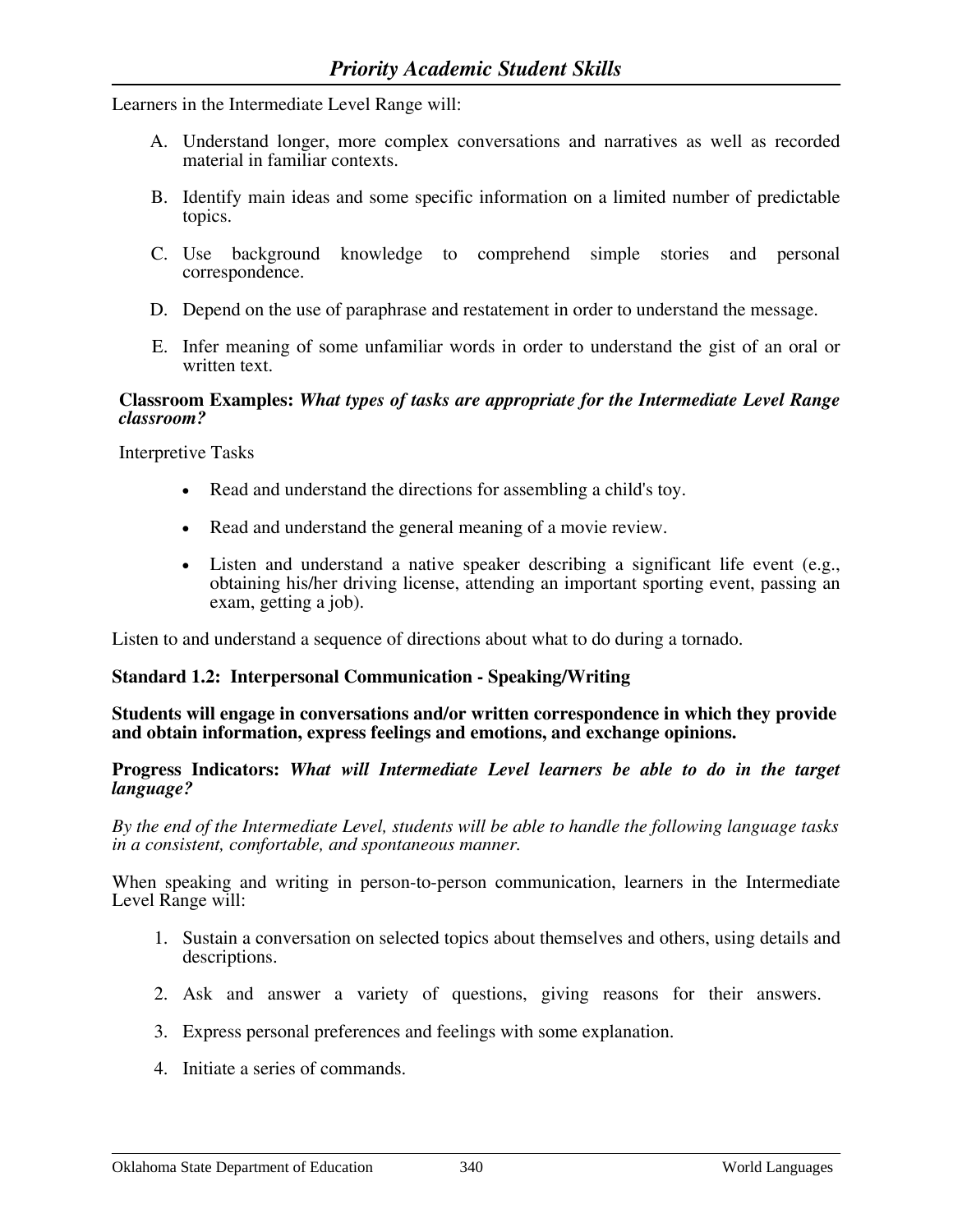### **Performance Guidelines:** *What characterizes Intermediate Level learners' performance in speaking and writing?*

Learners in the Intermediate Level Range:

- A. Use strings of sentences when communicating on familiar topics.
- B. Recombine learned vocabulary and structures to express their own thoughts within familiar contexts.
- C. Use some paraphrasing and can find another way to express an idea/term to avoid a breakdown in communication, and can ask for clarification.
- D. May mispronounce words in new context or words being read for the first time.
- E. Continue to communicate with false starts and pause frequently to search for words when interacting with others.
- F. Are understood by those accustomed to interacting with language learners.
- G. Demonstrate control of present time and show evidence of some control of other time frames.

### **Classroom Examples:** *What types of tasks are appropriate for the Intermediate Level Range classroom?*

Interpersonal Tasks

- Write an apology (e.g., for missing a birthday, date, hurting someone's feelings)
- Tell what you or others will be doing five years from now and ask someone else about his/her future plans.
- Give instructions to someone to do something (how to study for a test, what to do in case of an emergency).

### **Standard 1.3: Presentational Communication – Speaking and Writing**

**Students will present information, concepts, and ideas to an audience of listeners or readers on a variety of topics.** 

**Progress Indicators:** *What will Intermediate Level learners be able to do in the target language?* 

*By the end of the Intermediate Level, students will be able to handle the following language tasks in a consistent, comfortable, and spontaneous manner.*

When presenting information by speaking or writing learners in the Intermediate Level Range will:

- 1. Describe in written or spoken format a short presentation on familiar topics (e.g., school, community, or personal experiences).
- 2. Give directions to someone in order to complete a multistep task.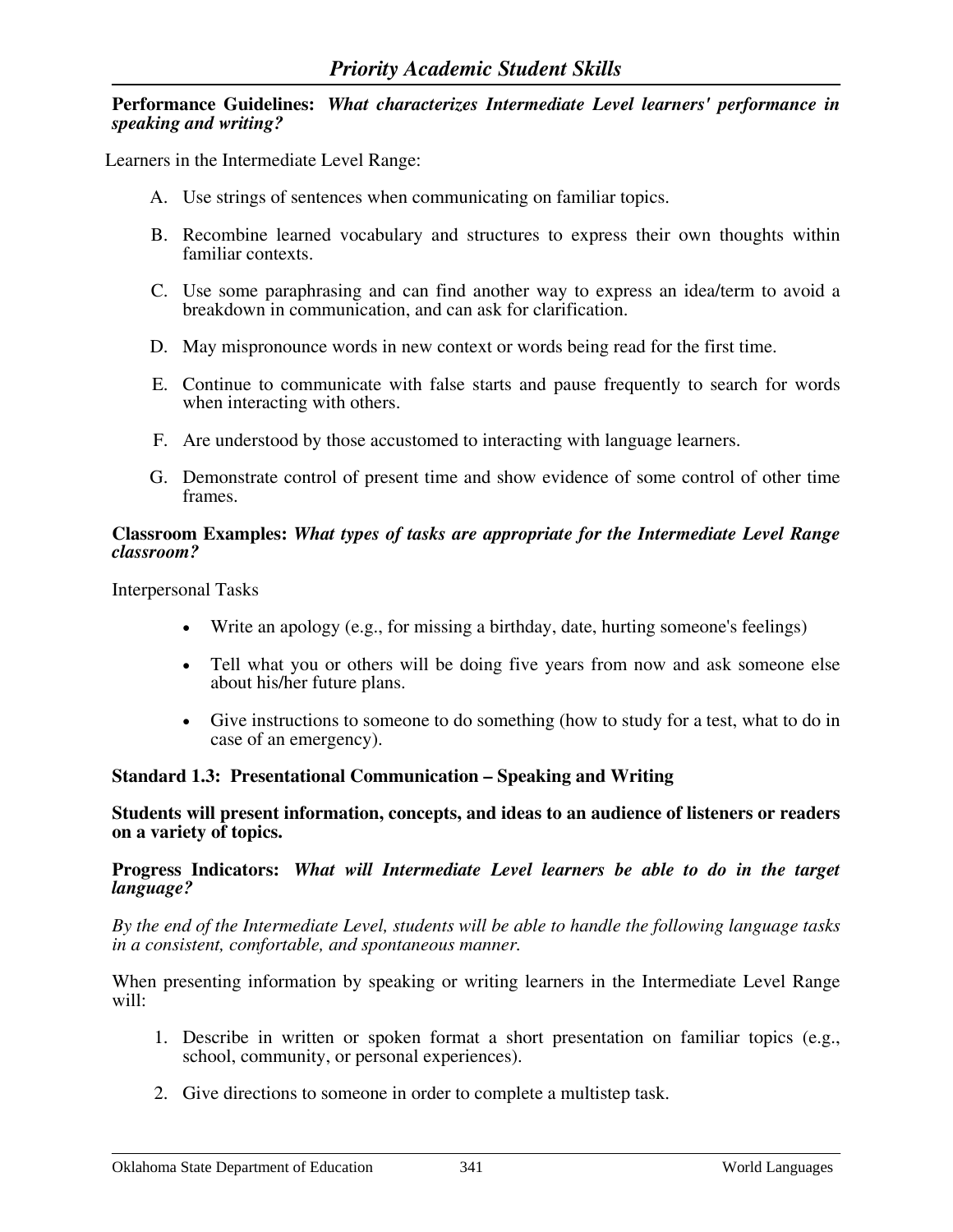- 3. Recount an event incorporating some description and detail.
- 4. Write one-page compositions and letters.
- 5. Present student-created and/or authentic short plays, stories, skits, poems and songs.

### **Performance Guidelines:** *What characterizes the Intermediate Level learners' performance in spoken and written presentations?*

Learners in the Intermediate Level Range:

- A. Express their own thoughts, describe and narrate, using sentences and strings of sentences in oral and written presentations about familiar topics.
- B. Communicate oral and written information with sufficient accuracy that listeners and readers understand most of what is presented.
- C. Make occasional use of paraphrasing and can find another way to express an idea/term to avoid a breakdown in communication, and make efforts at self-correction.
- D. Supplement their basic vocabulary for both oral and written presentations with expressions acquired from other sources such as dictionaries.
- E. Continue to pause to search for words and show some interference from the native language when attempting to present less familiar material.
- F. Use pronunciation and intonation patterns that can be understood by those accustomed to interacting with language learners.
- G. Formulate oral and written presentations primarily in present time but also, with preparation, in past and future time.

#### **Classroom Examples:** *What types of tasks are appropriate for the Intermediate Level Range classroom?*

Presentational Tasks

- Give excuses or explanations for why you were late for class or why you did not do your work.
- Retell a familiar fairy tale or short story.
- Write a diary entry about an event that happened in the past, including background information and circumstances.

# **Goal 2: Cultures Gain Knowledge and Understanding of Other Cultures**

### **Standard 2.1: Practices of Culture**

**Students will demonstrate an understanding of the relationship between the practices and perspectives of the culture studied.**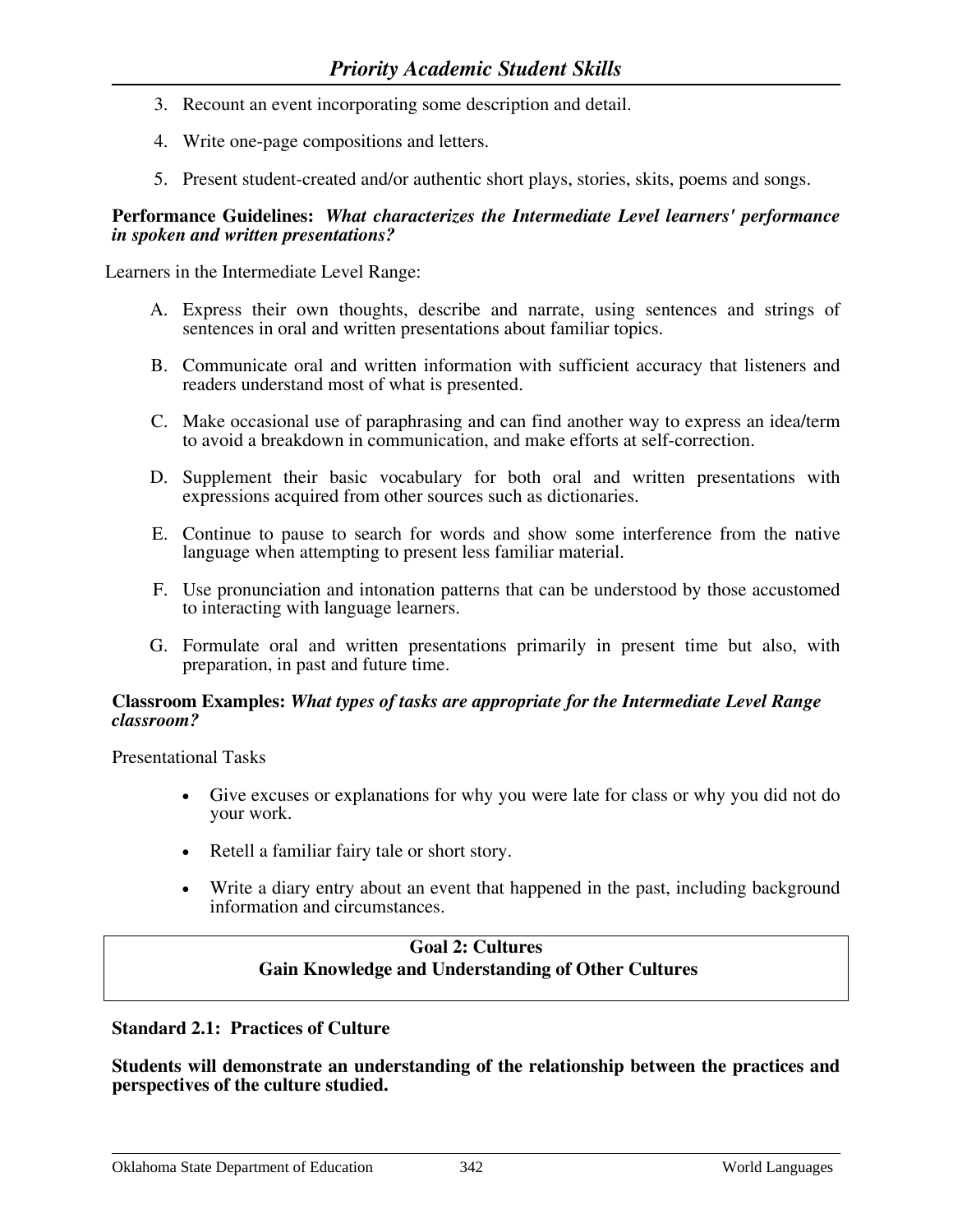### **Progress Indicators:** *What are Intermediate Level learners able to do in the target language?*

Learners in the Intermediate Level Range will:

- 1. Interact with respect using culturally appropriate patterns of behavior in everyday informal and social situations.
- 2. Explain in simple terms the reasons for different traditions and customs of the target  $culture. \Box$
- 3. Experience cultural and social activities common to a student of similar age in the target culture such as school life, sports, music and other entertainment.  $\Box$
- 4. Identify and discuss perspectives typically associated with the target culture's business practices.  $\Box$
- 5. Discuss some commonly held generalizations about the target culture.  $\Box$

### **Performance Guidelines:** *What characterizes the Intermediate Level learners' performance in communicating about cultural practices in the target language?*

Learners in the Intermediate Level Range:

- A. Begin to use culturally appropriate vocabulary, idiomatic expressions, and nonverbal behaviors outside the memorized context.
- B. Express their own thoughts, describe and narrate, using sentences and strings of sentences in oral and written presentations about cultural practices.
- C. Demonstrate some cultural knowledge in oral and written presentations.
- D. Recognize the reflections of practices, products, and perspectives of the target culture in oral and written texts.
- E. Use knowledge of their own culture and that of the target culture to communicate more accurately about cultural practices.
- F. Supplement their basic vocabulary about cultural practices from other sources such as dictionaries.
- G. Use the student's native language when the investigation of cultural perspectives extends beyond the Intermediate Level Range.

#### **Classroom Examples:** *What types of tasks are appropriate for the Intermediate Level Range classroom?*

- Prepare messages on video or audio tape to be sent to peers in the target culture on topics of shared personal interest in their daily lives at home or at school.
- Teach the class how to play a game/sport of the target country.
- Prepare a presentation (written report, poem, dramatization) which describes ways in which the learner's views about the target culture have changed over time.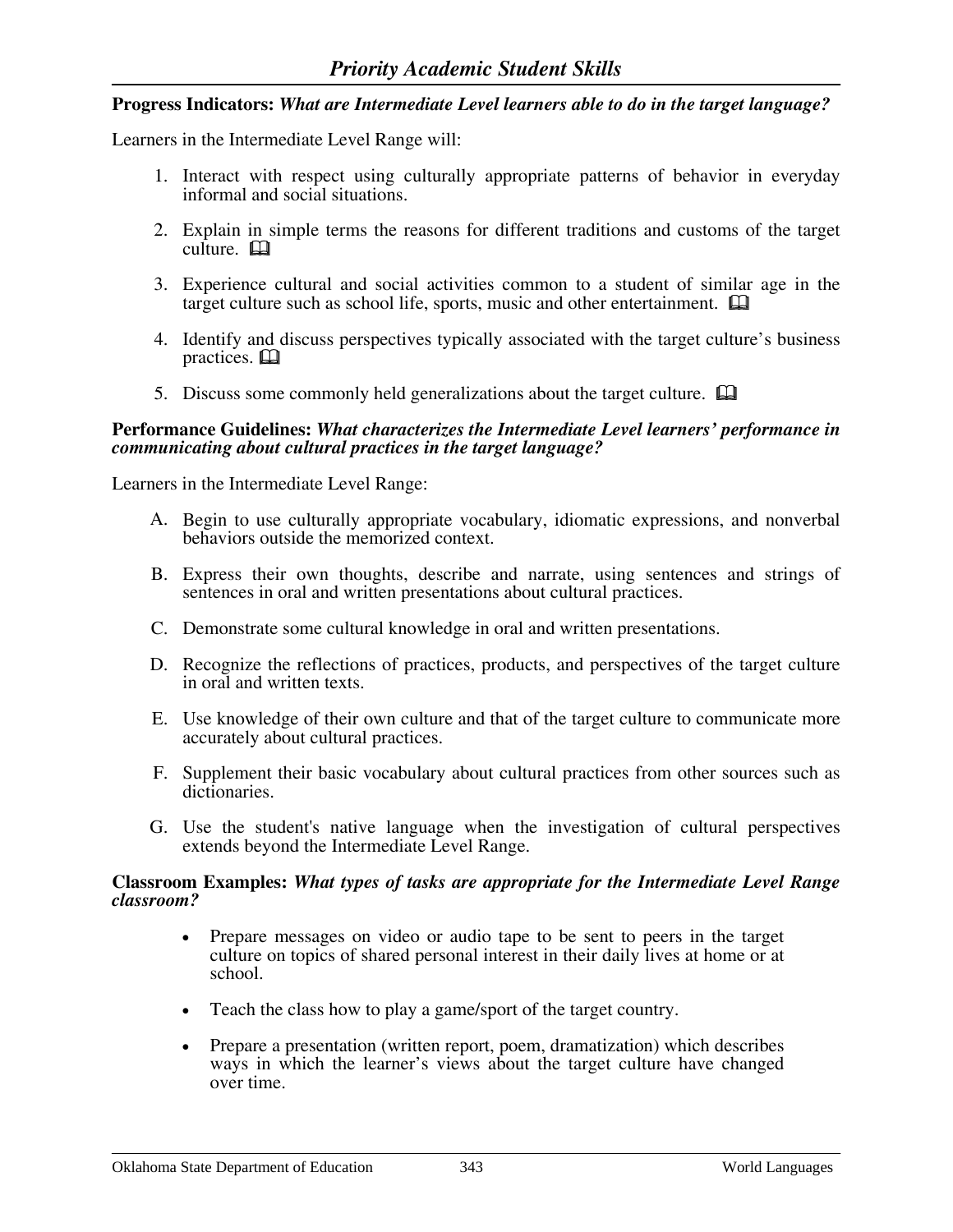- View a video depicting a cultural celebration and write a short letter in the language describing it and explaining its origin.
- Using the Internet, research information about several common businesses in the target country and document such things as store hours, requirements for employment, and acceptable methods of payments.

### **Standard 2.2: Products of Culture**

#### **Students will demonstrate an understanding of the relationship between the products and perspectives of the culture studied.**

#### **Progress Indicators:** *What are Intermediate Level learners able to do in the target language?*

Learners in the Intermediate Level Range will:

- 1. Explain the significance of objects, images, and symbols, and products of the target culture.
- 2. Describe major contributions and historical figures from the target culture including contributions in science, mathematics, government, and fine arts.  $\Box$
- 3. Identify the influence of the target culture on the products of the U.S.  $\Box$
- 4. Explain the impact of the target country's geography on daily life in the target culture.  $\mathbb{Z}$ 
	- 5. Identify the target culture's basic perspectives in its art, literature, music, dance.

#### **Performance Guidelines:** *What characterizes the Intermediate Level learners' performance in communicating about cultural products in the target language?*

Learners in the Intermediate Level Range:

- A. Express their own thoughts, describe and narrate, using sentences and strings of sentences in oral and written presentations about cultural products.
- B. Recognize the reflections of practices, products, and perspectives of the target culture in oral and written texts.
- C. Demonstrate some cultural knowledge about cultural products in oral and written presentations.
- D. Use the student's native language when the investigation of cultural perspectives extends beyond the intermediate proficiency range.

#### **Classroom Examples:** *What types of tasks are appropriate for the Intermediate Level Range classroom?*

- After reading about the lives of famous people of the target culture, the learner will summarize in writing and present orally information about one of the famous people.
- Create and explain a visual display which illustrates the influence of the target culture on the student's home culture.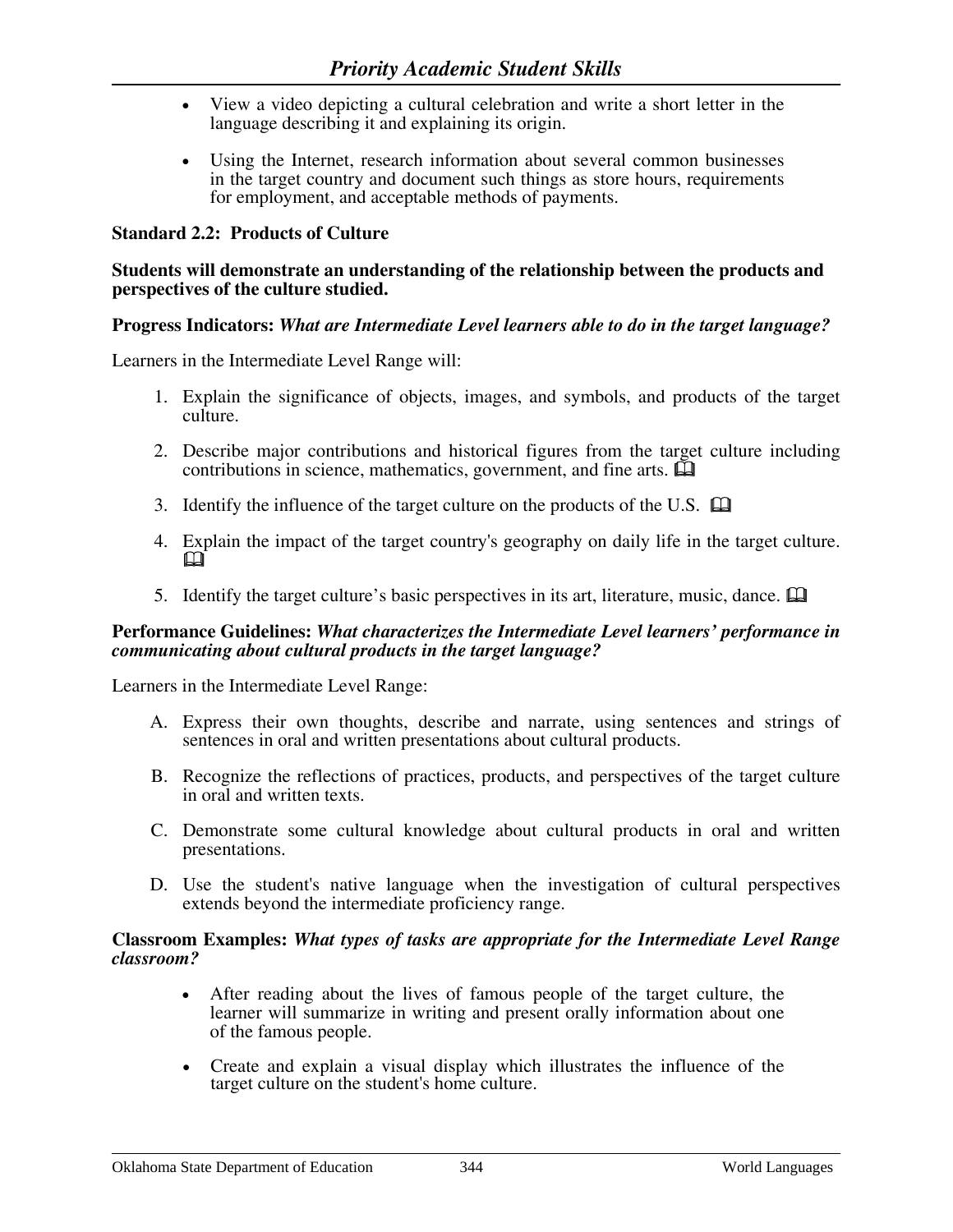- Develop a timeline which illustrates major contributions of the culture to the world community.
- Write a letter describing how to get to a specific place in the target culture, including means of transportation, directions, landmarks, and distance.
- Paint an animal of your choice in the style of an artist from the target country.
- Research and report on the symbolism found in the colors and symbols on the national flag of the target culture.

### **Goal 3: Connections Connect with Other Disciplines and Acquire Information**

### **Standard 3.1: Interdisciplinary Studies**

**Students will reinforce and further their knowledge of other content areas through the foreign language.** 

#### **Progress Indicators:** *What will Intermediate Level learners be able to do in the target language?*

Learners in the Intermediate Level Range will:

- 1. Transfer and apply information and skills from other content areas (such as the arts, health, social studies, sciences, mathematics, English) to the target language classroom.
- 2. Apply the information gathered through target language resources in other content area classrooms (such as the arts, health, social studies, sciences, mathematics, English) in order to supplement learning.

#### **Performance Guidelines:** *What characterizes the performance of Intermediate Level Range learners?*

Learners in the Intermediate Level Range:

- A. Use strings of sentences when communicating in oral or written contexts on familiar topics in selected content areas.
- B. Recombine learned vocabulary and structures to express their own thoughts within familiar contexts.
- C. Understand longer, more complex conversations and narratives as well as recorded material in familiar contexts about selected content areas.
- D. Identify main ideas and some specific information on a limited number of predictable topics in selected content areas.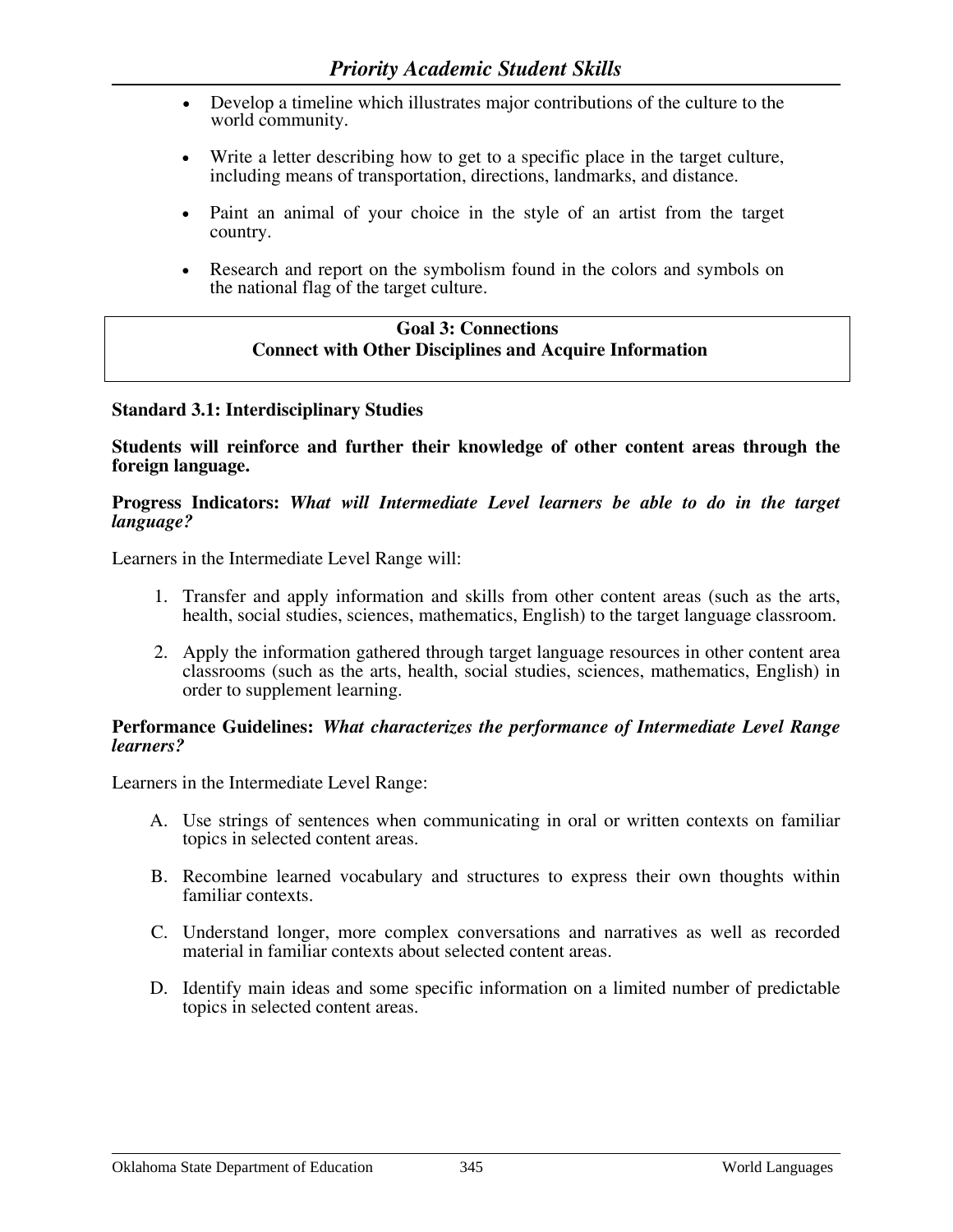- Explore the measuring system used in the target culture.
- Present a dramatization of an historical event.
- Prepare, conduct, and record results of a science experiment in the target language.
- Use weather reports in newspapers to compare temperatures in Fahrenheit and Celsius.
- Explain the historical reason for the origin or the geographical names found in the United States that are derived from the target language.

### **Standard 3.2: Distinctive Viewpoints**

**Students will acquire information and recognize the distinctive viewpoints that are only available through the foreign language and its cultures.**

#### **Progress Indicators:** *What will Intermediate Level learners be able to do in the target language?*

Learners in the Intermediate Level Range will:

- 1. Using authentic target language sources, (such as the Internet, books and magazines) acquire and apply information about the target culture.
- 2. Use authentic sources to explore the distinctive perspectives of the foreign culture.

#### **Performance Guidelines:** *What characterizes the performance of Intermediate Level Range learners?*

Learners in the Intermediate Level Range:

- A. Understand longer, more complex oral and written information in familiar contexts.
- B. Identify main ideas and some specific information on a limited number of topics found in the target culture.
- C. Determine meaning by using contextual clues.
- D. Are helped by the use of redundancy, paraphrase, and restatement in order to understand the message.
- E. Use strings of sentences to describe distinctive viewpoints of the target culture.
- F. Use the student's native language only when the discussion of distinctive viewpoints extends beyond the Intermediate Level Range.

#### **Classroom Examples:** *What types of tasks are appropriate for the Intermediate Level Range classroom?*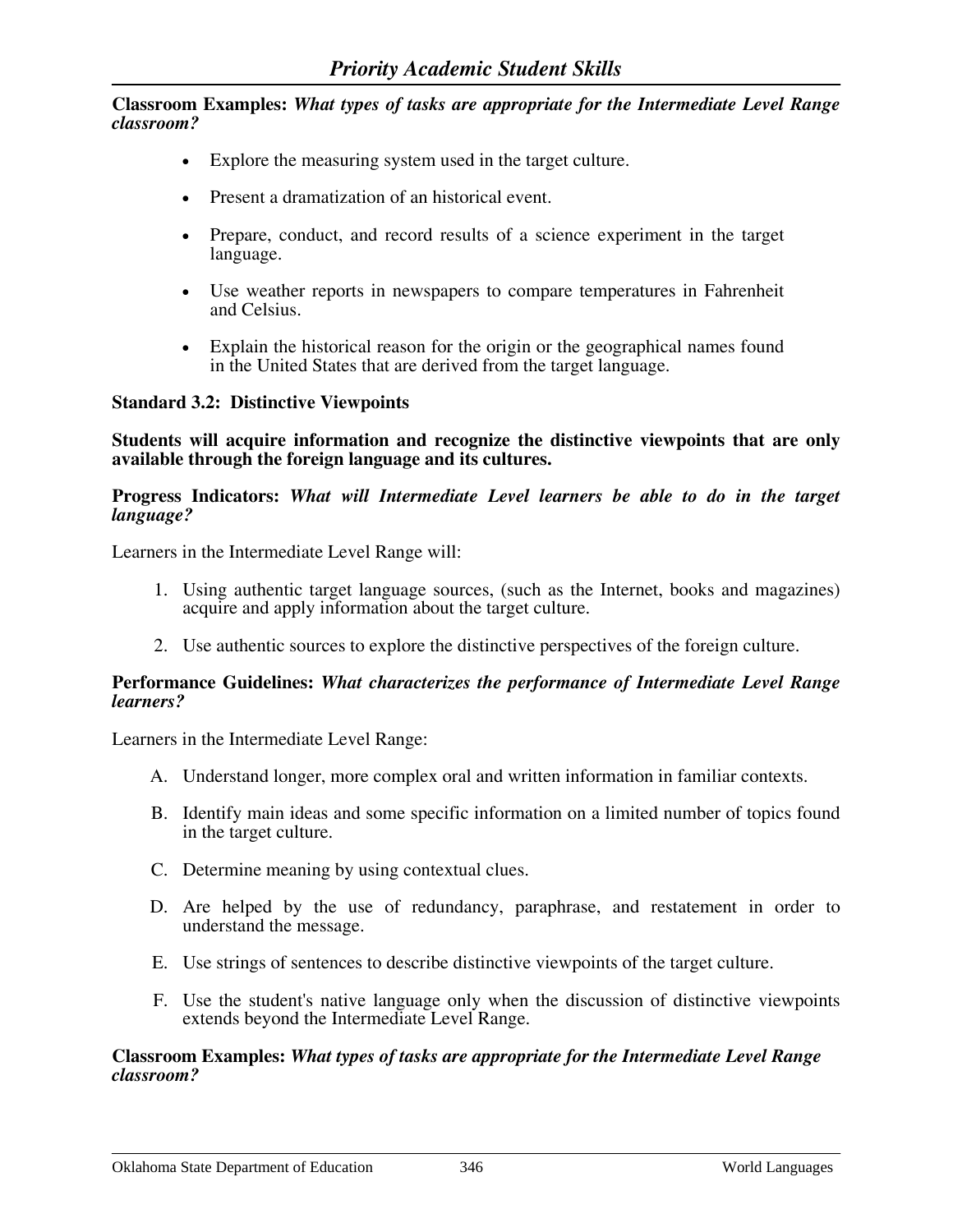- Using a Web site for a department store in the target culture, identify the popular product lines you might not find in the U.S.
- Apply the grammatical knowledge acquired in the foreign language to achieve a better understanding of English grammatical structures.
- Show how the works of artists in the target culture have influenced the arts in the home culture.

# **Goal 4: Comparisons Develop Insight into the Nature of Language and Culture**

#### **Standard 4.1: Language Comparisons**

**Students demonstrate understanding of the nature of language through comparisons of the language studied with their own.**

#### **Progress Indicators:** *What will Intermediate Level learners be able to do in the target language?*

Learners in the Intermediate Level Range will:

- 1. Explore the historical and cultural reasons for cognates and borrowed words.  $\Box$
- 2. Use knowledge of sound and writing systems (including stress, intonation, punctuation) to communicate on topics of personal interest.
- 3. Contrast identified structural patterns of the language studied (such as tense, gender, word order, agreement) to structural patterns in their own language.
- 4. Use appropriate idiomatic expressions in limited settings.

#### **Performance Guidelines:** *What characterizes the performance of Intermediate Level learners?*

Learners in the Intermediate Level Range:

- A. Understand general concepts about language comparisons.
- B. Express their own thoughts using sentences/strings of sentences when describing language structure comparisons.
- C. Rely on paraphrase and restatement in order to understand or communicate about language structure comparisons between cultures.

#### **Classroom Examples:** *What types of tasks are appropriate for the Intermediate Level Range classroom?*

• Compare the target language and English titles for movies originating in the U.S. to determine whether the title in the target language is a literal translation of the English title, or if the title in the target language is meant to be a representation of the movie content.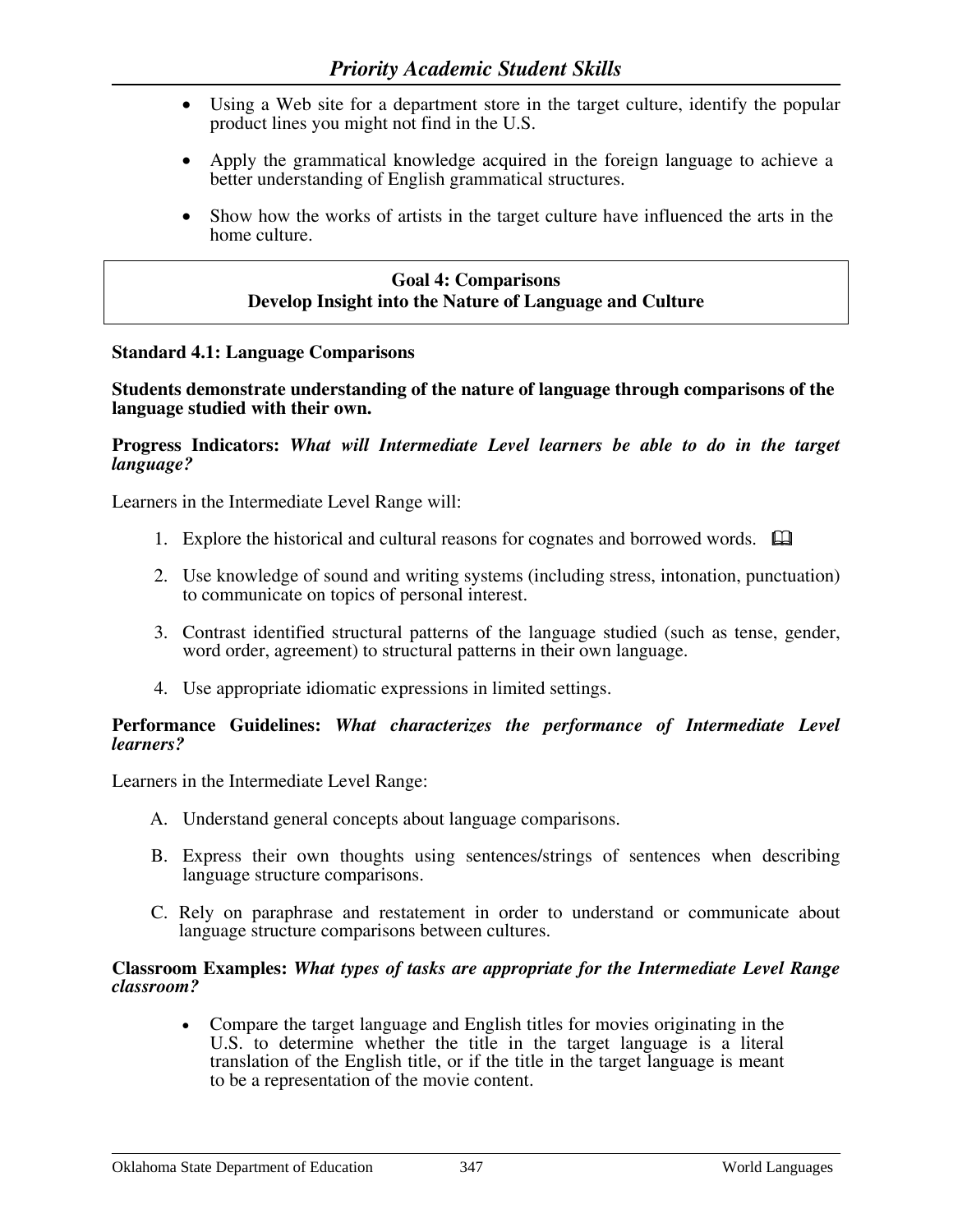- Identify terms of respect and terms of affection used in the target language and compare them to terms used in English.
- Discuss the various command forms of the target language compared with only one command form of English.
- Discuss the idea of past tense in English and compare it to the past tense(s) of the target language.

### **Standard 4.2: Culture Comparisons**

### **Students demonstrate understanding of the concept of culture through comparisons of the cultures studied and their own.**

### **Progress Indicators:** *What will Intermediate Level learners be able to do in the target language?*

Learners in the Intermediate Level Range will:

- 1. Give simple descriptions of the similarities and differences in verbal and nonverbal behavior between cultures.
- 2. Give basic descriptions of crosscultural similarities and differences in the practices of the target culture.
- 3. Give basic descriptions of crosscultural similarities and differences in the products of the target culture.
- 4. Give simple descriptions of crosscultural similarities and differences in the perspectives of the target culture.

### **Performance Guidelines:** *What characterizes Intermediate Level learners' performance?*

Learners in the Intermediate Level Range:

- A. Express their own thoughts using sentences/strings of sentences when describing cultural comparisons between the culture studied and their own.
- B. Understand general concepts about cultural similarities and differences.
- C. Rely on paraphrase and restatement in order to understand or communicate about crosscultural comparisons.

#### **Classroom Examples:** *What types of tasks are appropriate for the Intermediate Level Range classroom?*

- Listen to a song always associated with a particular celebration in the target culture and compare it to the song sung in the U.S. for the same celebration.
- Use Web sites, magazines, movies, and television programs to collect information about the favorite stars in the target culture. Compare them with the favorites in the U.S.
- Compare the symbols/landmarks of the American culture to those found in the target culture.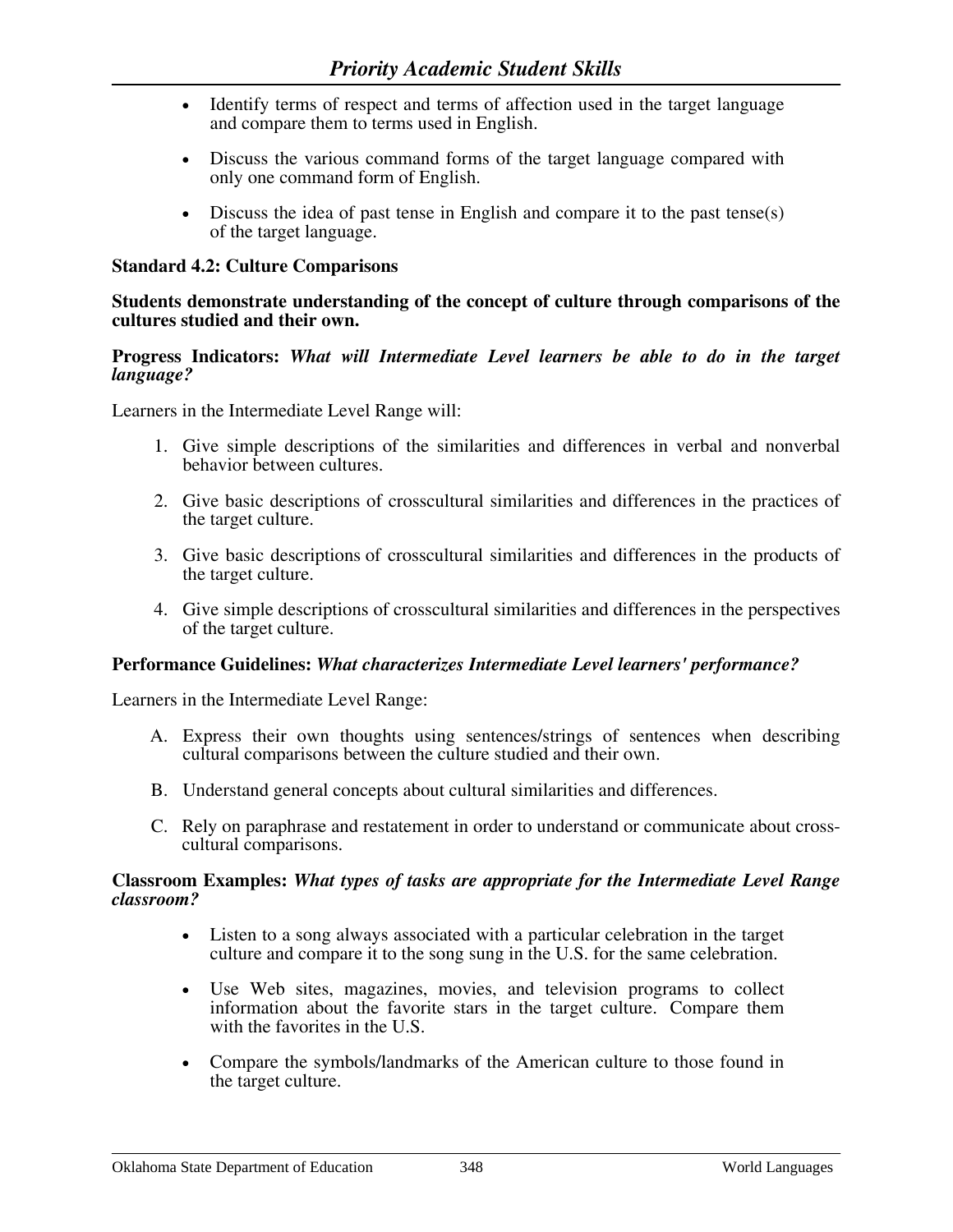### **Goal 5: Communities Participate in Multilingual Communities at Home and Around the World**

### **Standard 5.1: School and Community**

#### **Students will use the language both within and beyond the school setting. Progress Indicators:** *What will Intermediate Level learners be able to do in the target language?*

Learners in the Intermediate Level Range will:

- 1. Investigate and/or participate in activities where the ability to communicate in a second language is beneficial, such as local business visitations, exchange programs, and sister-city projects.
- 2. Communicate with others who speak or have a working knowledge of the language about a variety of topics, such as sports, hobbies, or current events.
- 3. Establish contact with a native speaker through Internet, e-mail, personal travel.
- 4. Take part in language-related activities to benefit their school and/or community such as tutoring, interpreting, or public performance.

#### **Performance Guidelines:** *What characterizes Intermediate Level learners' performance?*

Learners in the Intermediate Level Range:

- A. Express their own thoughts using sentences/strings of sentences on familiar topics.
- B. Demonstrate control of present time and some control of other time frames.
- C. Describe and narrate in oral and written presentations on familiar topics.
- D. Understand main ideas and some specific information on a limited number of topics.

#### **Classroom Examples:** *What types of tasks are appropriate for the Intermediate Level Range classroom?*

- Use the target language to communicate with speakers of the target culture while on community service projects/trips.
- Listen to personal accounts from people who speak more than one language.
- Keep a log of personal encounters with the target language in the school and community.
- Research topics of interest in magazines, newspapers or on the Web.

#### **Standard 5.2: Personal Enrichment**

**Students will show evidence of becoming lifelong learners by using the language for personal enjoyment and enrichment.**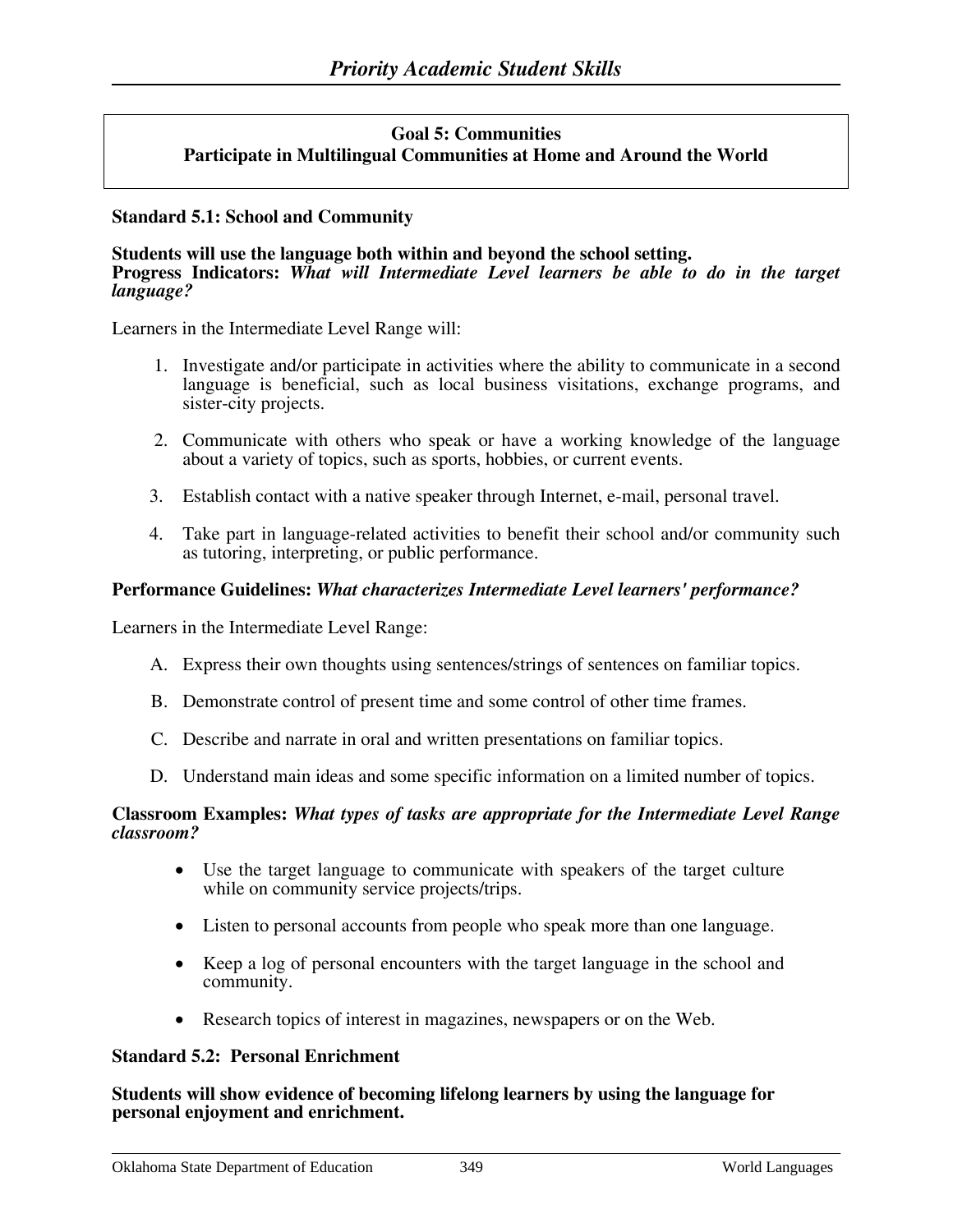### **Progress Indicators:** *What will Intermediate Level learners be able to do in the target language?*

Learners in the Intermediate Level Range will:

- 1. Exchange information with native speakers about topics of personal interest.
- 2. Explore various target language resources to expand their knowledge of individual hobbies or interests.
- 3. Research current issues of interest using various foreign language/culture sources.  $\Box$
- 4. Demonstrate extracurricular use of target language media as a source of entertainment.

### **Performance Guidelines:** *What characterizes the performance of Intermediate Level learners?*

Learners in the Intermediate Level Range:

- A. Are understood by those very accustomed to interacting with language learners.
- B. Identify main ideas and some specific information on a limited number of topics found in the products of the target culture such as those presented on TV, radio, video, or live and computer-generated presentations, although comprehension may be uneven.
- C. Rely on the use of paraphrase and restatement in order to enhance comprehensibility in both oral and written presentations.
- D. Express their own thoughts, describe and narrate, using sentences and strings of sentences, in oral and written presentations on familiar topics.

#### **Classroom Examples:** *What types of tasks are appropriate for the Intermediate Level Range classroom?*

- Students will identify their "ideal home" and then use a Web site of homes for sale in the target culture to find a good match.
- View videos, television programs, and/or movies of interest in the target language.
- Invite/interact with classmates who are native speakers of the target language to school functions and interact with them in the target language.
- Attend a service or meeting conducted in the target language.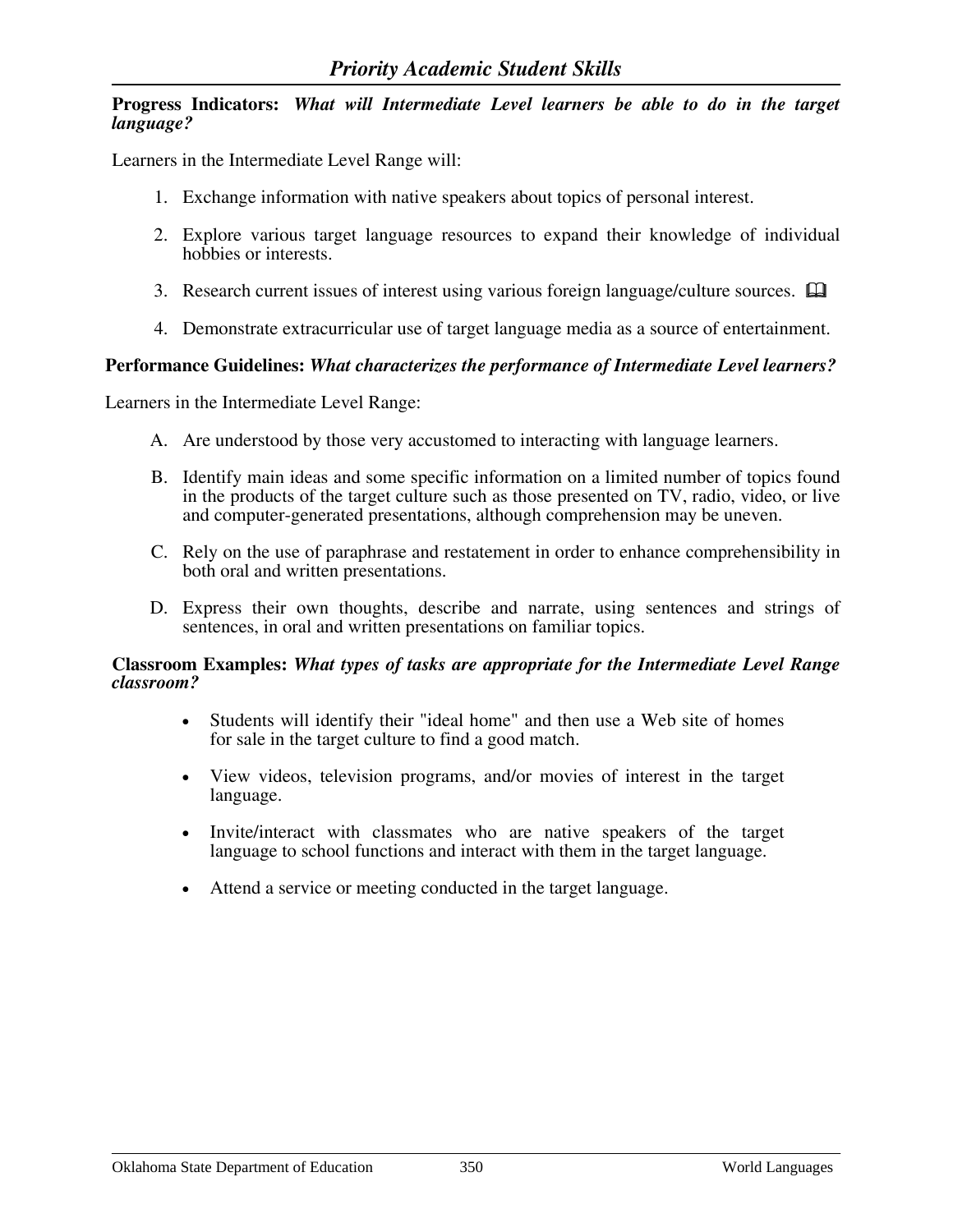### **PRE-ADVANCED LEVEL RANGE**

The term Pre-advanced is the same as Intermediate-High in the *ACTFL Proficiency Guidelines*. Pre-advanced was selected as the term to describe those who function most of the time at the Advanced level of proficiency but who cannot yet sustain the level of performance that is needed for an Advanced rating (*ACTFL Performance Guidelines for K-12 Learners*, p. 6).

*Pre-advanced learners are typically in Levels IV-VI (see descriptions of levels in the Overview).* 

#### **Goal 1: Communication Communicate in Languages Other Than English**

*Content at the Pre-advanced Level Range includes personal, cultural and social topics such as: history, art, literature, music, current affairs, and civilization, with an emphasis on significant people and events in these fields; career choices, the environment, and political and social issues.*

#### **Standard 1.1: Interpretative Communication - Listening/Reading/Viewing**

**Students will understand and interpret written and spoken language on a variety of topics.** 

#### **Progress Indicators:** *What will Pre-advanced Level learners be able to do in the target language?*

When listening, reading, and viewing, learners in the Pre-advanced Level Range will:

- 1. Understand spoken language that incorporates more advanced vocabulary and structures, including idiomatic expressions.
- 2. Understand more complex written materials in both concrete and abstract contexts.
- 3. Comprehend the main ideas and supporting ideas of oral and written presentations, and selected authentic materials, including videos, radio and television broadcasts, and Internet resources.
- 4. Analyze the main elements of authentic literary texts.
- 5. Respond appropriately to compound directions, instructions, and commands.
- 6. Research and synthesize information from a variety of sources.

#### **Performance Guidelines:** *What characterizes Pre-advanced Level learners' performance in listening, reading and viewing?*

- A. Demonstrate growing independence as a reader or listener and generally comprehend what they read and hear without relying solely on formally learned vocabulary.
- B. Understand main ideas and significant details on a variety of topics.

**NOTE:** Book icons ( $\Box$ ) identify Information Literacy skills. Students are best served when these are taught in collaboration and cooperation between the classroom teacher and the library media specialist.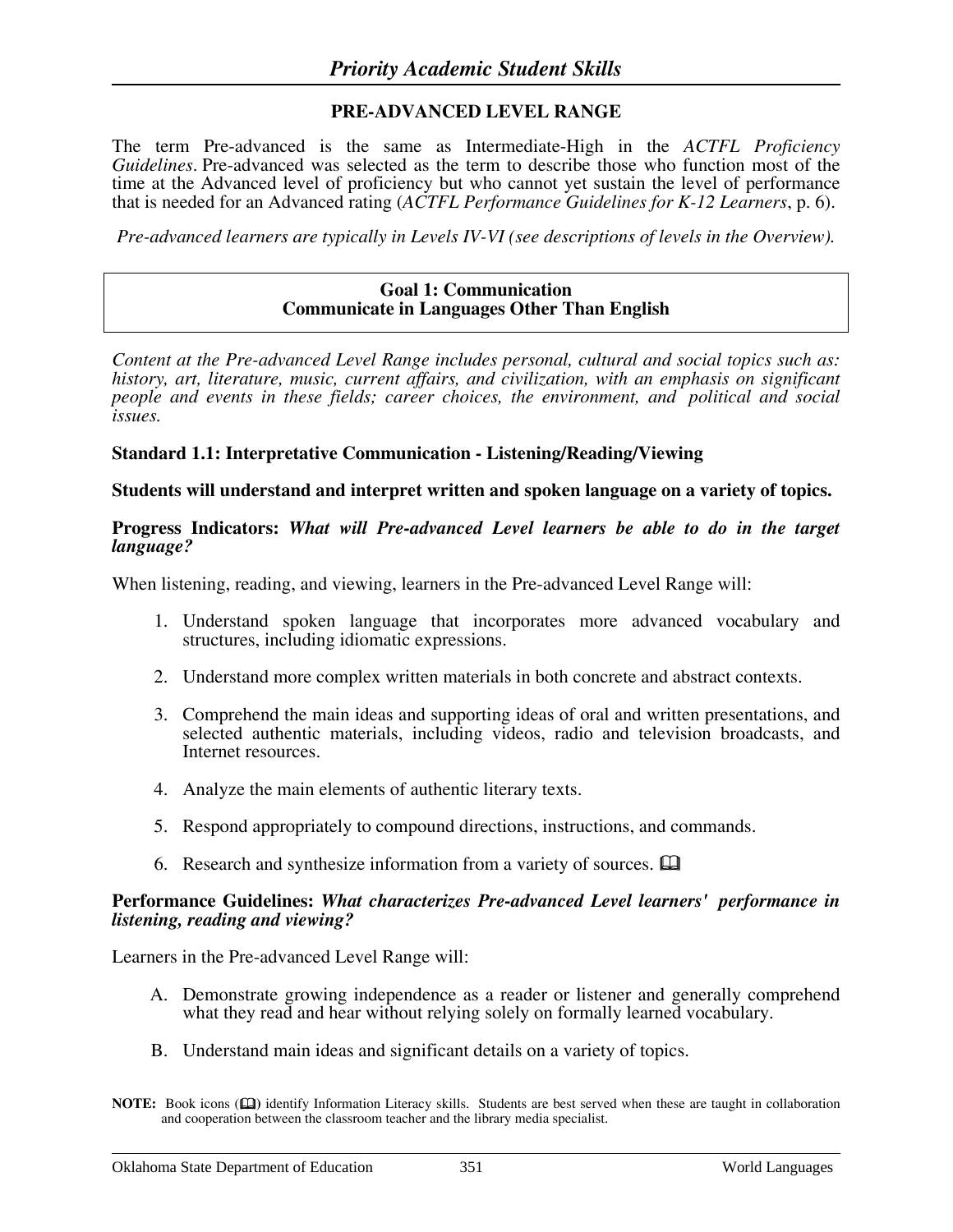- C. Deduce meaning in unfamiliar language passages by classifying words or concepts according to word order or grammatical use.
- D. Apply rules of language to construct meaning from oral and written text.
- E. Move beyond literal comprehension toward more critical reading and listening.

- Read and understand an article in popular magazines and be able to give a brief global summary and find specific facts.
- As the teacher describes the scene in a well-known painting, draw as you visualize it.
- Listen to and understand excerpts from a film/play and demonstrate comprehension of plot and character traits.

### **Standard 1.2: Interpersonal Communication - Speaking/Writing**

**Students will engage in conversations, and/or written correspondence in which they provide and obtain information, express feelings and emotions, and exchange opinions.**

**Progress Indicators:** *What will Pre-advanced Level learners be able to do in the target language?*

When speaking and writing in person-to-person communication, learners in the Pre-advanced Level Range will:

- 1. Initiate, sustain and conclude communication on a variety of topics.
- 2. Ask and answer a variety of questions that require follow-up questions and responses for more information.
- 3. Support personal preferences, feelings, opinions with more complete explanation.
- 4. Persuade another person to do something.

#### **Performance Guidelines:** *What characterizes pre-advanced learners' performance in speaking and writing in person-to-person communication?*

- A. Use connected sentences and/or paragraphs when communicating on a variety of familiar topics, making use of transition words and phrases.
- B. Interact with others in more complicated or unfamiliar contexts using vocabulary from a variety of topics.
- C. Ask for clarification and suggest alternative words to ensure understanding.
- D. Use rules of pronunciation to correctly pronounce new words.
- E. Use language more confidently and with fewer pauses.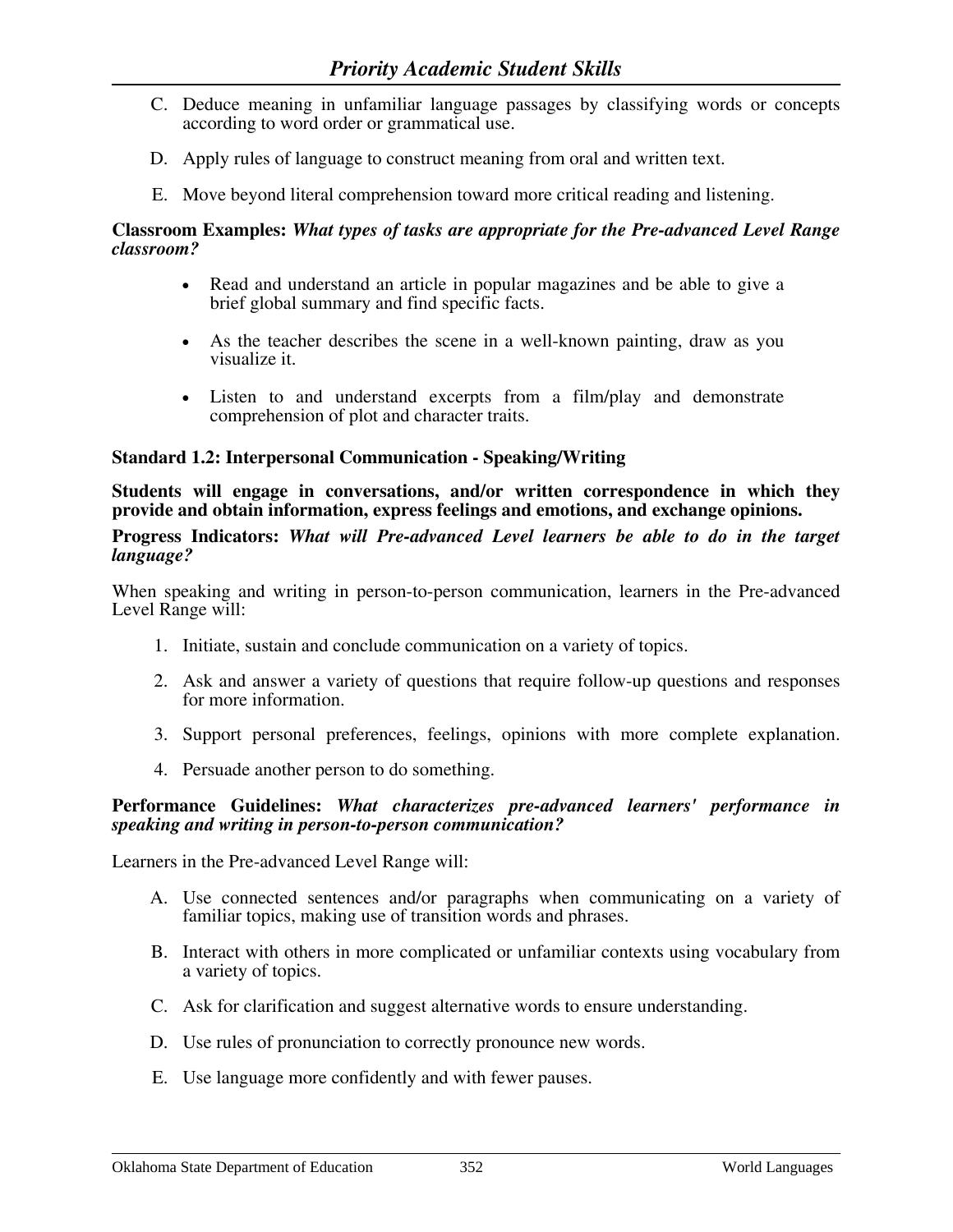- F. Be understood by native speakers unaccustomed to interacting with language learners.
- G. Demonstrate sustained control of basic structures in present time and partial control of more complex structures and time frames in the past and future.

- In a panel discussion, discuss what constitutes a healthy diet and its impact on health.
- Introduce yourself to an incoming freshman and give him/her pointers on how to survive at your school.
- With 3 or 4 classmates debate the issue of whether family life is more or less important in today's world.

### **Standard 1.3: Presentational Communication - Speaking/Writing**

**Students will present information, concepts, and ideas to an audience of listeners or readers on a variety of topics.** 

### **Progress Indicators:** *What will Pre-advanced Level learners be able to do in the target language?*

When presenting information by speaking or writing, learners in the Pre-advanced Level Range will:

- 1. Describe in written or spoken format a presentation on a topic of personal interest.
- 2. Give a series of directions to someone, coaching the person in order to complete the tasks.
- 3. Recount an event with substantive description and detail.
- 4. Write formal compositions and letters for a variety of purposes.
- 5. Present student-created works and excerpts of authentic literature.

#### **Performance Guidelines:** *What characterizes Pre-advanced Level learners' performance in spoken and written presentations?*

- A. Report, narrate, and describe, using paragraph length and longer forms of discourse in oral and written presentations on topics of personal, school, and community interest.
- B. Demonstrate conscious efforts at correct formulation andediting.
- C. Make use of simplification, reformulation, and circumlocution to enhance written and oral communication.
- D. Demonstrate control of an extensive vocabulary from a variety of topics.
- E. Use language with ease and with few pauses.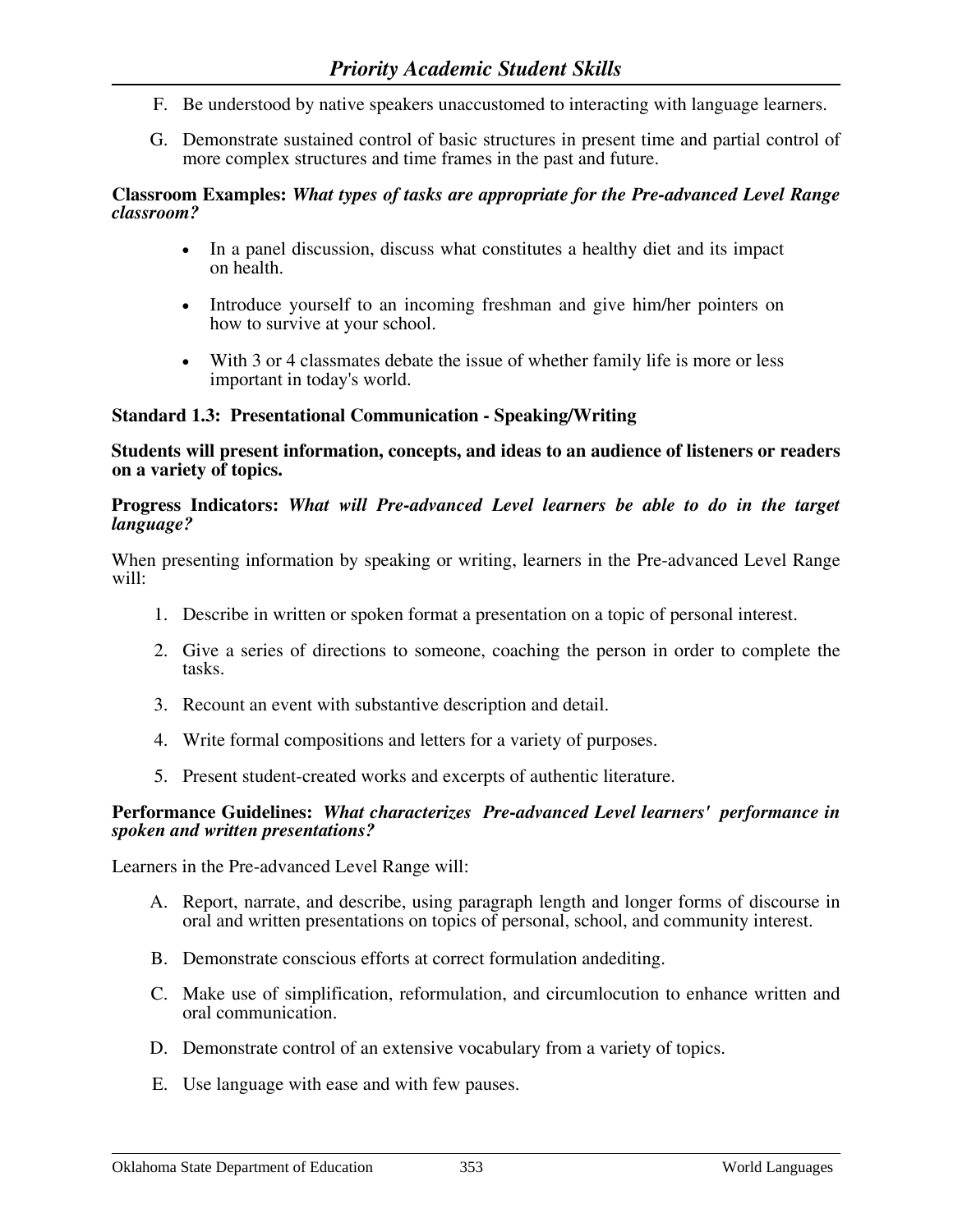- F. Make use of a variety of resource materials and presentation methods to enhance communication.
- G. Possibly show some inaccuracies and interference from the native language when presentations deal with multiple time frames.

- Narrate an accident that you have experienced or witnessed.
- Write and perform an original dialog based on two characters from a film or text.
- Write a complaint about a familiar topic (dress code, food in the cafeteria, choice of course offerings) and give suggestions for changes.
- Speculate about what life would be like elsewhere (on the moon, under the sea, in the target culture).
- Present yourself in a job interview, explain your qualifications, why you want the job, why you would be better than other applicants. (This presentation may be videotaped.)

# **Goal 2: Cultures Gain Knowledge and Understanding of Other Cultures**

# **Standard 2.1: Practices of Culture**

### **Students will demonstrate an understanding of the relationship between the practices and perspectives of the culture(s) studied.**

### **Progress Indicators:** *What are Pre-advanced Level learners able to do in the target language?*

Learners in the Pre-advanced Level Range will:

- 1. Interact according to the social and cultural requirements of most social and some formal contexts.
- 2. Discuss inappropriately used verbal and nonverbal expressions and analyze the cultural implications.
- 3. Participate in and analyze cultural events.
- 4. Exhibit deeper knowledge of historical background of the target culture that explain their cultural practices.  $\Box$
- 5. Analyze some commonly held generalizations about the target culture.  $\Box$

**Performance Guidelines:** *What characterizes the Pre-advanced Lrvrl learners' performance in communicating about cultural practices in the target language?*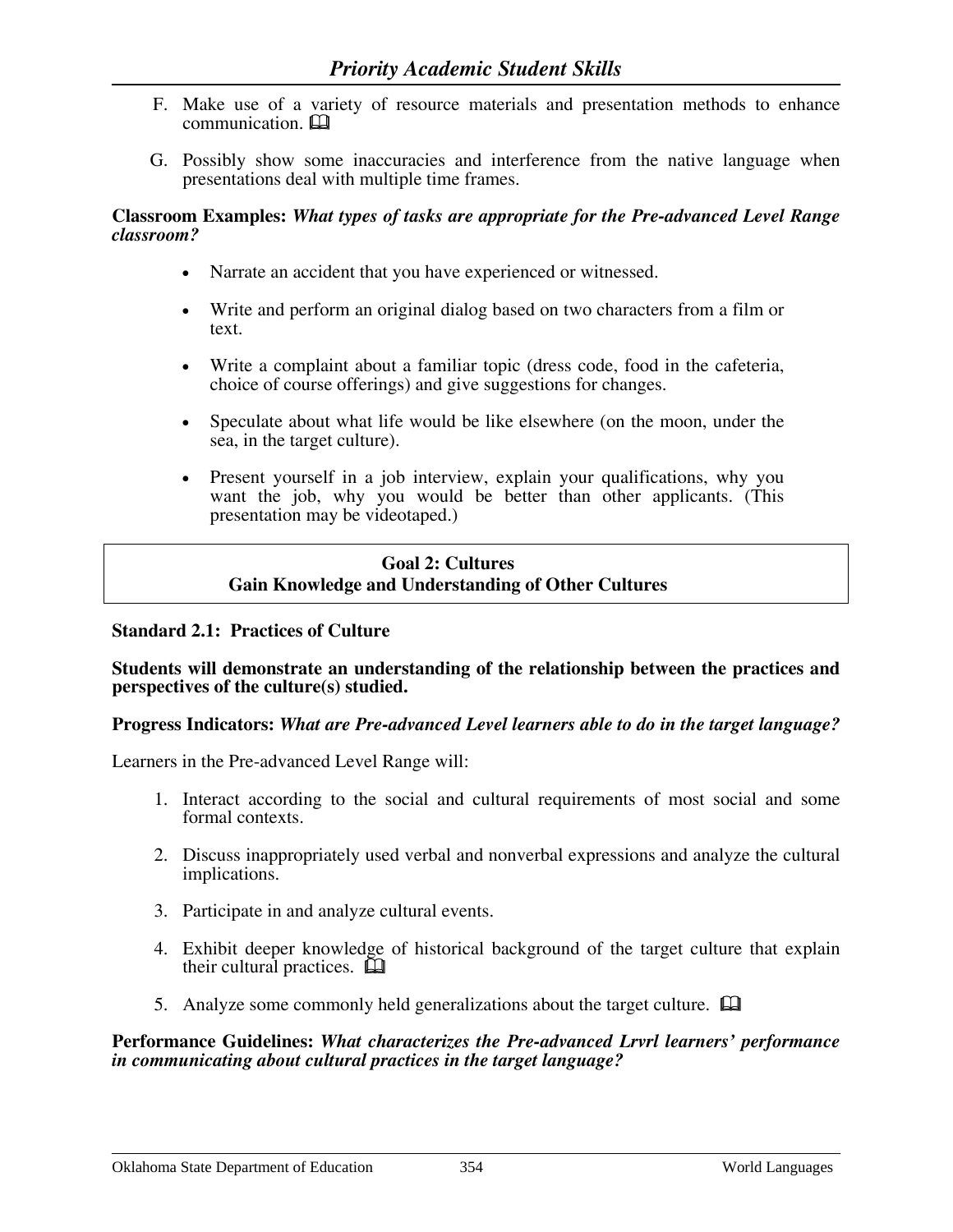Learners in the Pre-advanced Level Range will:

- A. Use language increasingly reflective of authentic cultural practices and perspectives.
- B. Describe cultural practices by using connected narrative and descriptive sentences in present and other time frames.
- C. Use culturally appropriate vocabulary, idioms, and nonverbal behaviors in an authentic situation.
- D. Integrate culturally embedded words, phrases, and idioms in everyday communication.
- E. Communicate with a fairly high degree of facility when making oral and written presentations about well-researched topics of cultural practices.
- F. Apply understanding of cultural practices to enhance comprehension of oral and written texts.

#### **Classroom Examples:** *What types of tasks are appropriate for the Pre-advanced Level Range classroom?*

- Read a short passage about the origins of a custom or cultural celebration in the language and do a presentation on it using the language.
- Report on information gained from authentic texts (newspapers, magazines, letters, e-mail) on how people in the target culture view the role of the U.S. in world affairs.
- Write a report giving examples of how media and texts in the target language reflect patterns of behavior, beliefs, and attitudes.

### **Standard 2.2: Products of Culture**

#### **Students will demonstrate an understanding of the relationship between the products and perspectives of the culture(s) studied.**

#### **Progress Indicators:** *What are Pre-advanced Level learners able to do in the target language?*

- 1. Research the cultural significance of objects, images, and symbols of the target culture. M.
- 2. Describe the target culture through its visual arts, architecture, literature, and music.  $\Box$
- 3. Describe the role and significance of the contributions of the target culture in today's world. **Q**
- 4. Research an environmental issue from the target country and use the language to tell/write of its impact on the target country.  $\Box$
- 5. Identify some of the target language's literary masterpieces and authors and explore the cultural perspectives representative of their work.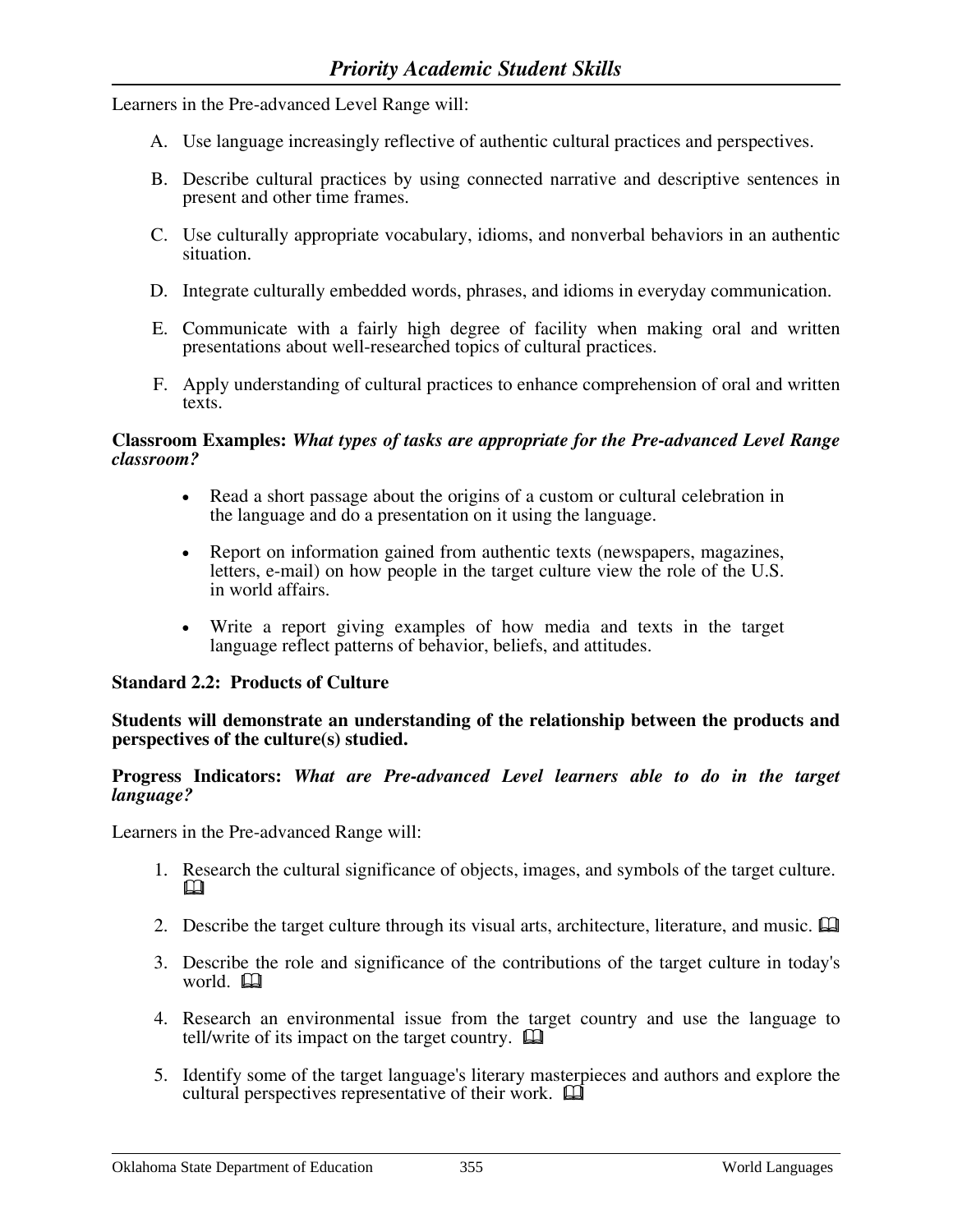### **Performance Guidelines:** *What characterizes the pre-advanced learners' performance in communicating about cultural products in the target language?*

Learners in the Pre-advanced Level Range will:

- A. Describe cultural products by using connected narrative and descriptive sentences in present and other time frames.
- B. Integrate culturally embedded words, phrases, and idioms in everyday communication.
- C. Use language increasingly reflective of authentic cultural products and perspectives.
- D. Communicate with a fairly high degree of facility when making oral and written presentations about well-researched topics on cultural products.

#### **Classroom Examples:** *What types of tasks are appropriate for the Pre-advanced Level Range classroom?*

- You are a tour guide in a tourist area of the target country. Give information about the sites to the group of tourists as the tour bus drives through the area.
- While participating in a conversation with peers and/or adults, exchange information/opinions about causes and consequences of an historical event in the target language country.
- After reading a literary text (short story, poem, novel, drama or viewing a film in the target language), participate in a panel presentation and share viewpoints/opinions about the text/film.
- Prepare a display and orally present information about commercial trade patterns between the home and target cultures.

### **Goal 3: Connections Connect With Other Disciplines and Acquire Information**

#### **Standard 3.1: Interdisciplinary Studies**

**Students will reinforce and further their knowledge of other content areas through the foreign language.**

#### **Progress Indicators:** *What are Pre-advanced Level learners able to do in the target language?*

- 1. Interpret information and apply skills from other content areas (such as the arts, health, social studies, English) to the target language classroom.
- 2. Locate target language resources in order to analyze and synthesize information for use in other content areas (such as the arts, health, social studies, sciences, mathematics, English).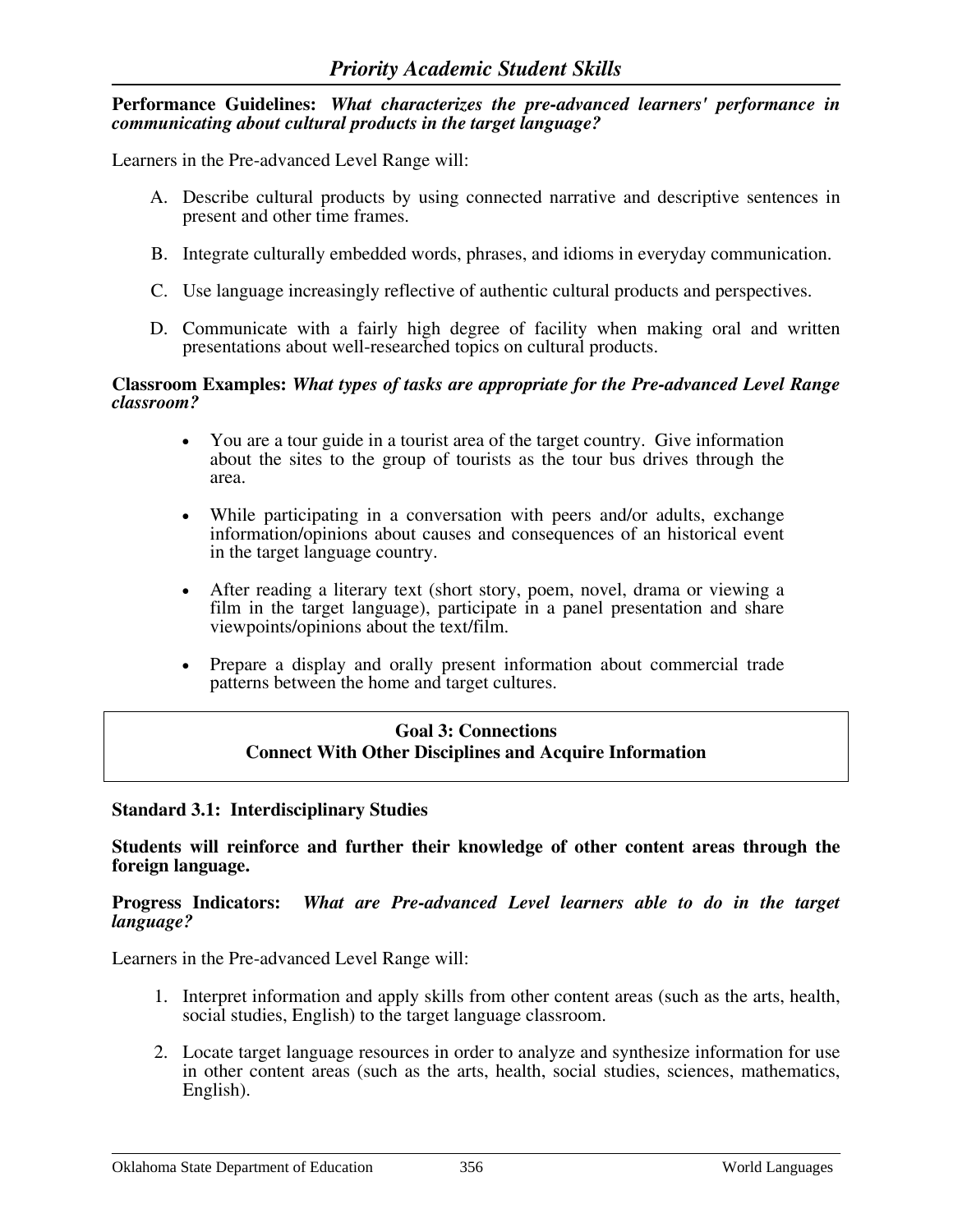#### **Performance Guidelines:** *What characterizes the performance of Pre-advanced Level learners?*

Learners in the Pre-advanced Level Range will:

- A. Use connected sentences and/or paragraphs when communicating on a variety of familiar topics studied in selected content areas.
- B. Interact with others on information learned in other selected content areas.
- C. Understand main ideas and significant details on topics studied in selected content areas.
- D. Make use of a variety of resource materials and presentation methods to enhance communication.

#### **Classroom Examples:** *What types of tasks are appropriate for the Pre-advanced Level Range classroom?*

- Measure and record distances, weights, and capacities of a variety of objects using the measuring system of the target cultures.
- Make a display and orally present information about careers that require communicative competence in the target language.
- Research the importance of a major historical event in the target culture.
- Read newspaper accounts of the same event in English and the target language to compare the treatment of the event.
- Demonstrate understanding of maps, graphs, charts, and other visuals by responding to questions that require the learner to identify patterns, note trends, and draw conclusions.

### **Standard 3.2: Distinctive Viewpoints**

**Students will acquire information and recognize the distinctive viewpoints that are only available through the foreign language and its cultures.**

#### **Progress Indicators:** *What are Pre-advanced Level learners able to do in the target language?*

Learners in the Pre-advanced Level Range will:

- 1. Synthesize information about the target culture, using authentic sources.  $\Box$
- 2. Use authentic sources to analyze the distinctive perspectives of the target culture.  $\Box$

#### **Performance Guidelines:** *What characterizes the performance of Pre-advanced Level learners?*

Learners in the Pre-advanced Level Range will:

A. Understand more complex written materials in both concrete and abstract contexts.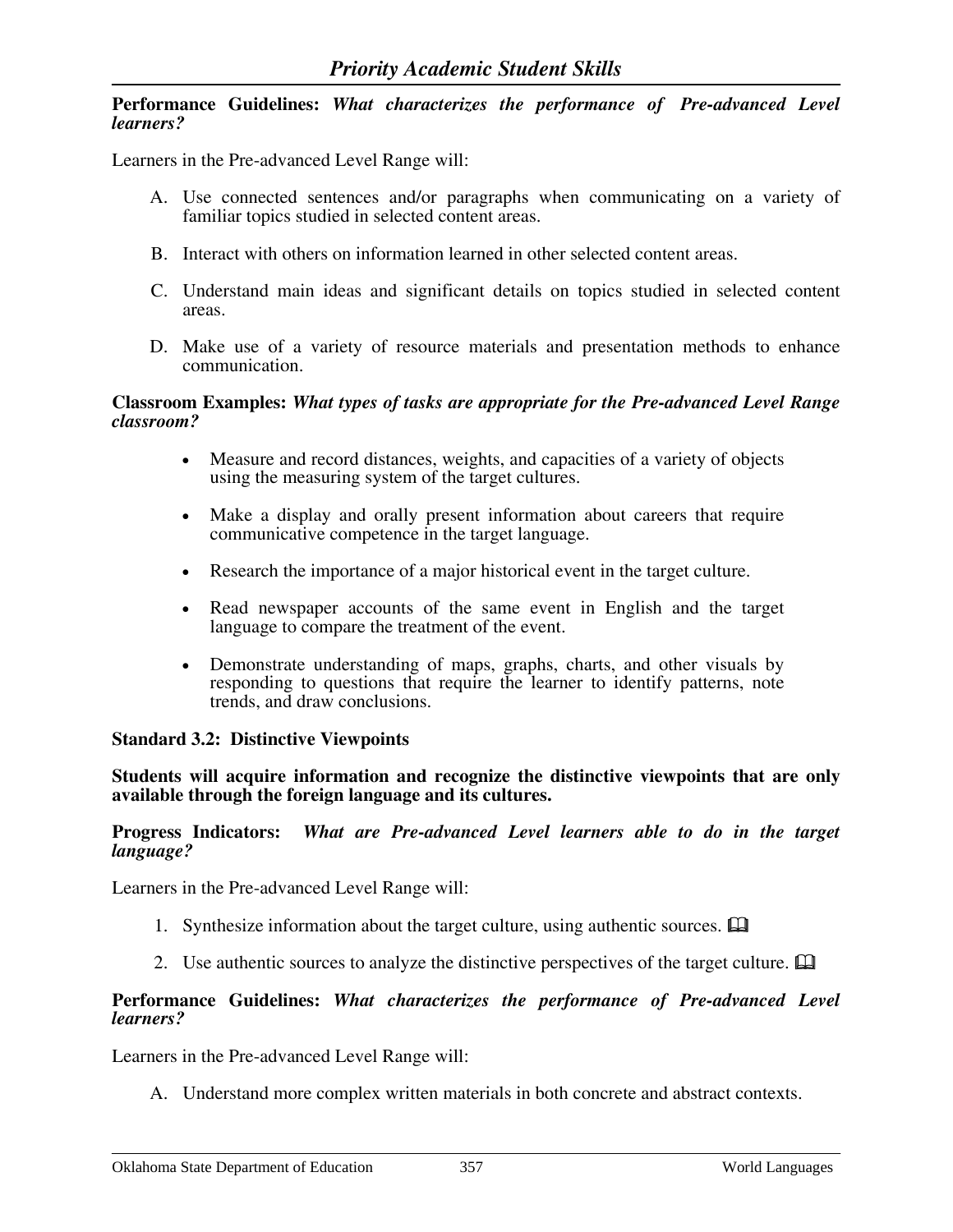- B. Apply rules of language to construct meaning from oral and written text.
- C. Comprehend the main ideas and supporting ideas of oral and written presentations.
- D. Use connected sentences and/or paragraphs when communicating about distinctive viewpoints of the target culture.

- Access the Internet to search information related to medical issues.
- Using authentic popular music, identify cultural perspectives associated with the target culture.
- Use information gained from authentic texts to develop a timeline which illustrates major contributions of the target culture to the world community.
- Research the interpretation of the same historical event from the home culture and the target cultures' points of view.

# **Goal 4: Comparisons Develop Insight into the Nature of Language and Culture**

### **Standard 4.1: Language Comparisons**

#### **Students demonstrate understanding of the nature of language through comparisons of the language studied with their own.**

#### **Progress Indicators:** *What will Pre-advanced Level learners be able to do in the target language?*

Learners in the Pre-advanced Level Range will:

- 1. Have some insight into the origins of cognates and borrowed words and speculate about what changes might occur in the future.
- 2. Apply knowledge of sound and writing systems in spontaneous communicative situations.
- 3. Use knowledge of structural patterns of their own language and the target language for effective communication.
- 4. Apply idiomatic expression in a variety of social contexts.

### **Performance Guidelines:** *What characterizes Pre-advanced Level learners' performance?*

- A. Use connected sentences and/or paragraphs when communicating about basic language comparisons between cultures.
- B. Use more specialized and precise vocabulary when describing language structure comparisons.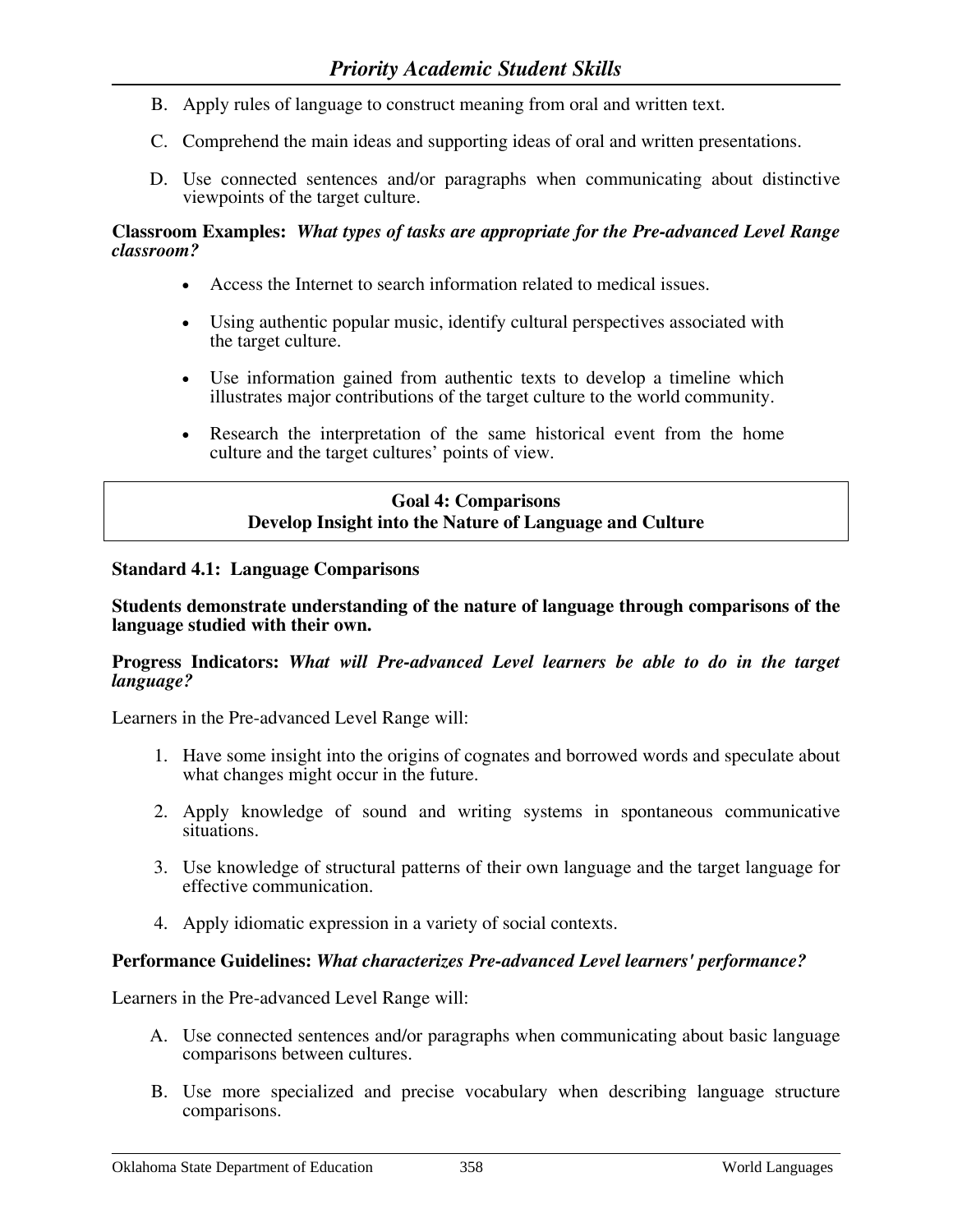- C. Use background knowledge to deduce meaning and to understand complex information about language structures.
- D. Be able to clarify details about language structures by asking questions.

- Compare how people express apologies, condolences, praise, reprimands, requests, in the target language and English.
- Analyze the differences among grammatical structures in English and the target language.
- Explore authentic materials to find new words adapted from English.
- Role-play a shopping situation in a foreign market place using appropriate idiomatic expressions.

### **Standard 4.2: Culture Comparisons**

#### **Students demonstrate understanding of the concept of culture through comparisons of the cultures studied and their own.**

### **Progress Indicators:** *What will Pre-advanced Level learners be able to do in the target language?*

Learners in the Pre-advanced Level Range will:

- 1. Apply appropriate verbal and nonverbal behavior between cultures.
- 2. Analyze crosscultural similarities and differences in the practices of the culture studied.  $\mathbf \Omega$
- 3. Analyze crosscultural similarities and differences in the products of the culture studied.  $\mathbf \Omega$
- 4. Analyze and infer crosscultural similarities and differences in the perspectives of the  $\overline{\mathbf{c}}$ ulture studied.  $\Box$

### **Performance Guidelines:** *What characterizes Pre-advanced Level learners' performance?*

- A. Use connected sentences and/or paragraphs when communicating about similarities and differences between the culture studied and their own.
- B. Use more specialized and precise vocabulary when describing cultural similarities and differences between cultures.
- C. Use background knowledge to deduce meaning and to understand complex information about cultural similarities and differences.
- D. Be able to clarify details about cultural differences by asking questions.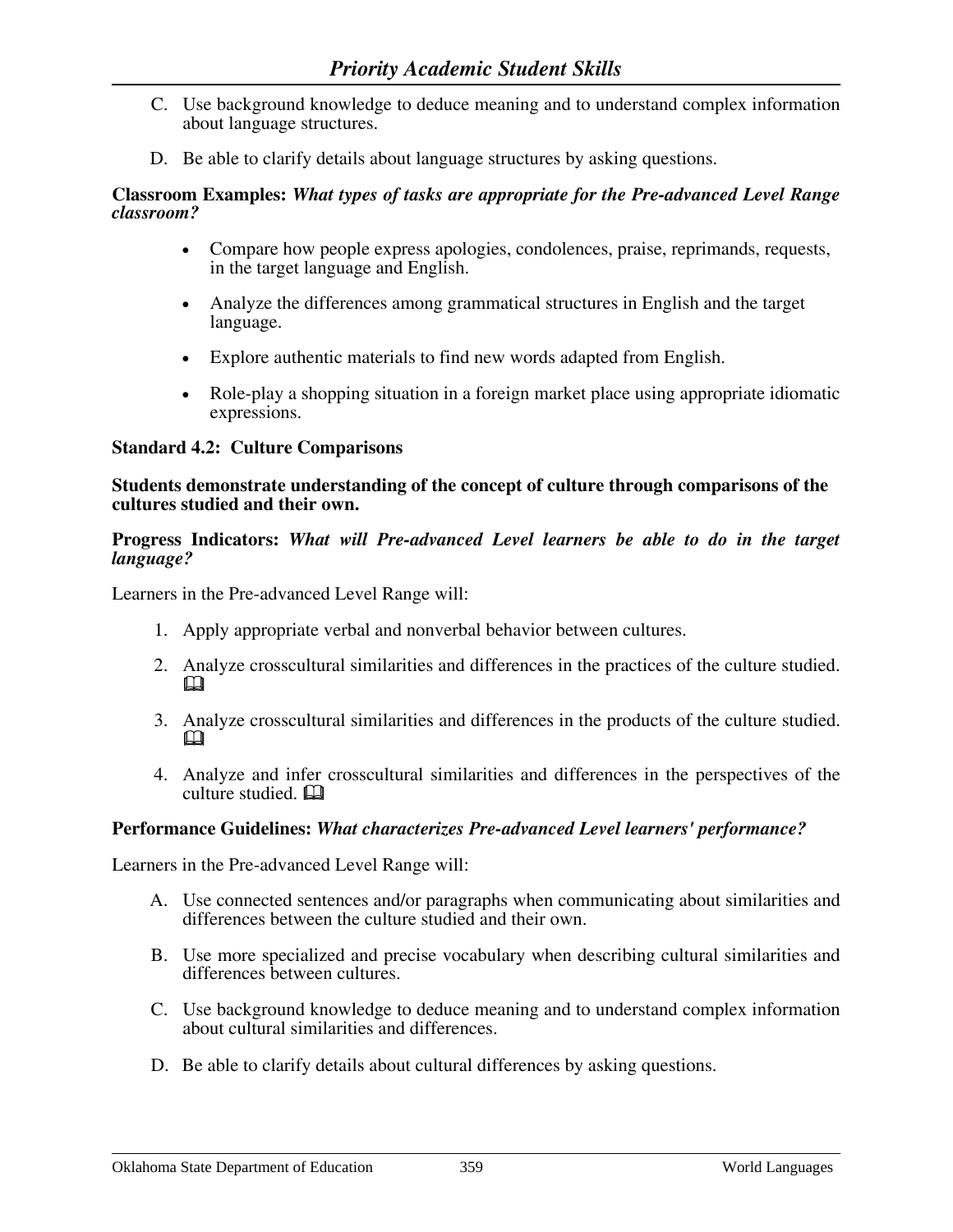- Study murals painted in both the USA and in the target culture and compare their artistic styles and political messages.
- Discuss the similarities and differences of folk legends in the target culture with those found in the student's own culture.
- Analyze the differences of the concept of life/death between the target culture and the student's own culture.
- Discuss the similarities and differences in the perspectives of time/money/work ethic between the two cultures.
- Explore how ceremonies such as weddings or funerals differ between the target culture and the student's own culture.

### **Goal 5: Communities Participate in Multilingual Communities at Home and Around the World**

### **Standard 5.1: School and Community**

### **Students will use the language both within and beyond the school setting.**

### **Progress Indicators:** *What will Pre-advanced Level learners be able to do in the target language?*

Learners in the Pre-advanced Level Range will:

- 1. Research the benefits of being able to communicate in more than one language.  $\Box$
- 2. Interact appropriately in the target language in real-life situations.
- 3. Maintain ongoing personal contact with a native speaker.
- 4. Provide services such as tutoring, interpreting, and public performances within and beyond the school community using the target language.

#### **Performance Guidelines:** *What characterizes Pre-advanced Level learners' performance?*

- A. Narrate and describe using connected sentences and paragraphs in present and other time frames when interacting on topics of personal, school, and community interest.
- B. Communicate with a fairly high degree of facility when making oral and written presentations about familiar and well-researched topics.
- C. May encounter difficulty comprehending language dealing with abstract topics.
- D. Understand main ideas and significant details on a variety of topics, although comprehension may be uneven.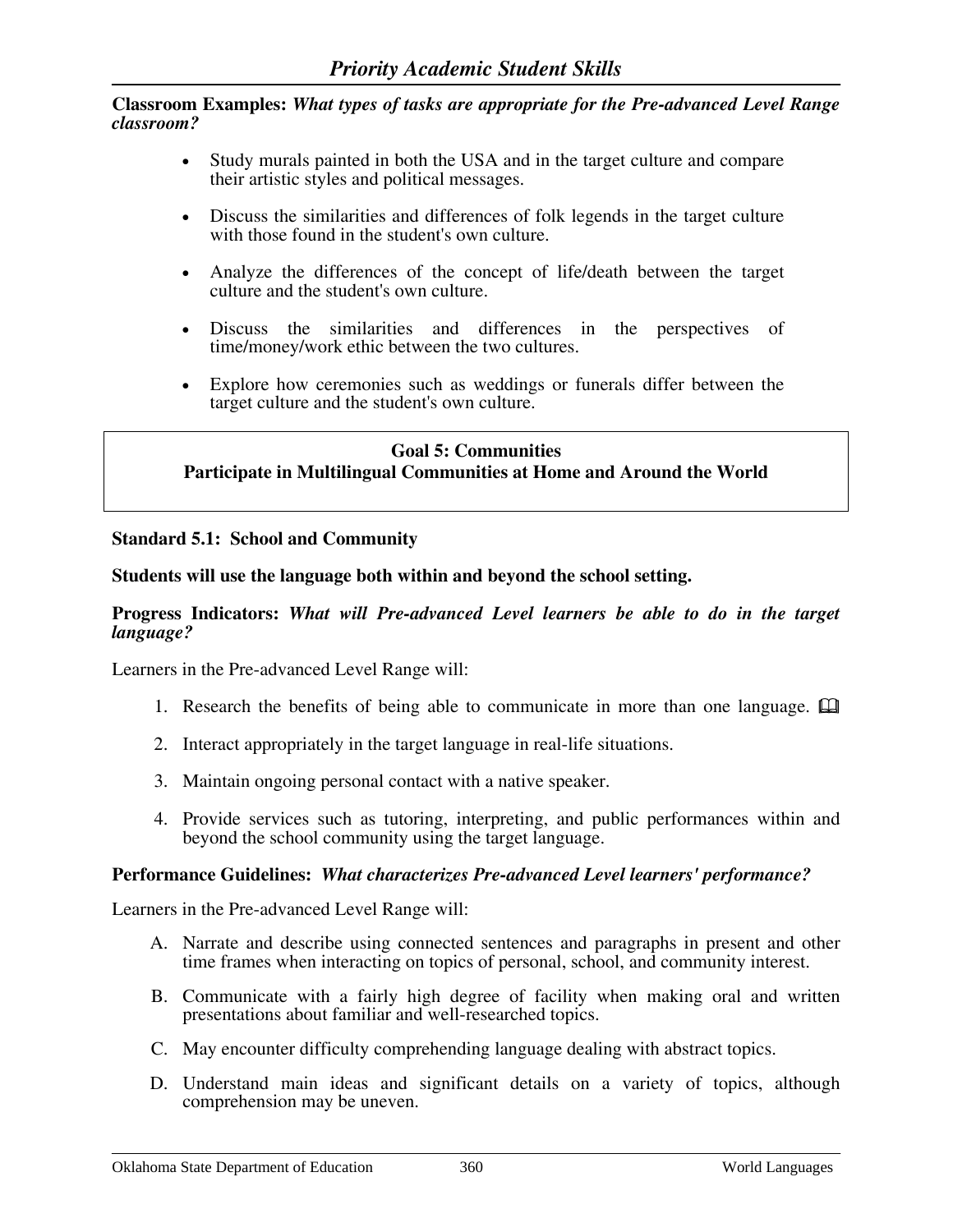- Using e-mail communication, survey students in the target culture concerning U.S. involvement in world affairs and then compile and analyze the data.
- Intern with someone from the business community who uses the target language at work.
- Volunteer to interpret for a community service, such as a clinic, that serves speakers of the target language.
- Interview bilingual professionals to find out how being bilingual has enhanced opportunities in their field.
- Prepare and conduct a survey among corporations and businesses to identify second language skills required of their employees.

### **Standard 5.2: Personal Enrichment**

**Students will show evidence of becoming lifelong learners by using the language for personal enjoyment and enrichment.** 

#### **Progress Indicators:** *What will Pre-advanced Level learners be able to do in the target language?*

Learners at the Pre-advanced Level Range will:

- 1. Initiate and sustain long-term associations with others proficient in the language.
- 2. Use a variety of sources for entertainment or personal growth such as films, books, Internet, or social events.
- 3. Critically discuss current issues of the target culture.
- 4. Pursue personal interests in various aspects of the target culture.

### **Performance Guidelines:** *What characterizes Pre-advanced Level learners' performance?*

- A. Are understood by those with whom they interact, although there may still be a range of linguistic inaccuracies, and on occasion the communication partner may need to make a special effort to understand the message.
- B. Are able to understand main ideas and significant details on a variety of topics found in the products of the target culture such as those presented on TV, radio, video, or live and computer-generated presentations, although comprehension may be uneven.
- C. Clarify details by asking questions but occasionally do not comprehend.
- D. Formulate paragraph-length and longer oral and written presentations in present time, on topics of personal, school, community and global interest.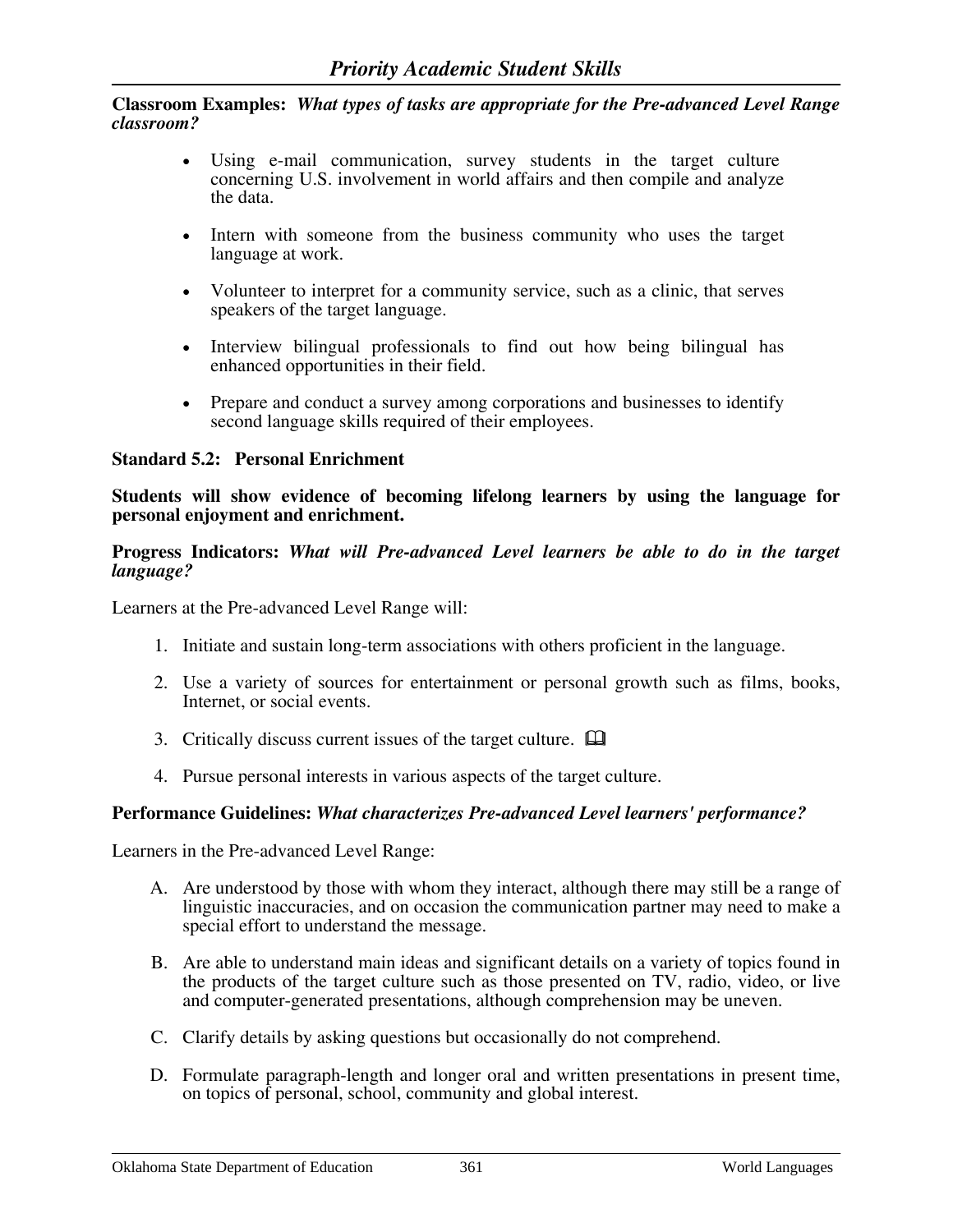E. Show some inaccuracies and/or interference from the native language when presentations deal with multiple time frames and/or other complex structures.

**Classroom Examples:** *What types of tasks are appropriate for the Pre-advanced Level Range classroom?*

- Participate in a study abroad program and/or host an exchange student from the target culture.
- Interact with an exchange student in the target language.
- Volunteer in the community where the target language can be utilized
- Attend performances presented in the target language.
- Using electronic media, report on current events from the target culture.
- Using the target language, teach others the rules and strategies of a popular sport of the target culture.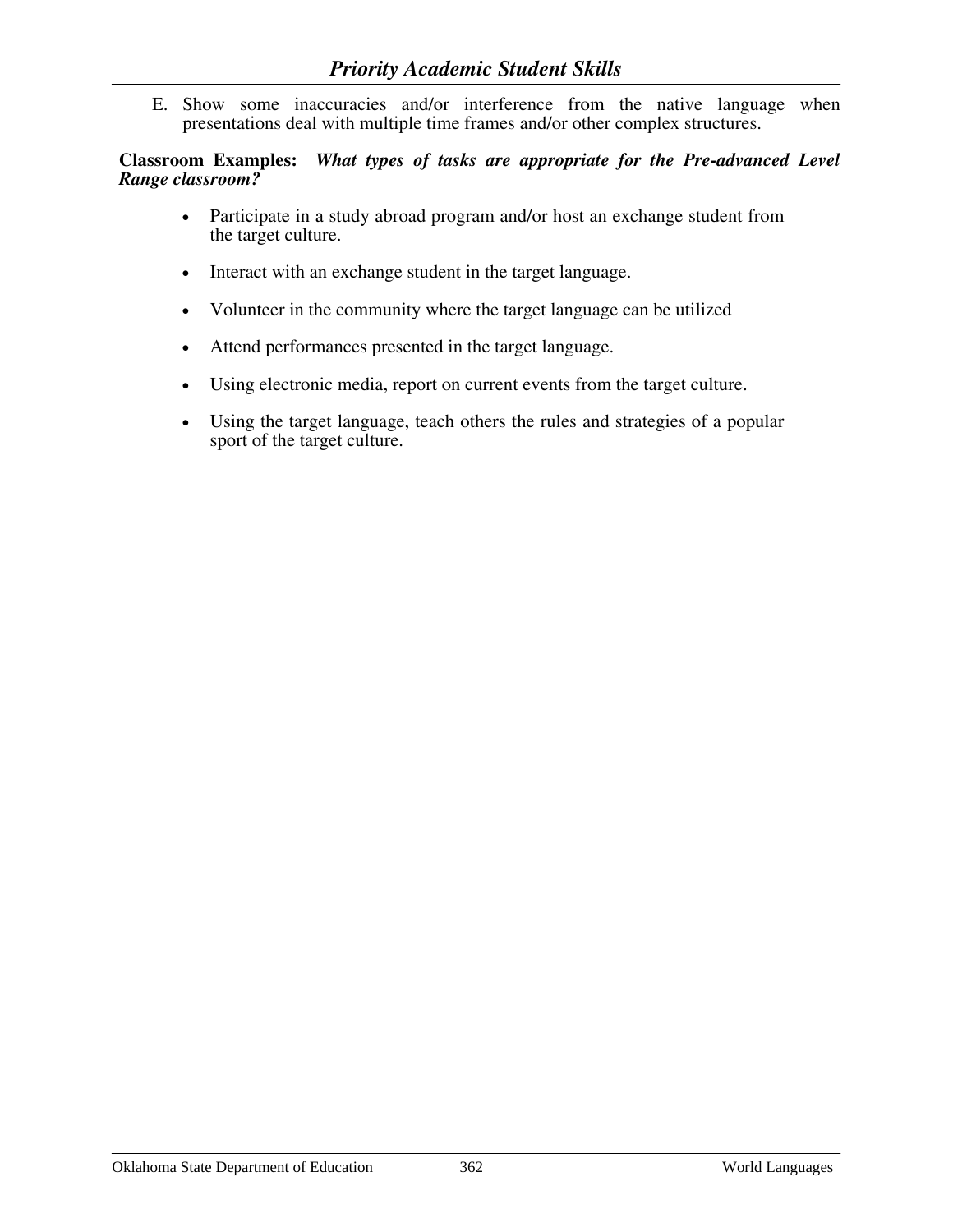# **GLOSSARY**

**articulation** - refers to a foreign language program which provides for a gradual, sequential progression of knowledge and skills from level to level of language development.

**authentic assessment** - assessments that evoke demonstrations of knowledge and skills in ways that are applied in the real world.

**authentic materials** - resources including books, magazines, newspapers, brochures, menus, videos, recordings which are used by people in the target culture.

**benchmark** - an interpretation of a performance standard according to age, grade, or developmental level.

**circumlocution** - using alternate (roundabout) words and phrases to convey meaning or express an idea.

**classical languages** - the forms of Latin and Greek used in ancient Greek and Latin literature.

**cognate** - a word in the target language that looks like, or sounds like a word with the same meaning in English.

**culture** - the term "culture" is generally understood to include the philosophical perspectives, the behavioral practices, and the products - both tangible and intangible - of a society.

**curriculum framework** - a comprehensive document developed for a content area consisting of overarching goals, content standards, and performance standards. The curriculum framework serves as a guide to local school districts as they create a curriculum unique to their needs.

**developmentally appropriate materials** - materials that correlate to age, grade, or proficiency level of the student.

**false start** - the natural tendency of a speaker to restate what has just been uttered in order to correct, clarify, or improve upon it.

**idiomatic expressions** - expressions in one language that cannot be directly translated into another language.

**intangible** - examples of intangible products: a dance, an oral tale, a sacred ritual, a system of education.

**interpersonal mode of communication** - is characterized by active negotiation of meaning among individuals. Participants observe and monitor one another to see how their meanings and intentions are being communicated. Adjustments and clarifications can be made accordingly. The interpersonal mode is most obvious in conversation, but both the interpersonal and negotiated dimensions can be realized through reading and writing, such as the exchange of personal letters or of electronic mail messages. (*ACTFL Performance Guidelines for K-12 Learners*, 1998)

**interpretive mode of communication** - is focused on the appropriate cultural interpretation of meanings that occur in written and spoken form where there is no recourse to the active negotiation of meaning with the writer or the speaker. Such instances of "one-way" reading or listening include the cultural interpretation of texts, movies, radio and television broadcasts, and speeches. (*ACTFL Performance Guidelines for K-12 Learners*, 1998)